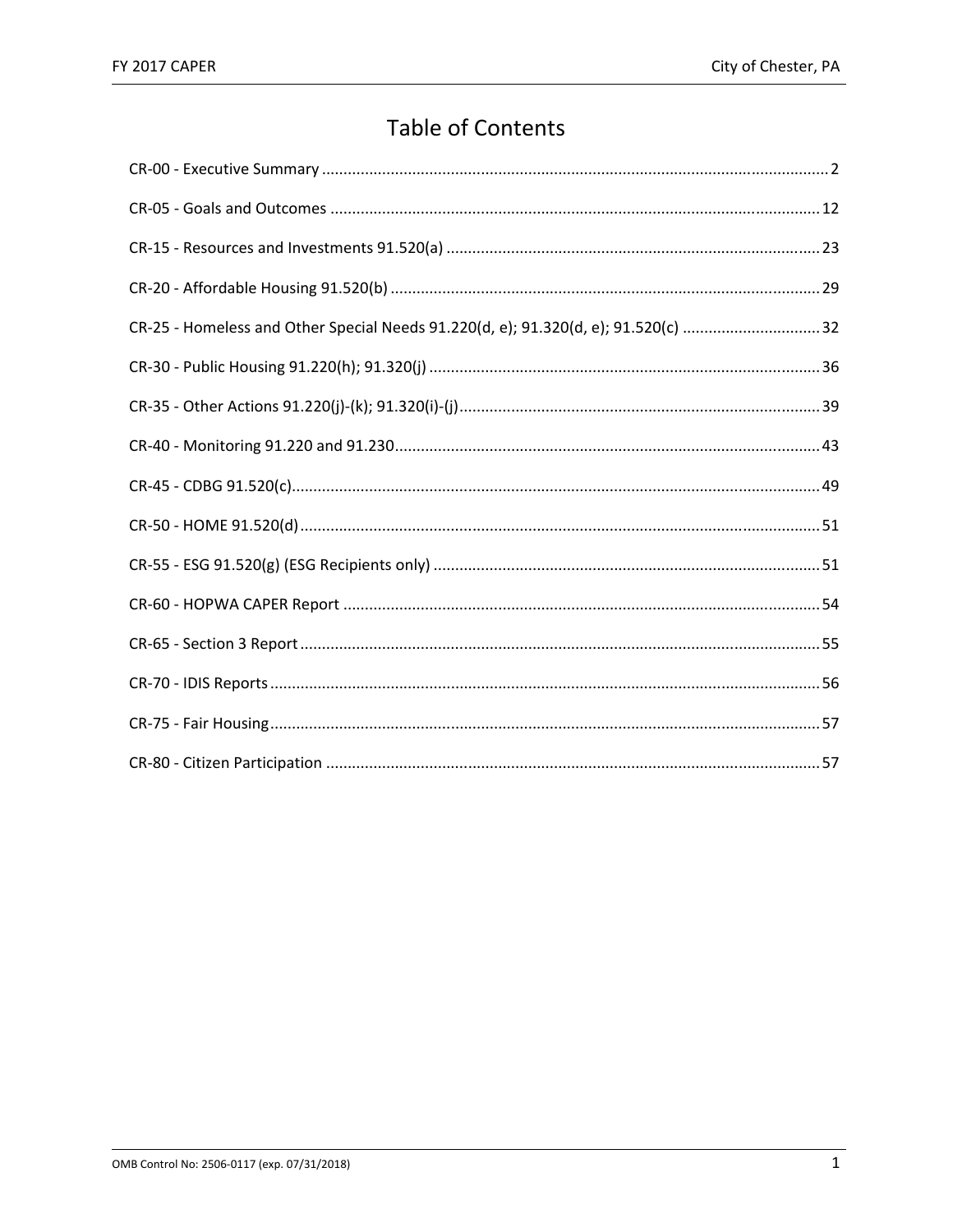### **CR‐00 ‐ Executive Summary**

In accordance with the Federal Regulations found in 24 CFR Part 570, the City of Chester, Pennsylvania has prepared this Consolidated Annual Performance and Evaluation Report (CAPER) for the period of July 1, 2017 through June 30, 2018.

This CAPER covers the third year of the FY 2015‐2019 Five Year Consolidated Plan. The Five Year Consolidated Plan allows a community to take a comprehensive approach to use resources granted to the community by HUD. The City of Chester yearly submits its Annual Action Plan containing the proposed activities outlining the use of CDBG and HOME funds for the upcoming program year. The Annual Action Plan relates the activities to goals and objectives outlined in the City's Five Year Consolidated Plan.

The Consolidated Annual Performance and Evaluation Report (CAPER) describes the activities undertaken during this time period with funding from the U.S. Department of Housing and Urban Development (HUD) under the Community Development Block Grant (CDBG) Program and the HOME Investment Partnership (HOME) Program. The projects/activities and accomplishments described in this CAPER principally benefited low‐ and moderate‐income persons and the funding was targeted to neighborhoods where there is the highest percentage of low‐ and moderate‐income residents in the City of Chester. The City of Chester is part of the Delaware County Homeless Services Coalition CoC, the County‐wide organization formed to address the needs of the homeless in Delaware County including those in the City of Chester, Upper Darby Township, Haverford Township, and the remaining 46 municipalities within the geographical area of Delaware County. The following overall program narrative is based on the FY 2015‐2019 Five Year Consolidated Plan and Annual Action Plans.

This document provides information on how the funds received by the City through the HUD programs were used, including an explanation on the leveraging and matching of other funds.

The City of Chester's FY 2017 Consolidated Annual Performance and Evaluation Report (CAPER) was made available for public display and comment at the following locations:

- **Chester Economic Development Authority (CEDA) Office**, 1 Fourth Street, Chester, PA 19013
- **J. Lewis Crozer Library**, 620 Engle Street, Chester, PA 19013
- **City Clerk's Office**, Chester City Hall, 1 East 4th Street, Chester, PA 19013

The CAPER was also available on the City's website (http://www.chestercity.com) and the Chester Economic Development Authority's website (www.ceda.cc). The "Draft" CAPER was advertised in the "Delaware County Daily Times," the local newspaper on Friday, September 7, 2018 for the required 15‐ day public comment period, which began on Monday, September 10, 2018 and ended on Monday, September 24, 2018.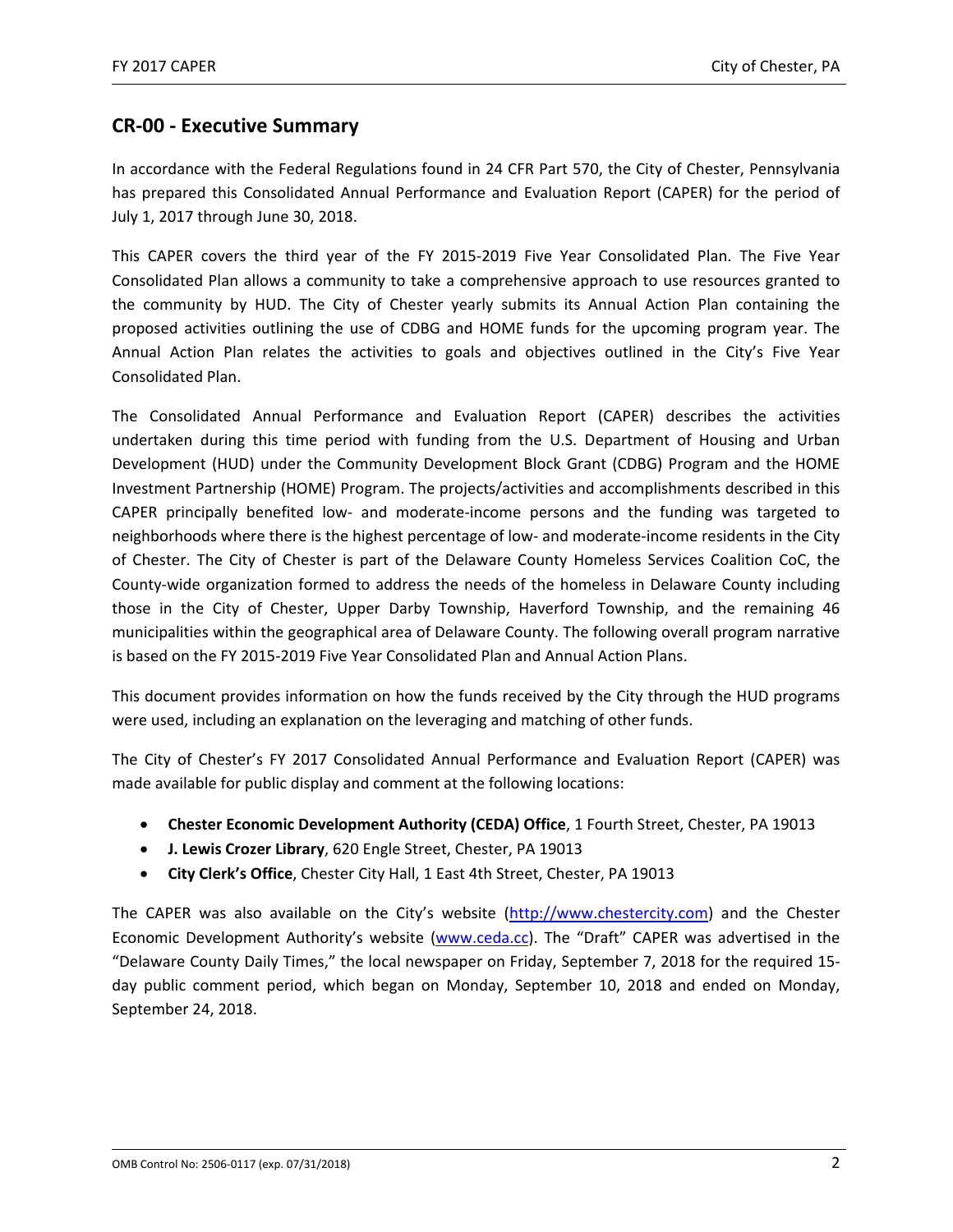#### **Funds Received –**

The City of Chester received the following funding during the time period of July 1, 2017 through June 30, 2018:

|                              | <b>CDBG</b>    | <b>HOME</b>  | Total          |
|------------------------------|----------------|--------------|----------------|
| FY 2017 Entitlement Grants   | \$1,137,671.00 | \$237,132.00 | \$1,374,803.00 |
| <b>Program Income</b>        | 12,010.00      | 96,141.00    | 108,151.00     |
| <b>Total Funds Received:</b> | 1,149,681.00   | 333,273.00   | \$1,482,964.20 |

This chart only includes the FY 2017 funds received between July 1, 2017 through June 30, 2018. Any previous program year funds that were not spent or which might have been spent during this time period are not included.

#### **Funds Expended –**

The funds shown in the following chart are all HUD funds that were expended during the time period of July 1, 2017 through June 30, 2018. These expenditures consist of previous program year funds that were not drawn down until this time period and also include reprogrammed funds from previous years.

| <b>Funding Sources</b>                          | <b>Total Funds Expended</b> |
|-------------------------------------------------|-----------------------------|
| <b>Community Development Block Grant (CDBG)</b> | \$1,901,436.59              |
| <b>HOME Investment Partnership (HOME)</b>       | 369,731.00                  |
| Total:                                          | \$2,271,167.59              |

The CDBG expenditures by type of activity are shown below.



## **Expenditure by Type of Activity**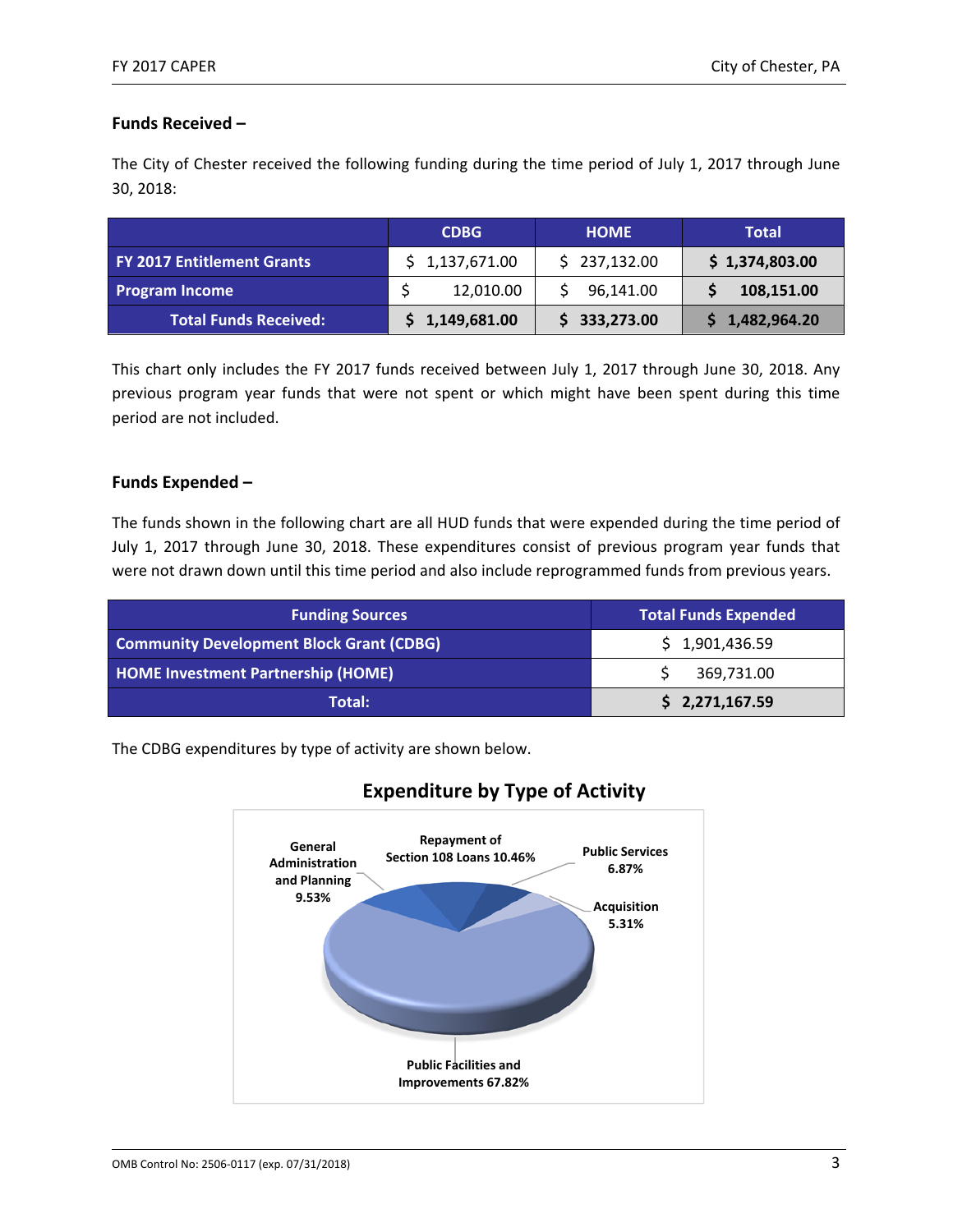| <b>Type of Activity</b>                    | <b>Expenditure</b> | Percentage |  |
|--------------------------------------------|--------------------|------------|--|
| <b>Acquisition</b>                         | 101,028.31<br>Ś    | 5.31%      |  |
| <b>Public Facilities and Improvements</b>  | \$1,289,601.15     | 67.82%     |  |
| <b>General Administration and Planning</b> | 181,264.00<br>S    | 9.53%      |  |
| <b>Repayment of Section 108 Loans</b>      | 198,896.25<br>ς    | 10.46%     |  |
| <b>Public Services</b>                     | 130,646.88<br>ς    | 6.87%      |  |
| Total:                                     | \$1,901,436.59     | 100.00%    |  |

*\*Note: The numbers in this chart were taken from the PR‐54 ‐ CDBG Community Development Block Grant Performance Profile downloaded from IDIS and include both Program Income and prior year's CDBG funds expended during this CAPER period.* 

#### **Regulatory Caps –**

#### **Program Administration Expense Cap:**

The chart below shows the City of Chester's administrative expenditures compared to the regulatory caps.

|                                       | <b>CDBG</b>      | <b>HOME</b>      |  |
|---------------------------------------|------------------|------------------|--|
| <b>FY 2017 Entitlement Grant</b>      | \$1,137,671.00   | 237,132.00<br>S. |  |
| <b>FY 2017 Program Income</b>         | 12,010.00        | 96,141.00        |  |
| <b>Administrative Cap Allowance</b>   | 20%              | 10%              |  |
| <b>Maximum Allowable Expenditures</b> | \$229,936.20     | 33,327.32        |  |
| <b>Total Administration Expended</b>  | 181,264.00<br>S. | 28,495.00        |  |
| <b>Administrative Percentage:</b>     | 15.75%           | 8.55%            |  |

The City of Chester's CDBG program total administrative expenditure was \$181,264.00, which was under the 20% cap for CDBG administrative expenditures. The City of Chester's FY 2017 HOME program administrative expenditure was \$28,495.00, which was less than the 10% cap for HOME administrative expenditures.

#### **CDBG Public Service Activity Cap:**

|                                       | <b>CDBG</b>        |
|---------------------------------------|--------------------|
| <b>FY 2017 Entitlement Grant</b>      | 1,137,671.00<br>S. |
| <b>Prior Year Program Income</b>      | 28,800.00<br>Ś     |
| <b>Public Service Cap Allowable</b>   | 15%                |
| <b>Maximum Allowable Expenditures</b> | 174,970.65         |
| <b>Total Public Services Expended</b> | Ś<br>130,646.88    |
| <b>Public Service Percentage:</b>     | 11.20%             |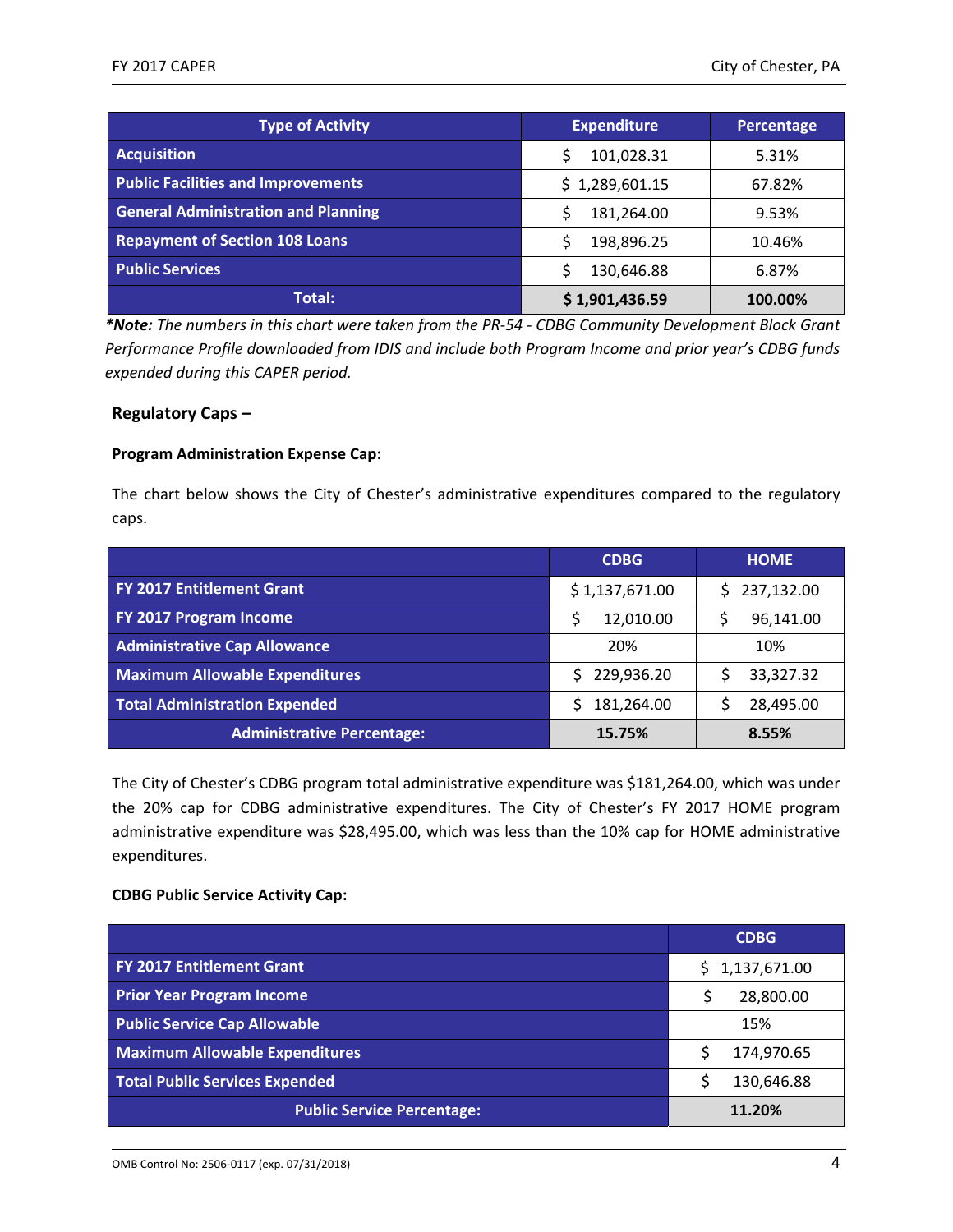The City of Chester obligated \$130,646.88 in funds for public services, which was 11.20% of the allowable expenditures and under the 15% cap for public services.

#### **CHDO Set‐Aside:**

|                                         | <b>CHDO Set-Aside</b> |
|-----------------------------------------|-----------------------|
| <b>FY 2017 HOME Entitlement Grant</b>   | \$237,132.00          |
| <b>CHDO Set-Aside Minimum Cap</b>       | 15%                   |
| <b>Minimum Allowable Set-Aside</b>      | 35,569.80             |
| <b>Actual CHDO Programmed Set-Aside</b> | 36,150.00             |

The City of Chester programmed \$36,150.00 for CHDO Set‐Aside funds which was over 15% of the FY 2017 HOME allocation. During this CAPER period, the City expended \$318,250.00 of CHDO funds from previous allocations of HOME CHDO funds. The Chester Community Improvement Project received the CHDO funds to acquire, rehabilitate, and resell a property.

#### **FY 2017 CDBG and HOME Budget –**

The chart below lists the FY 2017 CDBG activities that were funded:

| <b>Project ID</b> | <b>Project Title/Description</b>                                                    | <b>2017 CDBG</b> | <b>2017 CDBG</b>    |
|-------------------|-------------------------------------------------------------------------------------|------------------|---------------------|
| <b>Number</b>     |                                                                                     | <b>Budget</b>    | <b>Expenditures</b> |
| <b>CDBG 17-01</b> | <b>Senior Community Services</b>                                                    | \$<br>18,000.00  | \$<br>18,000.00     |
| <b>CDBG 17-02</b> | Wesley House Community Corporation, Inc.                                            | \$<br>25,000.00  | \$<br>25,000.00     |
| <b>CDBG 17-03</b> | Domestic Abuse Project of Delaware County, Inc.                                     | \$<br>20,000.00  | \$<br>17,001.42     |
| <b>CDBG-17-04</b> | Chester Community Improvement Project - Pre-<br><b>Purchase Mortgage Counseling</b> | \$<br>35,000.00  | \$<br>20,645.46     |
| <b>CDBG 17-05</b> | Boys and Girls Club of Chester                                                      | \$<br>10,000.00  | \$<br>10,000.00     |
| <b>CDBG 17-06</b> | <b>Salvation Army Chester Corps</b>                                                 | \$<br>20,000.00  | \$<br>20,000.00     |
| <b>CDBG 17-07</b> | Reconstruction/Repair of Infrastructure                                             | \$<br>200,000.00 | \$<br>160,704.98    |
| <b>CDBG 17-08</b> | <b>Parks and Recreation Facilities</b>                                              | \$<br>50,000.00  | \$<br>0.00          |
| <b>CDBG 17-09</b> | Improvements to Washington Park Playground                                          | \$<br>50,000.00  | \$<br>170,833.36    |
| <b>CDBG 17-10</b> | Fire Department Equipment                                                           | \$<br>50,000.00  | \$<br>18,145.00     |
| <b>CDBG 17-11</b> | Roof Replacement - Delaware County Literacy<br>Council                              | \$<br>5,000.00   | \$<br>5,000.00      |
| <b>CDBG 17-12</b> | Chester Senior Center Lighting and Ceiling Upgrades                                 | \$<br>25,000.00  | \$31,609.71         |
| <b>CDBG 17-13</b> | Demolition/Clearance (Scattered Site)                                               | \$<br>180,137.00 | \$<br>31,796.00     |
| <b>CDBG 17-14</b> | Section 108 Loan Repayment                                                          | \$<br>199,710.00 | \$<br>198,896.25    |
| <b>CDBG 17-15</b> | <b>Entrepreneur Works</b>                                                           | \$<br>20,000.00  | \$<br>20,000.00     |
| <b>CDBG 17-16</b> | <b>Administration and Planning</b>                                                  | \$227,534.00     | \$181,264.00        |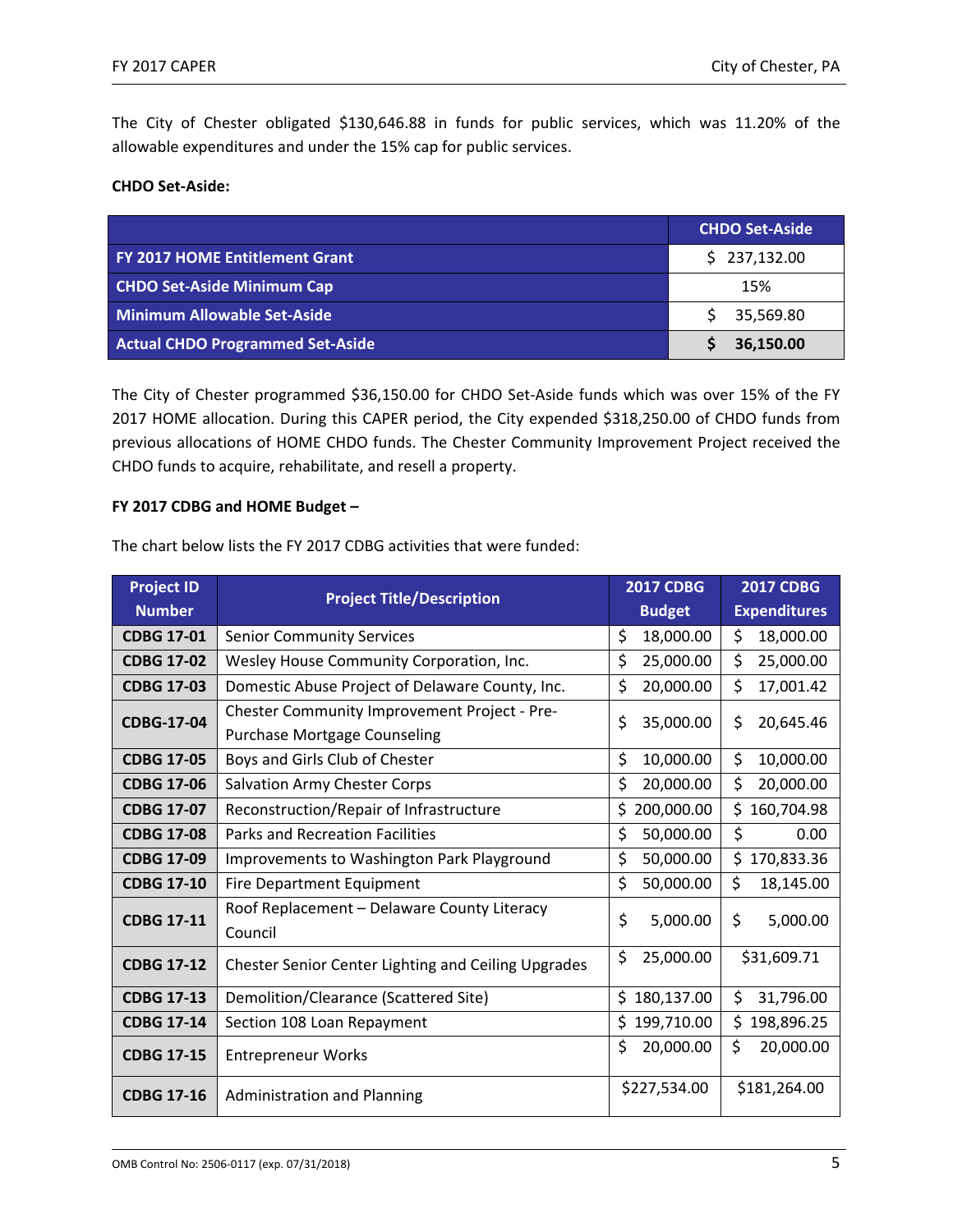The City expended \$928,896.18 of its FY 2017 CDBG allocation, program income, and reallocated prior year funds. Additionally, during the FY 2017 CAPER period, the City expended \$972,540.48 from previous fiscal years.

The chart below lists the FY 2017 HOME activities that were funded:

| <b>Project ID</b><br><b>Number</b> | <b>Project Title/Description</b>                                          | <b>2017 HOME</b><br><b>Budget</b> | <b>2017 HOME</b><br><b>Expenditures</b> |
|------------------------------------|---------------------------------------------------------------------------|-----------------------------------|-----------------------------------------|
| <b>HOME 17-17</b>                  | Chester Community Improvement Project - CHDO<br><b>Operating Expenses</b> | 11,856.00<br>Ś                    | 11,856.00                               |
| <b>HOME 17-18</b>                  | Chester Community Improvement Project - CHDO<br>Set-Aside                 | Ś<br>36,150.00                    | \$<br>0.00                              |
| <b>HOME 17-19</b>                  | Single Family Affordable Housing Initiative                               | \$165,413.00                      | \$<br>0.00                              |
| <b>HOME 17-20</b>                  | HOME Planning and Administration                                          | 23,713.00                         | 28,974.00                               |

The City expended \$40,830.00 of its FY 2017 HOME allocation, which was 17.2% of the allocation. Additionally, during the 2017 CAPER period, the City expended \$292,443.00 from previous fiscal years' funds.

#### **Summary of Priority Goals and Expenditures:**

The City of Chester's FY 2015‐2019 Five Year Consolidated Plan established five (5) categories of strategic initiatives to be addressed using CDBG and HOME funds. The following are the goals and objectives contained in the Five Year Consolidated Plan:

#### **Housing Priority**

There is a need to improve the quality of the housing stock in the community and to increase the supply of affordable, decent, safe, accessible, and sound housing for home‐owners, renters, and homebuyers.

#### **Goals/Strategies:**

- **HS-1 Housing Rehabilitation** Continue to rehabilitate the existing vacant residential housing stock for homebuyers and tenants in the City to include energy efficiency, weatherization, and accessibility modifications.
- **HS-2 Housing Construction** Increase the supply of affordable, decent, safe, accessible, and sound housing through new construction of owner and renter occupied housing.
- **HS-3 Home Ownership** Assist lower-income homebuyers to purchase a home with down payment and closing cost assistance, including housing counseling services.
- **HS‐4 Fair Housing** ‐ Promote fair housing choice through education and outreach.
- **HS-5 Public Housing** Support the Chester Housing Authority in its efforts to improve and maintain the existing public housing stock, and promote homeownership assistance programs through the use of Section 8 Housing Choice Vouchers for home purchase.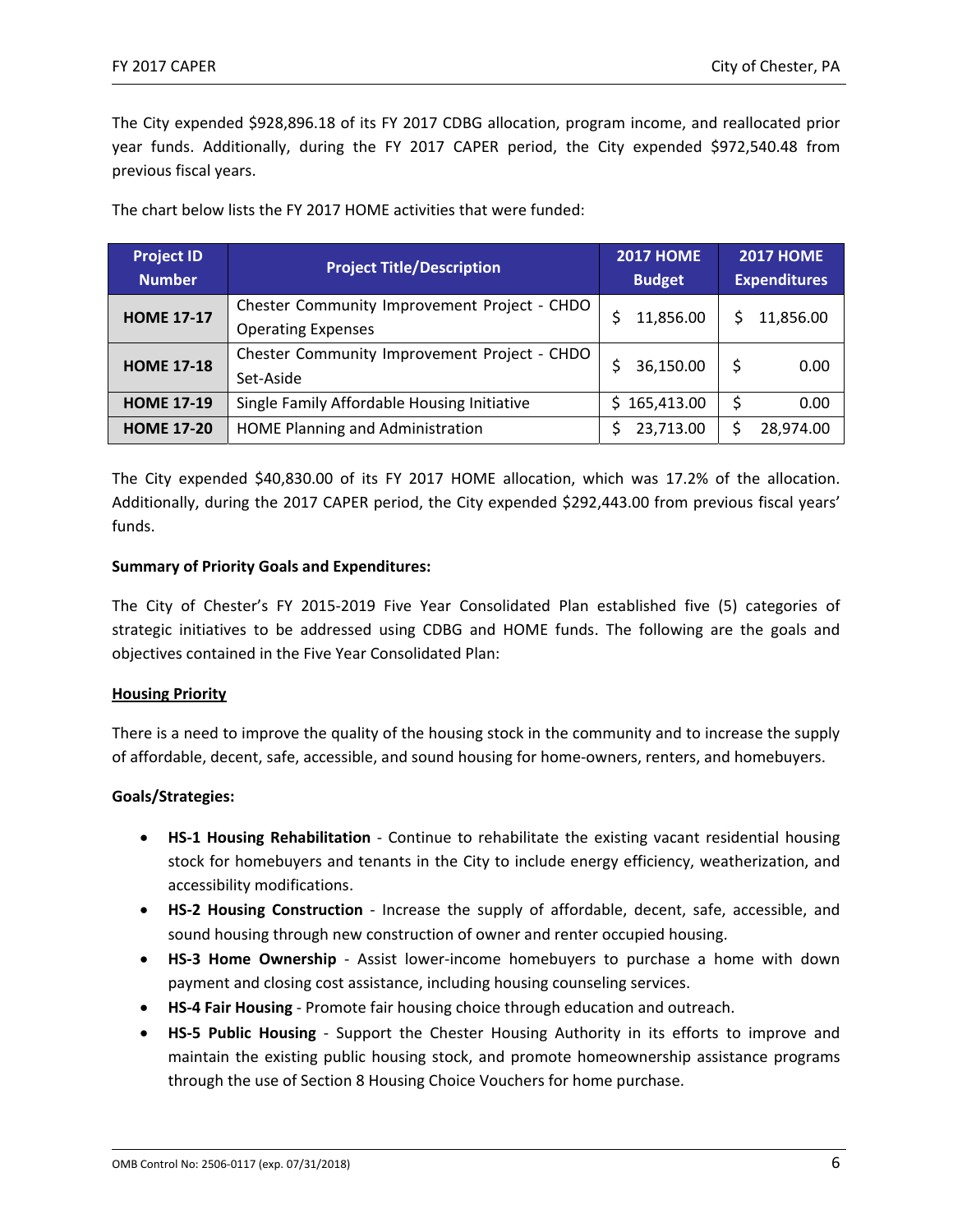#### **Homeless Priority**

There is a need for housing and services for homeless persons and persons at-risk of becoming homeless.

#### **Goals/Strategies:**

- **HO‐1 Operation /Support** ‐ Continue to assist providers in the operation of housing and support services for the homeless and persons at-risk of becoming homeless.
- **HO-2 Prevention and Housing** Continue to support homeless prevention and rapid re-housing programs.
- **HO-3 Housing** Support the rehabilitation of emergency shelters, transitional housing, and permanent housing for the homeless by non‐profit organizations.

#### **Other Special Needs Priority**

There is a need for housing opportunities, services, and facilities for persons with special needs including the elderly, persons with disabilities, victims of domestic violence, and persons with other special needs.

#### **Goals/Strategies:**

- **SN‐1 Social Services** ‐ Support social service programs for the elderly, persons with disabilities, victims of domestic violence, and persons with other special needs.
- **SN‐2 Housing** ‐ Increase the supply of affordable, decent, safe, accessible, and sound housing for the elderly, persons with disabilities, victims of domestic violence, and persons with other special needs through rehabilitation, new construction, and making reasonable accommodations to existing housing.

#### **Community Development Priority**

There is a need to improve the public and community facilities, infrastructure, public services, and the quality of life in the City of Chester.

#### **Goals/Strategy:**

- **CD‐1 Community Facilities** ‐ Improve the City's public and community facilities. (Parks, recreation centers, library, etc.)
- **CD‐2 Infrastructure** ‐ Improve the City's infrastructure through rehabilitation, reconstruction, and new construction (streets, walks, curbs, ADA ramps, sewer, water, storm water management, flood control, green infrastructure, etc.).
- **CD‐3 Public Services** ‐ Improve and enhance public services, programs for youth, the elderly and the disabled, including recreational programs, city services, and social/welfare programs throughout the City.
- **CD‐4 Public Safety** ‐ Improve public safety facilities, equipment, and public safety services.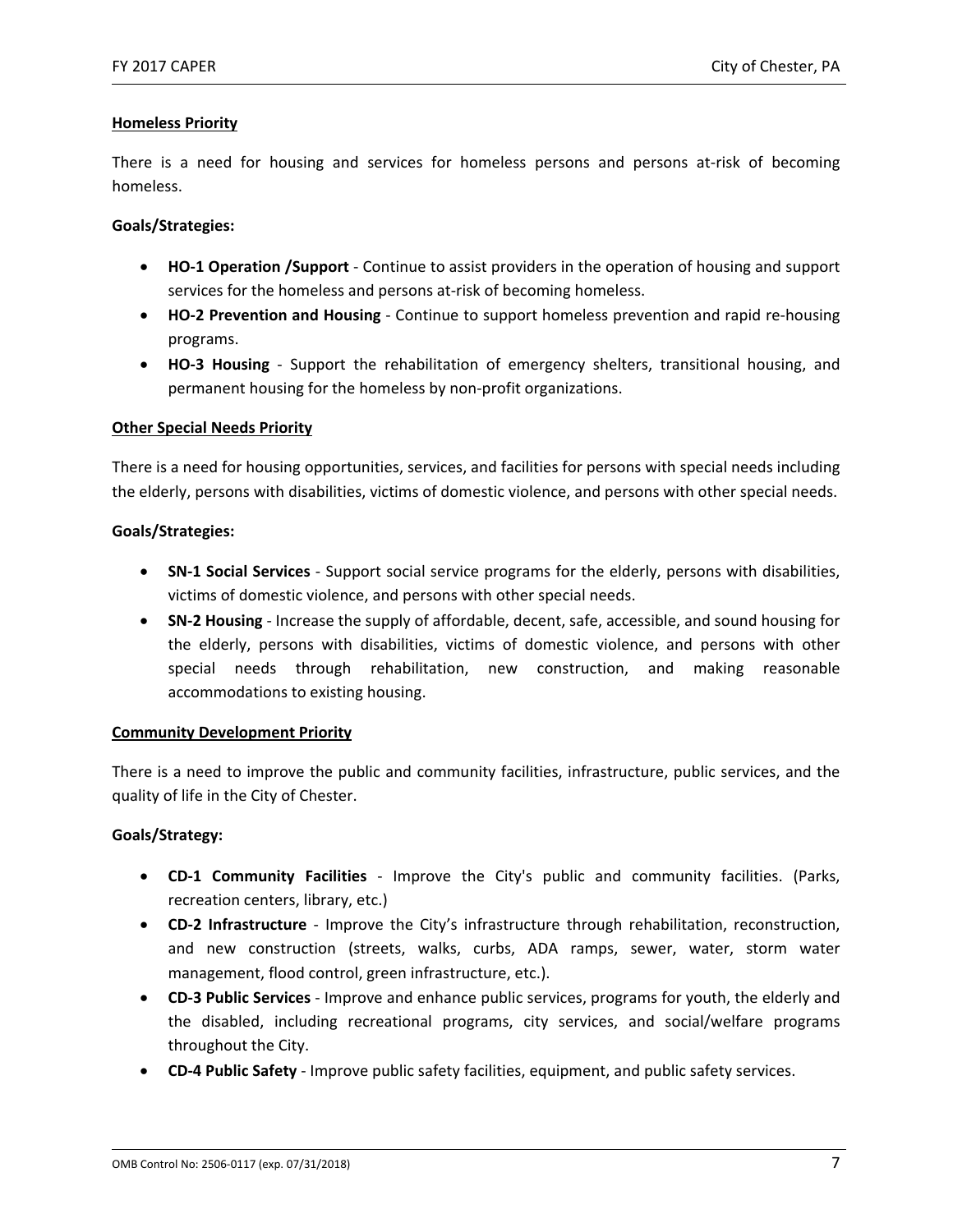- **CD-5 Code Enforcement** Remove and eliminate slum and blighting conditions through code enforcement, acquisition for rehabilitation, and demolition of vacant and abandoned structures citywide.
- **CD-6 Revitalization** Promote neighborhood revitalization activities in strategic areas through housing development, infrastructure improvements, code enforcement, targeted acquisition, and demolition.
- **CD-7 Historic Preservation** Promote historic preservation and adaptive reuse of existing buildings in the City.

#### **Economic Development Priority**

There is a need to increase employment, self-sufficiency, educational training, and economic empowerment for residents of the City of Chester.

#### **Goals/Strategies:**

- **ED-1 Employment** Support and encourage new job creation, job retention, employment and job training services.
- **ED‐2 Financial Assistance** ‐ Support business and commercial growth through expansion and new development.
- **ED‐3 Redevelopment Program** ‐ Plan and promote the development and redevelopment of vacant commercial and industrial sites and facilities.
- **ED‐4 Financial Incentives** ‐ Support and encourage new economic development through local, State, and Federal tax incentives and programs. (Tax Increment Financing, Tax Abatements, Enterprise Zone, Keystone Opportunity Zone, Section 108 Loan Guarantee Program, Economic Development Initiative, etc.)

#### **Administration, Planning, and Management Priority**

There is a continuing need for planning, administration, management, and oversight of Federal, state, and local funded programs.

#### **Goal/Strategy:**

**• AM-1 Overall Coordination** - Provide program management and oversight for the successful administration of Federal, state, and local funded programs, including planning services for special studies, environmental clearance, fair housing, and compliance with all Federal, state, and local laws and regulations.

#### **Housing Performance Measurements:**

The following table lists the objectives and outcomes that the City accomplished through the CDBG activities during this CAPER period: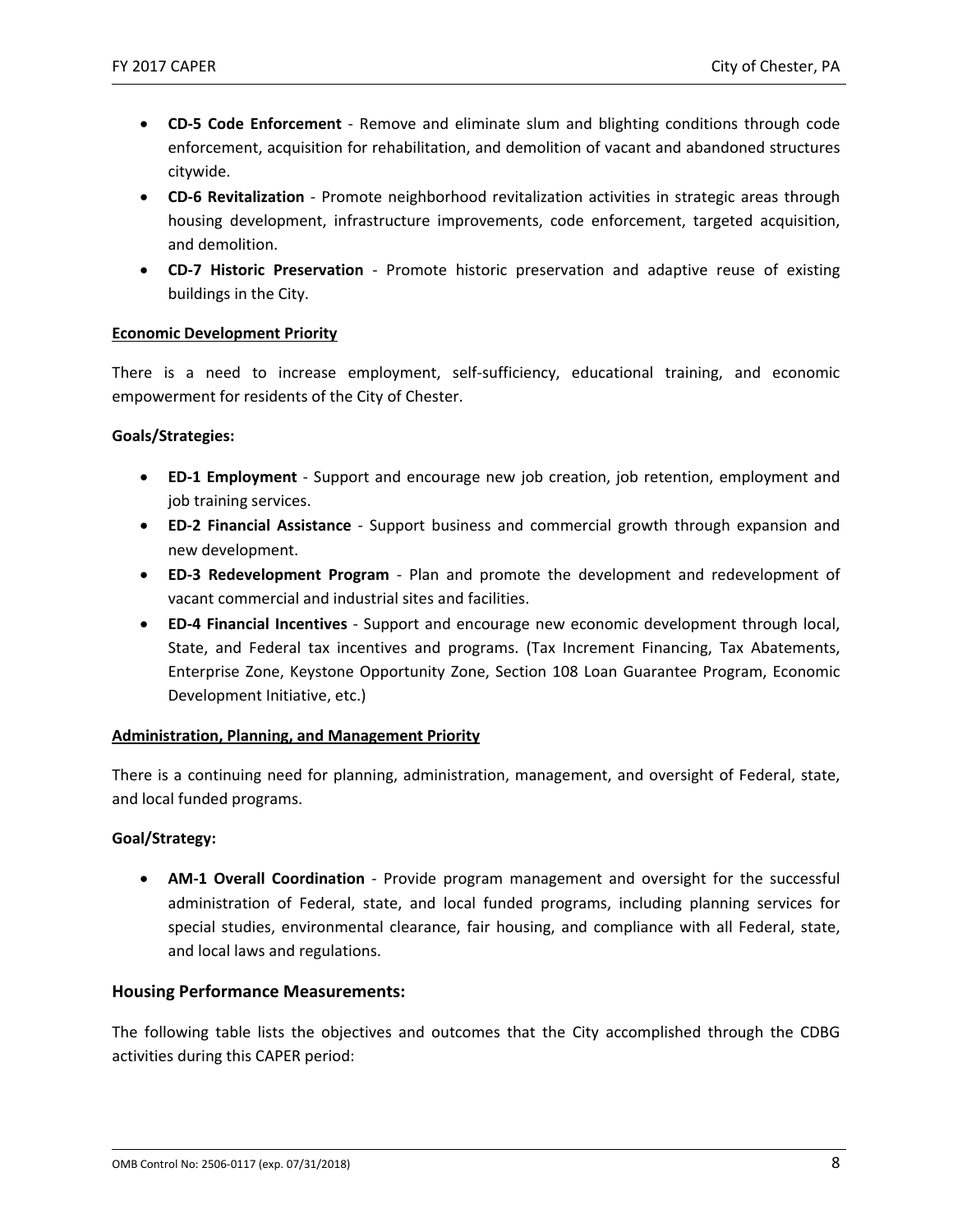|                                       |                                       |        |                      | <b>Outcomes</b> |                       |        |                           |        |
|---------------------------------------|---------------------------------------|--------|----------------------|-----------------|-----------------------|--------|---------------------------|--------|
| <b>Objectives</b>                     | Availability/<br><b>Accessibility</b> |        | <b>Affordability</b> |                 | <b>Sustainability</b> |        | <b>Total by Objective</b> |        |
|                                       | <b>Units</b>                          | \$,    | <b>Units</b>         | \$              | <b>Units</b>          | \$,    | <b>Units</b>              | \$     |
| <b>Suitable Living</b>                | 0                                     | \$0.00 | 0                    | \$0.00          | 0                     | \$0.00 | $\mathbf{0}$              | \$0.00 |
| <b>Decent Housing</b>                 | 0                                     | \$0.00 | 0                    | \$0.00          | 0                     | \$0.00 | $\mathbf 0$               | \$0.00 |
| <b>Economic</b><br><b>Opportunity</b> | 0                                     | \$0.00 | 0                    | \$0.00          | 0                     | \$0.00 | $\mathbf 0$               | \$0.00 |
| <b>Total by Outcome:</b>              | $\mathbf 0$                           | \$0.00 | 0                    | \$0.00          | $\bf{0}$              | \$0.00 | $\mathbf{0}$              | \$0.00 |

The chart below lists the objectives and outcomes that the City accomplished through the HOME activities during this CAPER period:

| <b>Objectives</b>                     |              | Availability/<br><b>Accessibility</b> |              | <b>Affordability</b> |              | <b>Sustainability</b> |              | <b>Total by Objective</b> |  |
|---------------------------------------|--------------|---------------------------------------|--------------|----------------------|--------------|-----------------------|--------------|---------------------------|--|
|                                       | <b>Units</b> | \$                                    | <b>Units</b> | \$                   | <b>Units</b> | \$                    | <b>Units</b> |                           |  |
| <b>Suitable Living</b>                | 0            | \$0.00                                | 0            | \$0.00               | 0            | \$0.00                | 0            | 0.00                      |  |
| <b>Decent Housing</b>                 | 0            | \$0.00                                | 1            | \$7,493.76           | 0            | \$0.00                |              | \$7,493.76                |  |
| <b>Economic</b><br><b>Opportunity</b> | 0            | \$0.00                                | 0            | \$0.00               | 0            | \$0.00                | 0            | \$0.00                    |  |
| <b>Total by Outcome:</b>              | 0            | \$0.00                                | 1            | \$7,493.76           | $\bf{0}$     | \$0.00                |              | \$7,493.76                |  |

#### **Geographic Locations/National Objectives:**

The geographic locations and national objectives for the FY 2017 Activities/Projects are:

| <b>Activities/Project</b>        | Location                                          | <b>National</b><br><b>Objective</b> | <b>Qualified</b><br>Income or<br><b>Presumed</b> |  |
|----------------------------------|---------------------------------------------------|-------------------------------------|--------------------------------------------------|--|
|                                  | Service Area: Citywide                            | Low/Mod Limited                     |                                                  |  |
| <b>Senior Community Services</b> | <b>Office Location: Chester Senior Center</b>     | Clientele Benefit                   | Presumed                                         |  |
|                                  | 721 Hayes Street, Chester, PA                     | (LMC)                               |                                                  |  |
|                                  | Service Area: Citywide                            | Low/Mod Limited                     |                                                  |  |
| <b>Wesley House Community</b>    | Office Location: Wesley House Homeless Shelter,   | Clientele Benefit                   | Presumed                                         |  |
| Corporation, Inc.                | 701 Madison Street, Chester, PA                   | (LMC)                               |                                                  |  |
| Domestic Abuse Project of        | Service Area: Citywide                            | Low/Mod Limited                     | Presumed                                         |  |
| Delaware County, Inc.            | <b>Office Location: Domestic Abuse Project of</b> | Clientele Benefit                   |                                                  |  |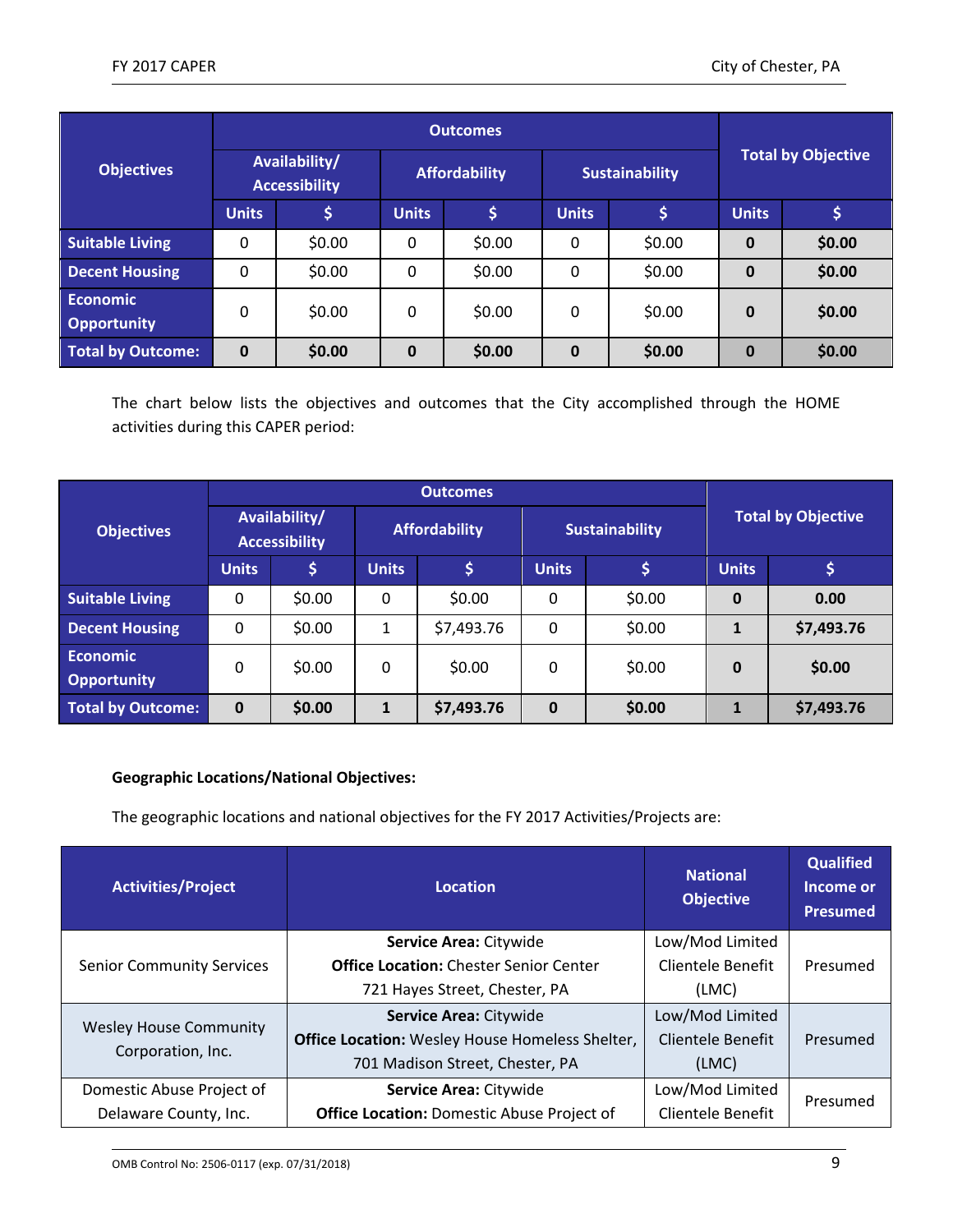|                                                                                           | Delaware County, Inc. 14 West Second Street,                                                                                           | (LMC)                                         |                     |
|-------------------------------------------------------------------------------------------|----------------------------------------------------------------------------------------------------------------------------------------|-----------------------------------------------|---------------------|
|                                                                                           | Media, PA and 140 East 7 <sup>th</sup> Street, Chester, PA.                                                                            |                                               |                     |
| <b>Chester Community</b><br>Improvement Project - Pre-<br>Purchase Mortgage<br>Counseling | <b>Office Location: Chester Community</b><br>Improvement Project, 412 Avenue of the States,<br>Chester, PA.                            | Low/Mod Limited<br>Clientele Benefit<br>(LMC) | Qualified<br>Income |
| Boys and Girls Club of Chester                                                            | Service Area: Citywide<br>Office Location: Boys and Girls Club of Chester,<br>201 E. 7th Street, Chester, PA.                          | Low/Mod Limited<br>Clientele Benefit<br>(LMC) | Qualified<br>Income |
| <b>Salvation Army Chester Corps</b>                                                       | Service Area: Citywide<br>Office Location: Salvation Army, 151 W. 15th<br>Street, Chester, PA.                                         | Low/Mod Limited<br>Clientele Benefit<br>(LMC) | Qualified<br>Income |
| Reconstruction/Repair of<br>Infrastructure                                                | Citywide                                                                                                                               | Low/Mod Income<br>Area (LMA)                  | Qualified<br>Income |
| Fire Department Equipment                                                                 | Citywide                                                                                                                               | Low/Mod Income<br>Area (LMA)                  | Qualified<br>Income |
| Parks and Recreation<br><b>Facilities</b>                                                 | Service Area: Census Tract 4051, Block Group 2.                                                                                        | Low/Mod Income<br>Area (LMA)                  | Qualified<br>Income |
| Demolition/Clearance<br>(Scattered Site)                                                  | Service Area: Citywide                                                                                                                 | Slums or Blight on<br>a Spot Basis (SBS)      | N/A                 |
| Section 108 Loan Repayment                                                                | Service Area: Citywide                                                                                                                 | Low/Mod Income<br>Area (LMA)                  | Qualified<br>Income |
| <b>Entrepreneur Works</b>                                                                 | Service Area: Citywide<br><b>Office Location: Entrepreneur Works Delaware</b><br>County, 1350 Edgmont Avenue, Chester, PA              | Low/Mod Limited<br>Clientele Benefit<br>(LMC) | Qualified<br>Income |
| <b>CDBG Administration and</b><br>Planning                                                | Service Area: Citywide<br><b>Office Location:</b> Chester Economic Development<br>Authority, 1 Fourth Street, Chester, PA              | N/A                                           | N/A                 |
| <b>Chester Community</b><br>Improvement Project - CHDO<br><b>Operating Expenses</b>       | Service Area: Citywide<br><b>Office Location: Chester Community</b><br>Improvement Project, 412 Avenue of the States,<br>Chester, PA   | N/A                                           | N/A                 |
| <b>Chester Community</b><br>Improvement Project - CHDO<br>Set-Aside                       | <b>Service Area: TBD</b><br><b>Office Location: Chester Community</b><br>Improvement Project, 412 Avenue of the States,<br>Chester, PA | Lo/Mod Income<br>Housing (LMH)                | Qualified<br>Income |
| Single Family Affordable<br>Housing Initiative                                            | Service Area: Citywide<br><b>Office Location:</b> Chester Economic Development<br>Authority, 1 Fourth Street, Chester, PA              | Low/Mod Income<br>Housing (LMH)               | Qualified<br>Income |
| HOME Planning and<br>Administration                                                       | Service Area: Citywide<br><b>Office Location:</b> Chester Economic Development<br>Authority, 1 Fourth Street, Chester, PA              | N/A                                           | N/A                 |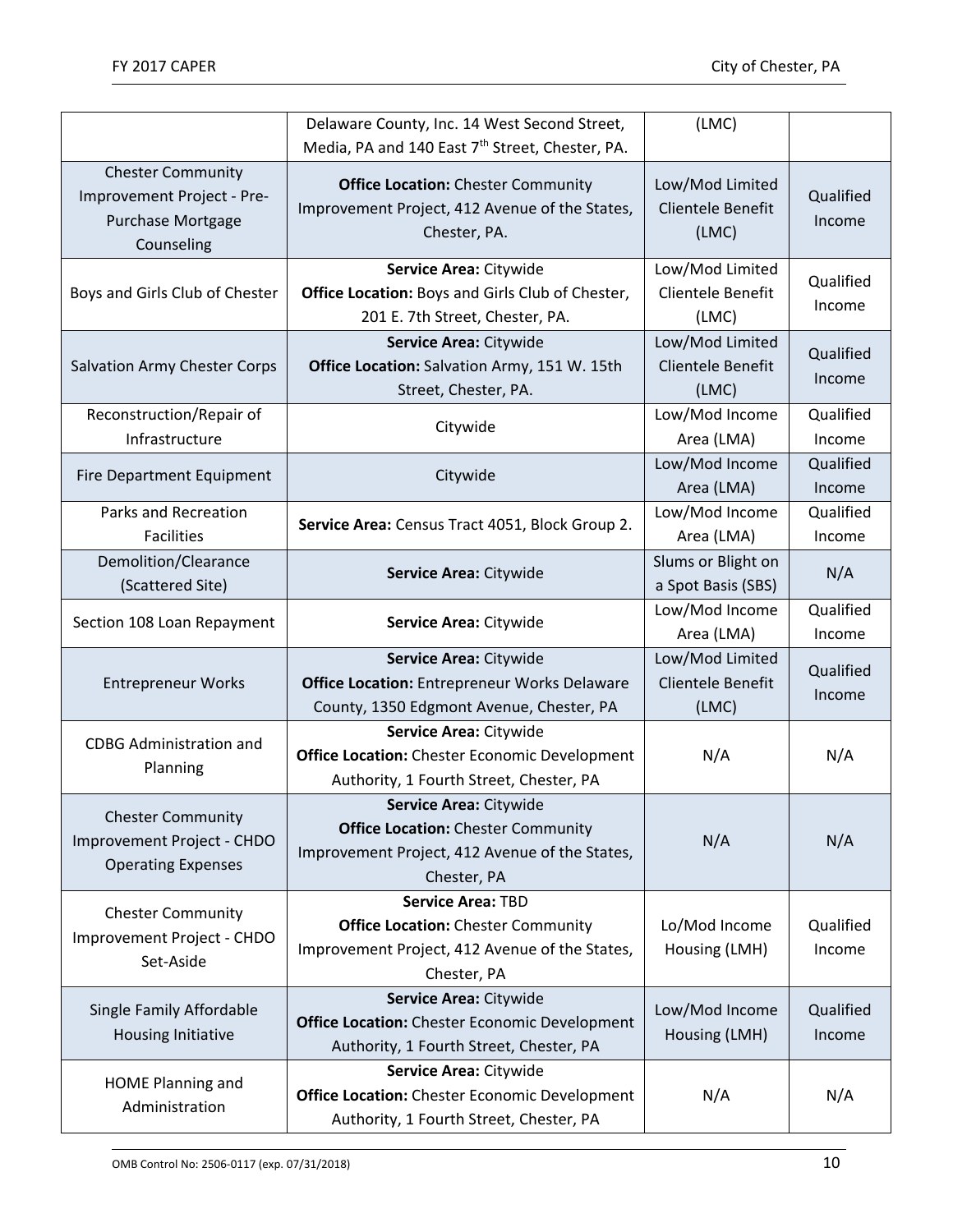The City of Chester met its National Objective requirement of principally befitting low- and moderateincome persons. The City expended \$1,901,436.59 in CDBG funds during this CAPER period. Included in this amount was \$181,264.00 for Planning and Administration. This left a balance of \$1,720,172.59 that was expended for project activities. Of the \$1,720,172.59, a total of \$101,028.11 was expended on Removal of Slum and Blight Activities, and \$1,420,248.03 was expended on activities that benefitted low- and moderate-income persons. That produced a Low/Mod Benefit Percentage of 93.36%, which meets the Low/Mod Benefit test that requires at least 70% of funds expended benefit low/mod income persons.

#### **Substantial Amendments:**

The City of Chester did not prepare a substantial amendment during this CAPER period.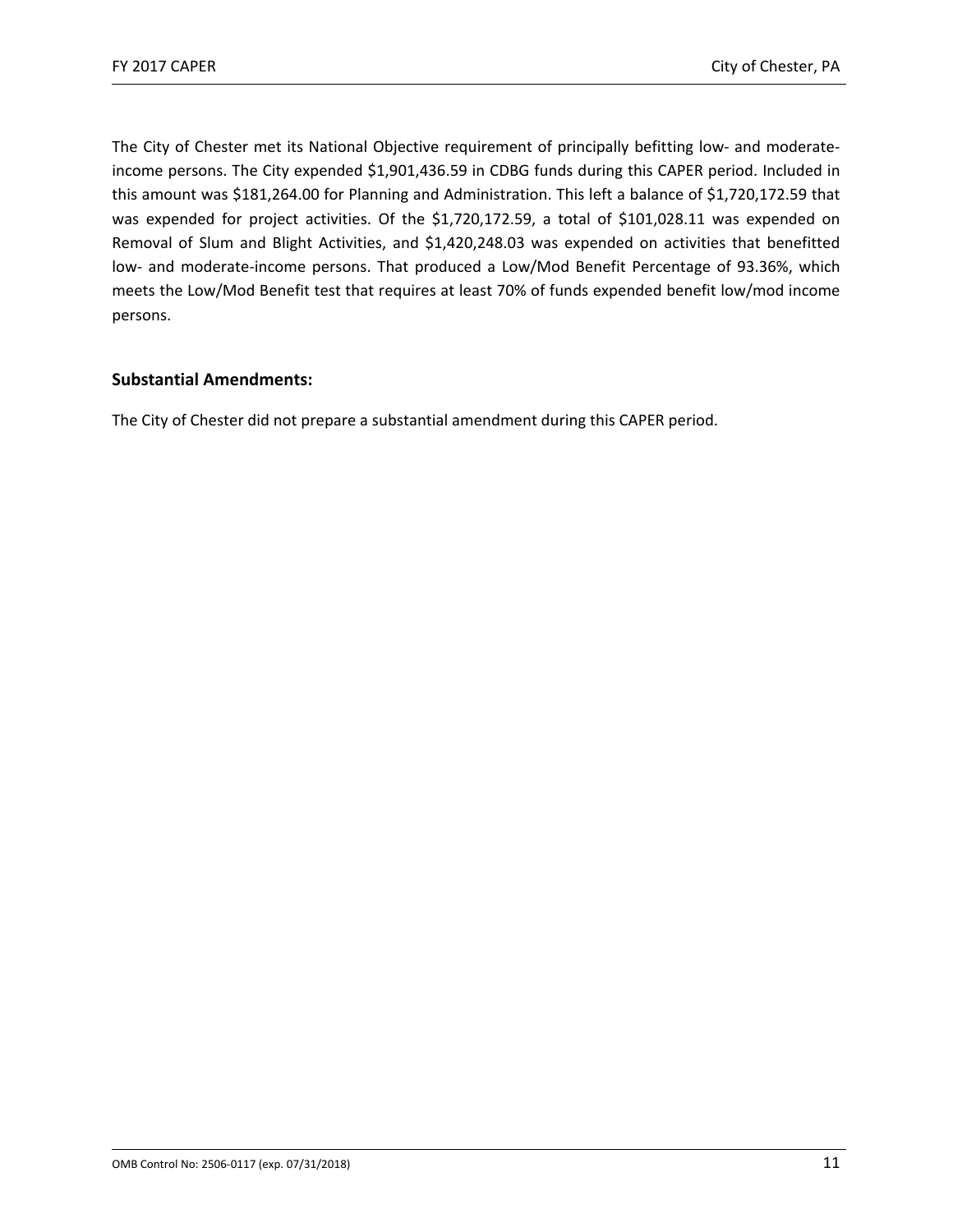### **CR‐05 ‐ Goals and Outcomes**

### **Progress the jurisdiction has made in carrying out its strategic plan and its action plan. 91.520(a)**

*This could be an overview that includes major initiatives and highlights that were proposed and executed throughout the program year.* 

This CAPER covers the City's third year of the FY 2015-2019 Five-Year Consolidated Plan designed to address the housing and non‐housing needs of City residents. This year's CAPER reports on the actions and achievements the City accomplished during Fiscal Year 2017.

The CAPER for the FY 2017 Annual Action Plan for the City of Chester includes the City's CDBG and HOME Programs and outlines which activities the City administered during the program year beginning July 1, 2017 and ending June 30, 2018. The Chester Economic Development Authority (CEDA) is the lead entity and administrator for the CDBG and HOME funds.

The CDBG Program and activities outlined in this FY 2017 CAPER, principally benefited low‐ and moderate-income persons and funding was targeted to neighborhoods where there is the highest percentage of low and moderate income residents.

During this CAPER period, the City budgeted and expended FY 2017 CDBG and HOME funds on the following goals:

- **Housing –** Budget \$248,419.00, expended \$32,501.46.
- **Homeless –** Budget \$45,000.00, expended \$45,000.
- **Other Special Needs –** Budget \$38,000.00, expended \$35,001.42.
- **Community Development** Budget \$620,427.00, expended \$463,090.47.
- **Economic Development –** Budget \$219,710.00, expended \$218,896.25.
- **Administration, Planning, and Management –** Budgeted \$251,247.00, expended \$210,238.00.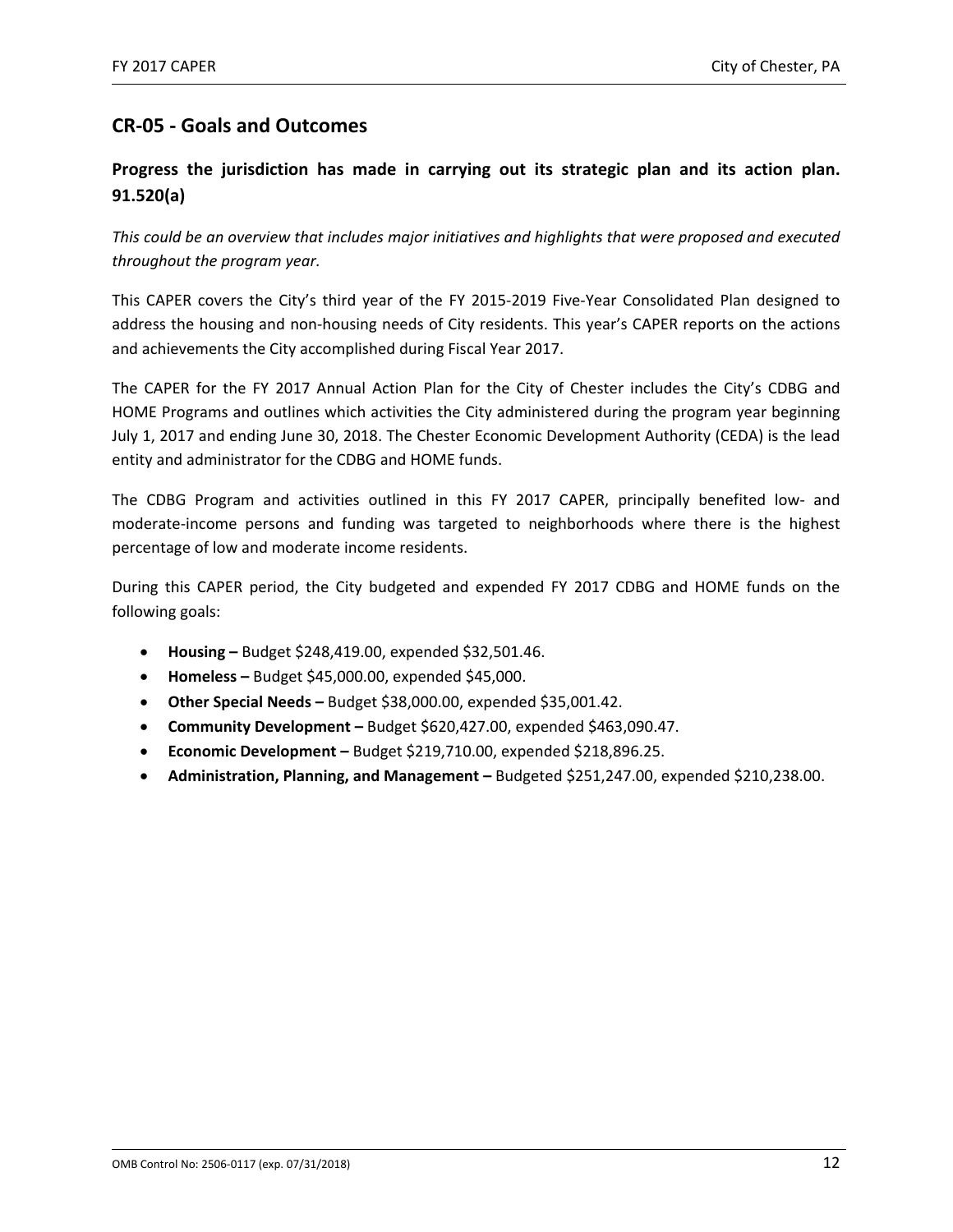## Comparison of the proposed versus actual outcomes for each outcome measure submitted with the consolidated plan and **explain, if applicable, why progress was not made toward meeting goals and objectives. 91.520(g)**

Categories, priority levels, funding sources and amounts, outcomes/objectives, goal outcome indicators, units of measure, targets, actual *outcomes/outputs, and percentage completed for each of the grantee's program year goals.* 

| Goal                                       | <b>Category</b>                                | Source /<br><b>Amount</b>               | <b>Indicator</b>                                                                                               | <b>Unit of</b><br><b>Measure</b> | <b>Expected</b><br><b>Strategic</b><br><b>Plan</b> | <b>Actual -</b><br><b>Strategic</b><br><b>Plan</b> | <b>Percent</b><br><b>Complete</b> | <b>Expected</b><br>Program<br>Year | $Actual -$<br><b>Program</b><br>Year | Percent<br><b>Complete</b> |
|--------------------------------------------|------------------------------------------------|-----------------------------------------|----------------------------------------------------------------------------------------------------------------|----------------------------------|----------------------------------------------------|----------------------------------------------------|-----------------------------------|------------------------------------|--------------------------------------|----------------------------|
| <b>AM-1 Overall</b><br>Coordination        | Administration,<br>Planning, and<br>Management | CDBG:<br>\$227,534<br>HOME:<br>\$23,713 | Other                                                                                                          | Other                            | 5                                                  | 4                                                  | 80.00%                            | $\overline{2}$                     | $\overline{2}$                       | 100.00%                    |
| <b>CD-1 Community</b><br><b>Facilities</b> | Non-Housing<br>Community<br>Development        | CDBG:<br>\$142,290                      | Public Facility or<br>Infrastructure Activities<br>other than<br>Low/Moderate Income<br><b>Housing Benefit</b> | Persons<br>Assisted              | 121,875                                            | 130,776                                            | 107.30%                           | 35,100                             | 34,030                               | 96.95%                     |
| <b>CD-2 Infrastructure</b>                 | Non-Housing<br>Community<br>Development        | CDBG:<br>\$200,000                      | Public Facility or<br>Infrastructure Activities<br>other than<br>Low/Moderate Income<br><b>Housing Benefit</b> | Persons<br>Assisted              | 25,000                                             | 8,060                                              | 32.24%                            | 5,000                              | $\mathbf{0}$                         | 0.00%                      |
| <b>CD-3 Public</b><br><b>Services</b>      | Non-Housing<br>Community<br>Development        | CDBG:<br>\$48,000                       | Public service activities<br>other than<br>Low/Moderate Income<br><b>Housing Benefit</b>                       | Persons<br>Assisted              | 1,300                                              | 2,613                                              | 100.00%                           | 2,190                              | 1,788                                | 81.64%                     |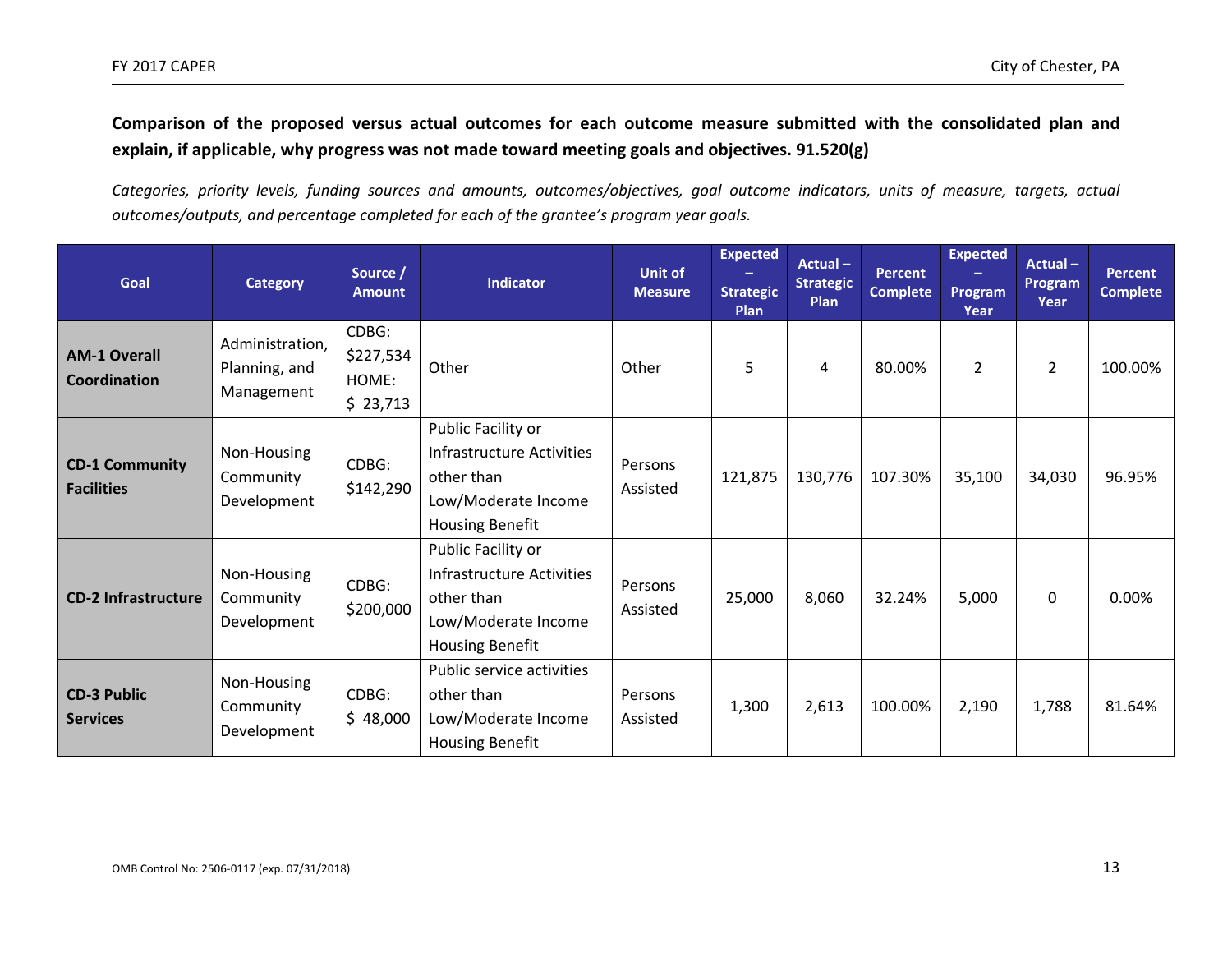| <b>CD-4 Public Safety</b>                   | Non-Housing<br>Community<br>Development | CDBG:<br>\$50,000  | Public Facility or<br><b>Infrastructure Activities</b><br>other than<br>Low/Moderate Income<br><b>Housing Benefit</b> | Persons<br>Assisted          | 0            | 95,700      | $\overline{a}$ | $\mathbf 0$ | 63,800      | 100%   |
|---------------------------------------------|-----------------------------------------|--------------------|-----------------------------------------------------------------------------------------------------------------------|------------------------------|--------------|-------------|----------------|-------------|-------------|--------|
|                                             | Non-Housing<br>Community<br>Development |                    | Public service activities<br>other than<br>Low/Moderate Income<br><b>Housing Benefit</b>                              | Persons<br>Assisted          | 73,125       | 127,600     | 100.00%        | 31,900      | $\mathbf 0$ | 0.00%  |
| <b>CD-5 Code</b><br><b>Enforcement</b>      | Non-Housing<br>Community<br>Development | CDBG:<br>\$180,137 | <b>Buildings Demolished</b>                                                                                           | <b>Buildings</b>             | 50           | 36          | 72.00%         | 12          | 5           | 41.67% |
|                                             | Non-Housing<br>Community<br>Development | CDBG:<br>\$0       | Facade<br>treatment/business<br>building rehabilitation                                                               | <b>Business</b>              | $\mathbf 0$  | $\mathbf 0$ |                |             |             |        |
| <b>CD-6 Revitalization</b>                  | Non-Housing<br>Community<br>Development |                    | <b>Brownfield acres</b><br>remediated                                                                                 | Acre                         | $\mathbf 0$  | $\mathbf 0$ |                |             |             |        |
|                                             | Non-Housing<br>Community<br>Development |                    | <b>Buildings Demolished</b>                                                                                           | <b>Buildings</b>             | 0            | 17          |                |             |             |        |
|                                             | Non-Housing<br>Community<br>Development |                    | <b>Housing Code</b><br>Enforcement/Foreclosed<br><b>Property Care</b>                                                 | Household<br>Housing<br>Unit | $\mathbf{1}$ | $\mathbf 0$ | 0.00%          |             |             |        |
| <b>CD-7 Historic</b><br><b>Preservation</b> | Non-Housing<br>Community<br>Development | CDBG:<br>\$0       | Facade<br>treatment/business<br>building rehabilitation                                                               | <b>Business</b>              | $\mathbf 0$  | $\mathbf 0$ |                |             |             |        |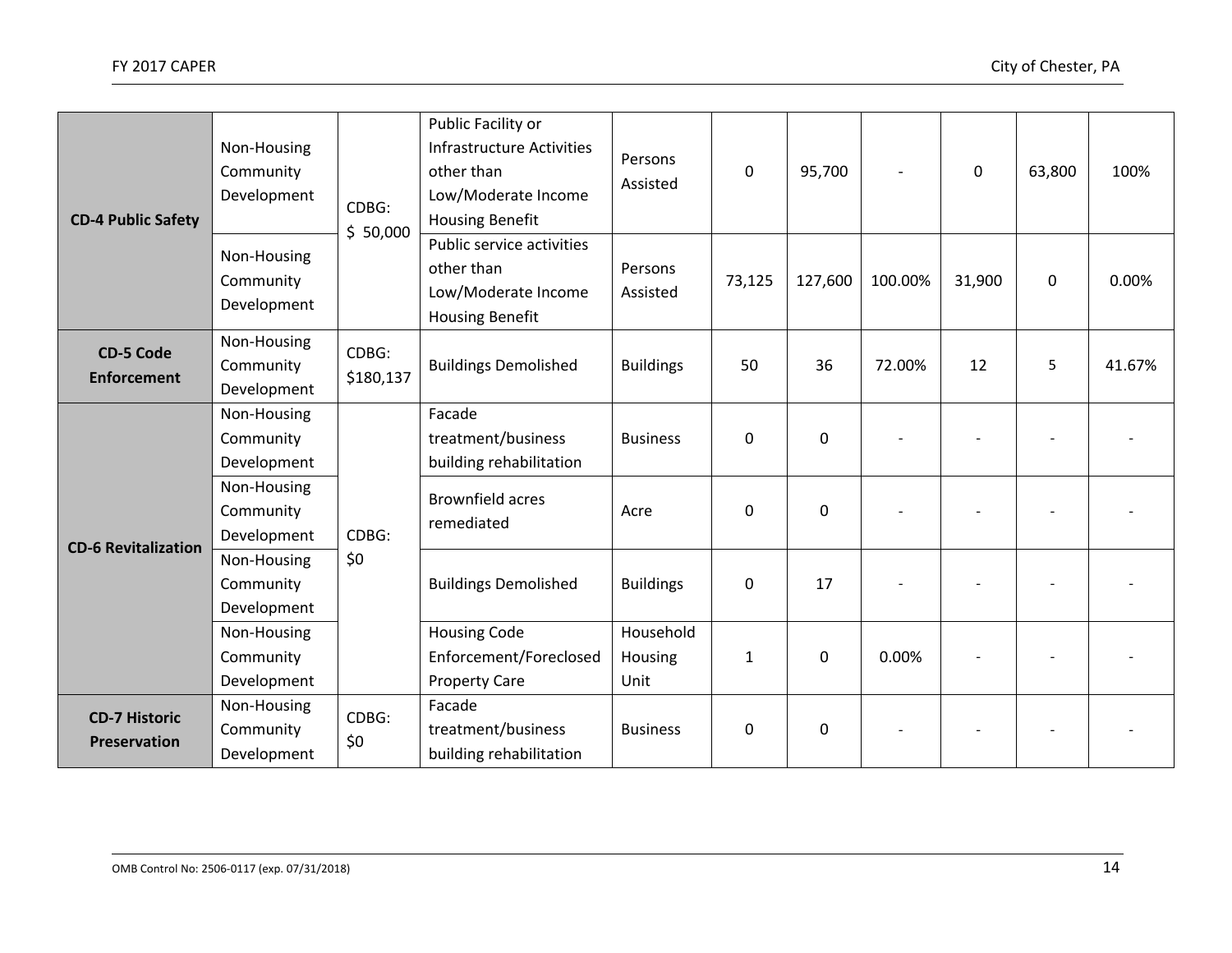|                        | Non-Housing                       |                     | Rental units                     | Household         |             |        |        |              |             |       |
|------------------------|-----------------------------------|---------------------|----------------------------------|-------------------|-------------|--------|--------|--------------|-------------|-------|
|                        | Community                         |                     | rehabilitated                    | Housing           | 0           | 0      |        |              |             |       |
|                        | Development                       |                     |                                  | Unit              |             |        |        |              |             |       |
|                        | Non-Housing                       |                     | <b>Homeowner Housing</b>         | Household         |             |        |        |              |             |       |
|                        | Community                         |                     | Rehabilitated                    | Housing           | 0           | 0      |        |              |             |       |
|                        | Development                       |                     |                                  | Unit              |             |        |        |              |             |       |
|                        | Non-Housing                       |                     | Public service activities        |                   |             |        |        |              |             |       |
|                        | Community<br>Development<br>CDBG: |                     | other than                       | Persons           | 0           | 70     | 100%   | $\mathbf{0}$ | 15          | 100%  |
|                        |                                   |                     | Low/Moderate Income              | Assisted          |             |        |        |              |             |       |
| <b>ED-1 Employment</b> |                                   | \$20,000            | <b>Housing Benefit</b>           |                   |             |        |        |              |             |       |
|                        | Non-Housing                       |                     |                                  | <b>Businesses</b> |             |        |        |              |             | 0.00% |
|                        | Community                         |                     | <b>Businesses assisted</b>       | Assisted          | 222         | 77     | 34.68% | 45           | $\mathbf 0$ |       |
|                        | Development                       |                     |                                  |                   |             |        |        |              |             |       |
|                        | Non-Housing                       |                     | Facade                           |                   |             |        |        |              |             |       |
|                        | Community                         |                     | treatment/business               | <b>Business</b>   | 0           | 0      |        |              |             |       |
| <b>ED-2 Financial</b>  | Development                       | CDBG:               | building rehabilitation          |                   |             |        |        |              |             |       |
| Assistance             | Non-Housing                       | \$0                 |                                  | <b>Businesses</b> |             | 0      |        |              |             |       |
|                        | Community                         |                     | <b>Businesses assisted</b>       | Assisted          | 0           |        |        |              |             |       |
|                        | Development                       |                     |                                  |                   |             |        |        |              |             |       |
| $ED-3$                 | Non-Housing                       | CDBG:               | <b>Brownfield acres</b>          |                   |             |        |        |              |             |       |
| Redevelopment          | Community                         | \$0                 | remediated                       | Acre              | $\mathbf 0$ | 0      |        |              |             |       |
| Program                | Development                       |                     |                                  |                   |             |        |        |              |             |       |
|                        |                                   |                     | Public Facility or               |                   |             |        |        |              |             |       |
| <b>ED-4 Financial</b>  | Non-Housing                       | CDBG:               | <b>Infrastructure Activities</b> |                   |             |        |        |              |             | 0.00% |
| <b>Incentives</b>      | Community                         |                     | other than                       | Persons           | 121,875     | 58,271 | 47.81% | 31,900       | $\Omega$    |       |
|                        | \$199,710<br>Development          | Low/Moderate Income | Assisted                         |                   |             |        |        |              |             |       |
|                        |                                   |                     | <b>Housing Benefit</b>           |                   |             |        |        |              |             |       |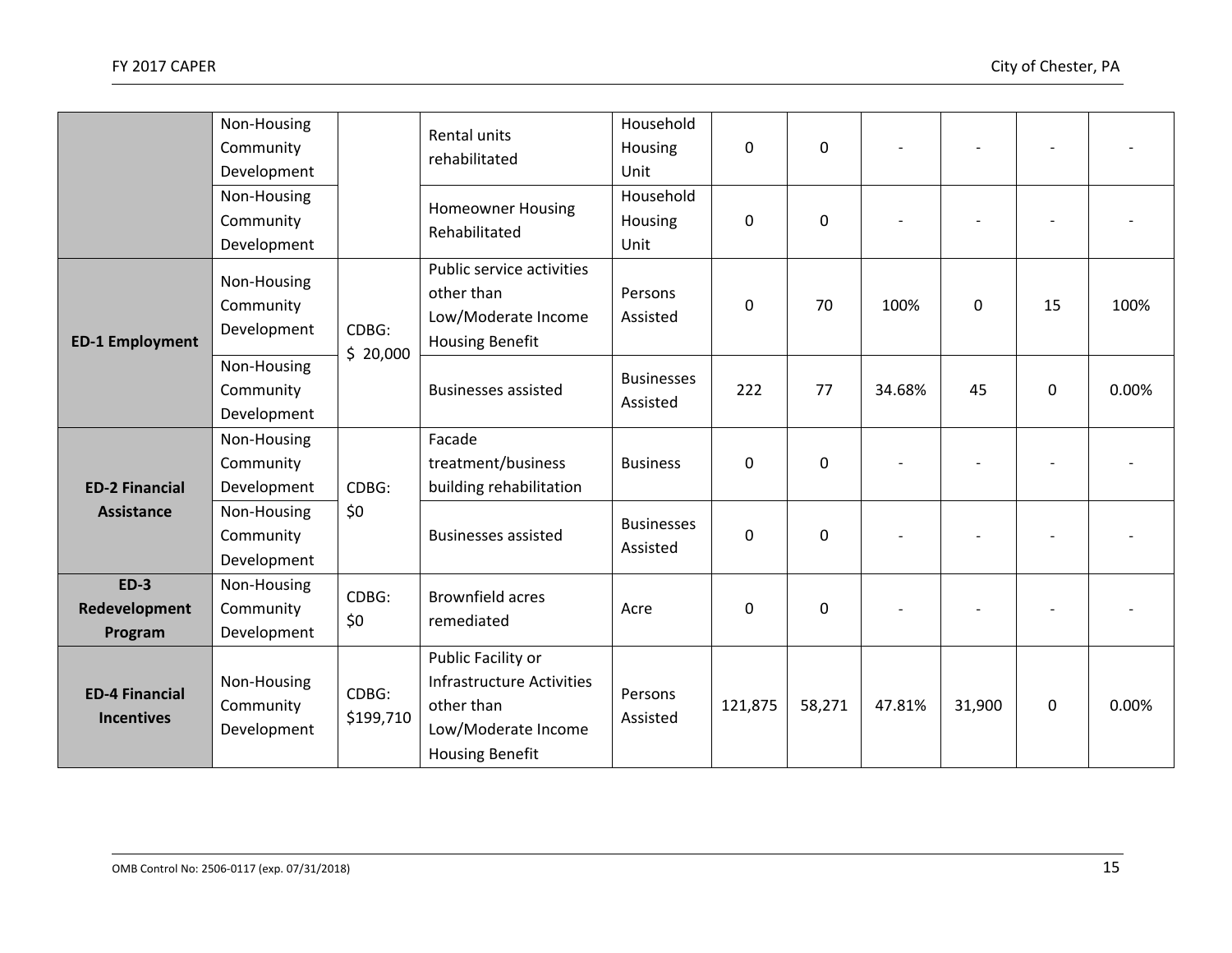| $HO-1$<br><b>Operation/Support</b>           | <b>Homeless</b>       | CDBG:<br>\$45,000  | Public service activities<br>other than<br>Low/Moderate Income<br><b>Housing Benefit</b> | Persons<br>Assisted                         | 0                   | 870            |         | 0              | 336         |       |          |
|----------------------------------------------|-----------------------|--------------------|------------------------------------------------------------------------------------------|---------------------------------------------|---------------------|----------------|---------|----------------|-------------|-------|----------|
|                                              | <b>Homeless</b>       |                    |                                                                                          | <b>Homeless Person</b><br>Overnight Shelter | Persons<br>Assisted | 1,430          | 796     | 55.66%         | 300         | 336   | >100.00% |
|                                              | Homeless              |                    | Overnight/Emergency<br>Shelter/Transitional<br>Housing Beds added                        | <b>Beds</b>                                 | 0                   | 0              |         | $\Omega$       | 0           |       |          |
| <b>HO-2 Prevention</b><br>and Housing        | Homeless              | CDBG:<br>\$0       | Homelessness<br>Prevention                                                               | Persons<br>Assisted                         | 0                   | $\pmb{0}$      |         |                |             |       |          |
| <b>HO-3 Housing</b>                          | Homeless              | CDBG:<br>\$0       | <b>Housing for Homeless</b><br>added                                                     | Household<br>Housing<br>Unit                | 0                   | 0              |         |                |             |       |          |
| <b>HS-1 Housing</b><br><b>Rehabilitation</b> | Affordable<br>Housing |                    | Rental units<br>rehabilitated                                                            | Household<br>Housing<br>Unit                | 5                   | 6              | 100.00% |                |             |       |          |
|                                              | Affordable<br>Housing | HOME:<br>\$213,419 | <b>Homeowner Housing</b><br>Rehabilitated                                                | Household<br>Housing<br>Unit                | 6                   | $\mathbf{1}$   | 16.67%  | 4              | $\mathbf 0$ | 0.00% |          |
|                                              | Affordable<br>Housing |                    | <b>Direct Financial</b><br>Assistance to<br>Homebuyers                                   | Households<br>Assisted                      | 4                   | $\overline{7}$ | 100%    |                |             |       |          |
| <b>HS-2 Housing</b><br><b>Construction</b>   | Affordable<br>Housing | HOME:<br>\$0       | <b>Homeowner Housing</b><br>Added                                                        | Household<br>Housing<br>Unit                | $\overline{2}$      | $\mathbf{1}$   | 50.00%  | $\overline{a}$ |             |       |          |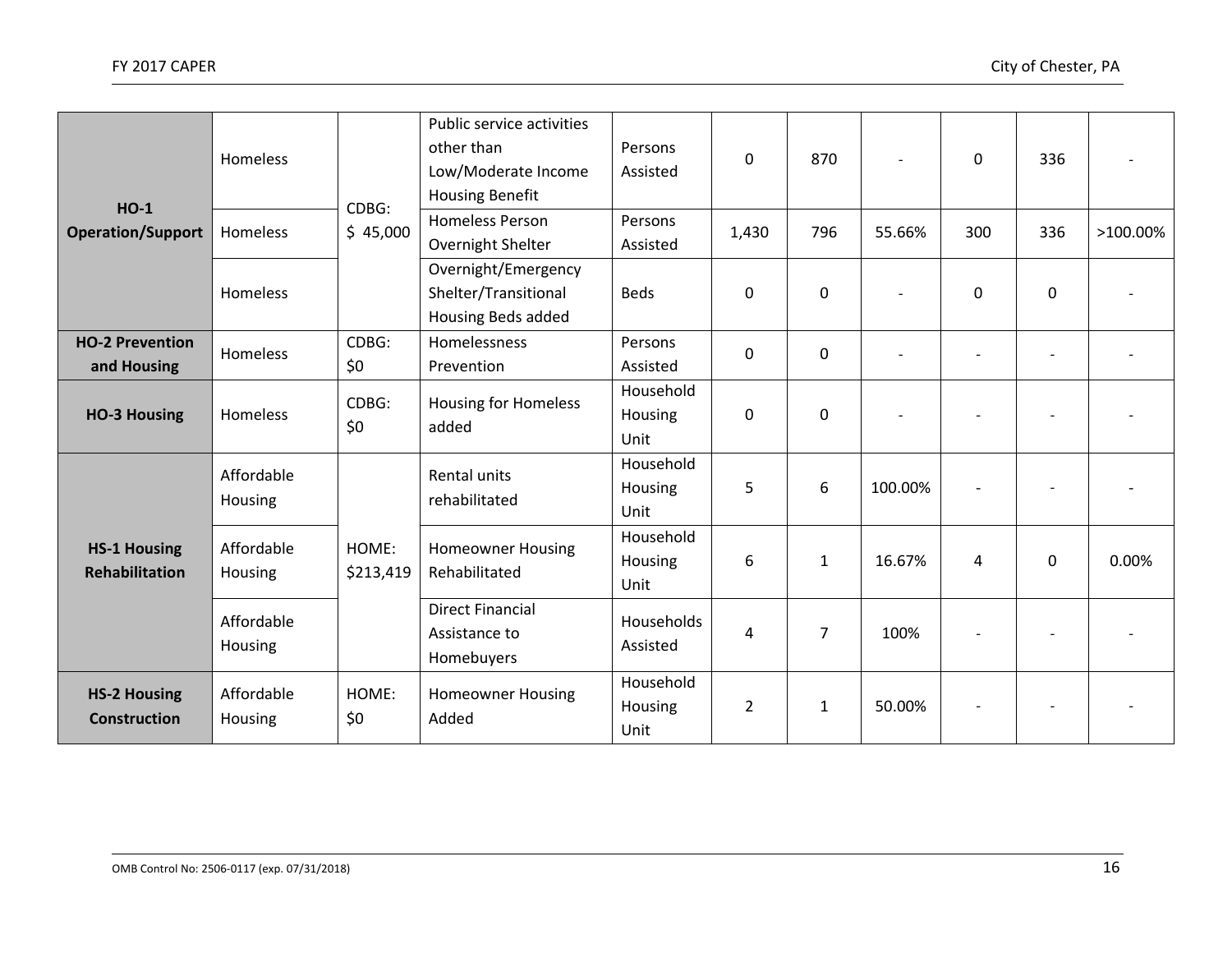| <b>HS-3 Home</b><br>Ownership         | Affordable<br>Housing                          |                   | Public service activities<br>other than<br>Low/Moderate Income<br><b>Housing Benefit</b> | Persons<br>Assisted          | $\pmb{0}$           | 36          | $\overline{a}$ | $\mathbf 0$ | 20                       |        |
|---------------------------------------|------------------------------------------------|-------------------|------------------------------------------------------------------------------------------|------------------------------|---------------------|-------------|----------------|-------------|--------------------------|--------|
|                                       | Affordable<br>Housing                          | CDBG:<br>\$35,000 | Public service activities<br>for Low/Moderate<br>Income Housing Benefit                  | Households<br>Assisted       | 335                 | 36          | 10.75%         |             |                          |        |
|                                       | Affordable<br>Housing                          |                   | <b>Direct Financial</b><br>Assistance to<br>Homebuyers                                   | Households<br>Assisted       | $\mathsf{O}\xspace$ | 11          | $\overline{a}$ | 70          | $\mathbf 0$              | 0.00%  |
| <b>HS-4 Fair Housing</b>              | <b>Fair Housing</b>                            | CDBG:<br>\$0      | Other                                                                                    | Other                        | $\mathbf{1}$        | 0           | 0.00%          |             | $\overline{\phantom{a}}$ |        |
|                                       | Affordable<br>Housing<br><b>Public Housing</b> | CDBG:<br>\$0      | Public service activities<br>for Low/Moderate<br>Income Housing Benefit                  | Households<br>Assisted       | $\pmb{0}$           | $\mathbf 0$ |                |             |                          |        |
| <b>HS-5 Public</b><br><b>Housing</b>  | Affordable<br>Housing<br><b>Public Housing</b> |                   | Rental units<br>rehabilitated                                                            | Household<br>Housing<br>Unit | 0                   | $\mathbf 0$ |                |             |                          |        |
|                                       | Affordable<br>Housing<br><b>Public Housing</b> |                   | <b>Direct Financial</b><br>Assistance to<br>Homebuyers                                   | Households<br>Assisted       | $\mathbf 0$         | $\mathbf 0$ |                |             |                          |        |
| <b>SN-1 Social</b><br><b>Services</b> | Non-Homeless<br><b>Special Needs</b>           | CDBG:<br>\$38,000 | Public service activities<br>other than<br>Low/Moderate Income<br><b>Housing Benefit</b> | Persons<br>Assisted          | 9,490               | 1,744       | 18.38%         | 2,090       | 1,604                    | 76.75% |
| <b>SN-2 Housing</b>                   | Non-Homeless<br><b>Special Needs</b>           | CDBG:<br>\$0      | Public service activities<br>for Low/Moderate<br>Income Housing Benefit                  | Households<br>Assisted       | $\pmb{0}$           | $\mathbf 0$ |                |             |                          |        |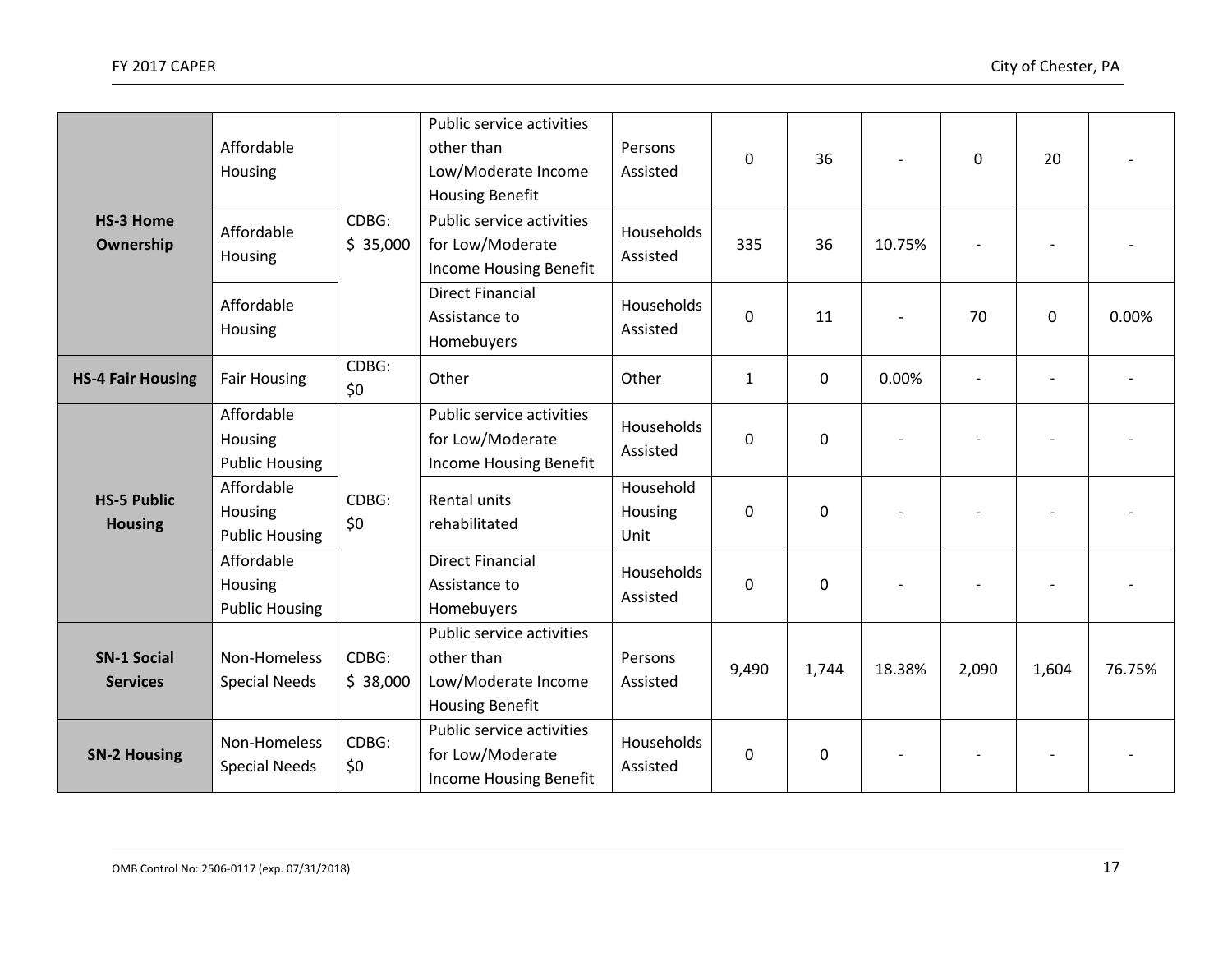| Housing for People with<br>Non-Homeless<br>HIV/AIDS added<br>Special Needs | Household<br>Housing<br>Unit |  |  |  |  |  |  |
|----------------------------------------------------------------------------|------------------------------|--|--|--|--|--|--|
|----------------------------------------------------------------------------|------------------------------|--|--|--|--|--|--|

**Table 1 ‐ Accomplishments – Program Year & Strategic Plan to Date**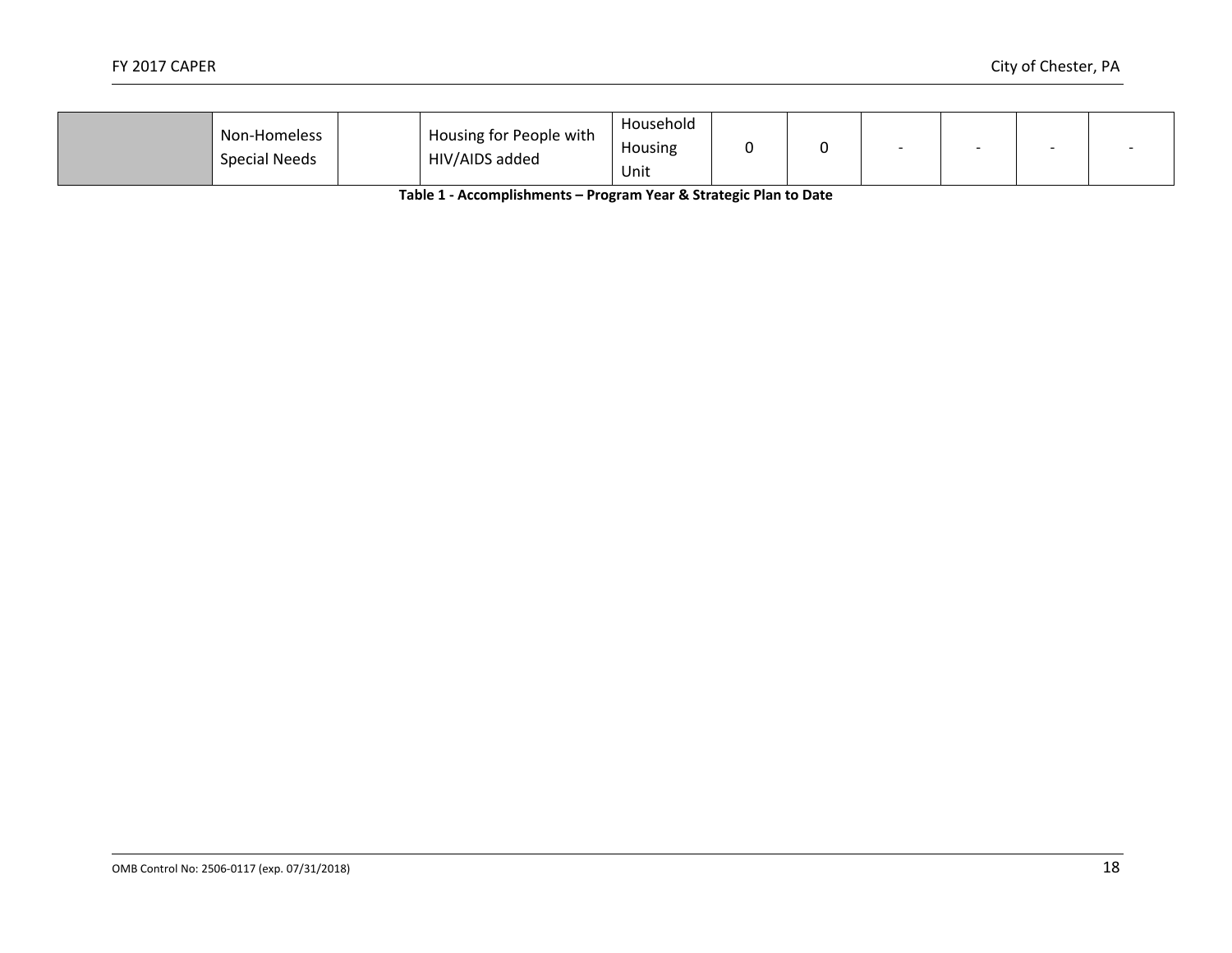## **Assess how the jurisdiction's use of funds, particularly CDBG, addresses the priorities and specific objectives identified in the plan, giving special attention to the highest priority activities identified.**

During the FY 2017 CDBG and HOME Program Year, the City of Chester proposed to address the following strategies and specific objectives from its Five Year Strategic Initiatives:

#### **Housing Priority ‐ (High Priority)**

There is a need to improve the quality of the housing stock in the community and to increase the supply of affordable, decent, safe, accessible, and sound housing for home‐owners, renters, and homebuyers.

#### **FY 2017 Accomplishments:**

**•** Chester Community Improvement Project – Pre-Purchase Mortgage Counseling: The City provided assistance to the Chester Community Improvement Project for group counseling to low- to moderate-income families participating in the City of Chester's Homebuyer Assistance Program. The Chester Community Improvement Project's Pre‐Purchase Mortgage Counseling Program assisted 20 people with FY 2017 funds.

#### **Homeless Priority ‐ (Low Priority)**

There is a need for housing and services for homeless persons and persons at-risk of becoming homeless.

#### **FY 2017 Accomplishments:**

- **Wesley House Community Corporation, Inc.:** The City provided assistance to Wesley Housing Community Corporation, Inc. to provide emergency housing, case management, and other supportive services to homeless persons. Wesley Housing Community Corporation, Inc. assisted a total of 173 persons with 2017 funds.
- **Salvation Army Chester Corps:** The City provided assistance to the Salvation Army Chester Corps for case management services for the Stepping Stone Program, which serves single adults and is interconnected with its sister Salvation Army Chester Corps Warming Center emergency shelter and daily soup kitchen. The Salvation Army Chester Corps assisted 163 people with FY 2017 funds.

#### **Other Special Needs Priority ‐ (Low Priority)**

There is a need for housing opportunities, services, and facilities for persons with special needs including the elderly, persons with disabilities, victims of domestic violence, and persons with other special needs.

#### **FY 2017 Accomplishments:**

**Senior Community Services:** The City provided assistance to Senior Community Services to continue the provision of services to elderly residents of the City of Chester through congregate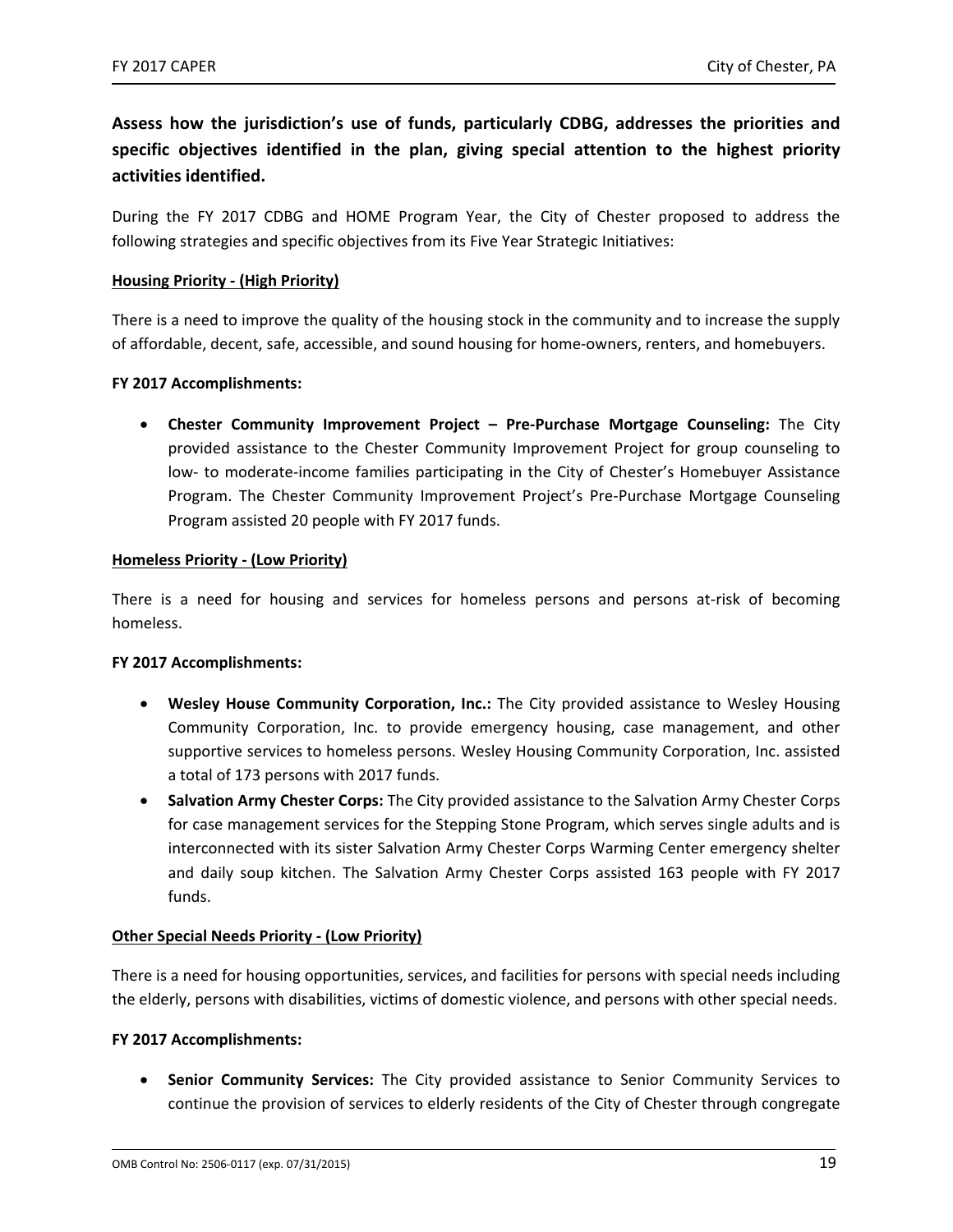and home‐delivered meals, health screenings and promotion programs, recreational, social, and educational activities, transportation, and counseling and legal assistance. Senior Community Services assisted a total of 1,315 people with FY 2017 funds.

**• Domestic Abuse Project of Delaware County, Inc.:** The City provided assistance to Domestic Abuse Project of Delaware County, Inc. for counseling, legal advocacy, protection order assistance, court accompaniment, and other related services to victims of domestic violence in the City of Chester. The Domestic Abuse Project of Delaware County, Inc. provided assistance to 289 clients with FY 2017 funds.

#### **Community Development Priority ‐ (High Priority)**

There is a need to improve the public and community facilities, infrastructure, public services, and the quality of life in the City of Chester.

#### **FY 2017 Accomplishments:**

- **Senior Community Services:** The City provided assistance to Senior Community Services to continue the provision of services to elderly residents of the City of Chester through congregate and home-delivered meals, health screenings and promotion programs, recreational, social, and educational activities, transportation, and counseling and legal assistance. Senior Community Services assisted a total of 1,315 people with FY 2017 funds.
- **Domestic Abuse Project of Delaware County, Inc.:** The City provided assistance to Domestic Abuse Project of Delaware County, Inc. for counseling, legal advocacy, protection order assistance, court accompaniment, and other related services to victims of domestic violence in the City of Chester. The Domestic Abuse Project of Delaware County, Inc. provided assistance to 289 clients with FY 2017 funds.
- **Boys and Girls Club of Chester:**  The City provided assistance to the Boys and Girls Club of Chester for operating expenses of the recreational, cultural, and educational afterschool programs for youth between 6 and 18 years of age. The Boys and Girls Club of Chester assisted 184 people with FY 2017 funds.
- **Reconstruction/Repair of Infrastructure:** The City provided assistance for the City's Engineer to identify deteriorated streets, storm sewers and storm sewer inlets, tree wells/trees, curbs, sidewalks, lighting, and signs in low‐ and moderate‐income primarily residential areas of the City and prioritize sites requiring reconstruction. The City provided assistance to 5,170 people with FY 2017 funds.
- **Improvements to Washington Park Playground:** The City provided assistance to make improvements to Washington Park, including site clearing, tree removal and planting, earthwork, installation of a playground structure, accessible walkways, curbs, mulch, picnic tables, benches, trash receptacles, topsoil, seeding, and signage. The City provided assistance to 31,900 people with FY 2017 funds.
- **Fire Department Equipment:**  The City provided assistance by funding the Chester Fire Department to purchase turnout gear, suppression equipment, truck tools, apparatus, and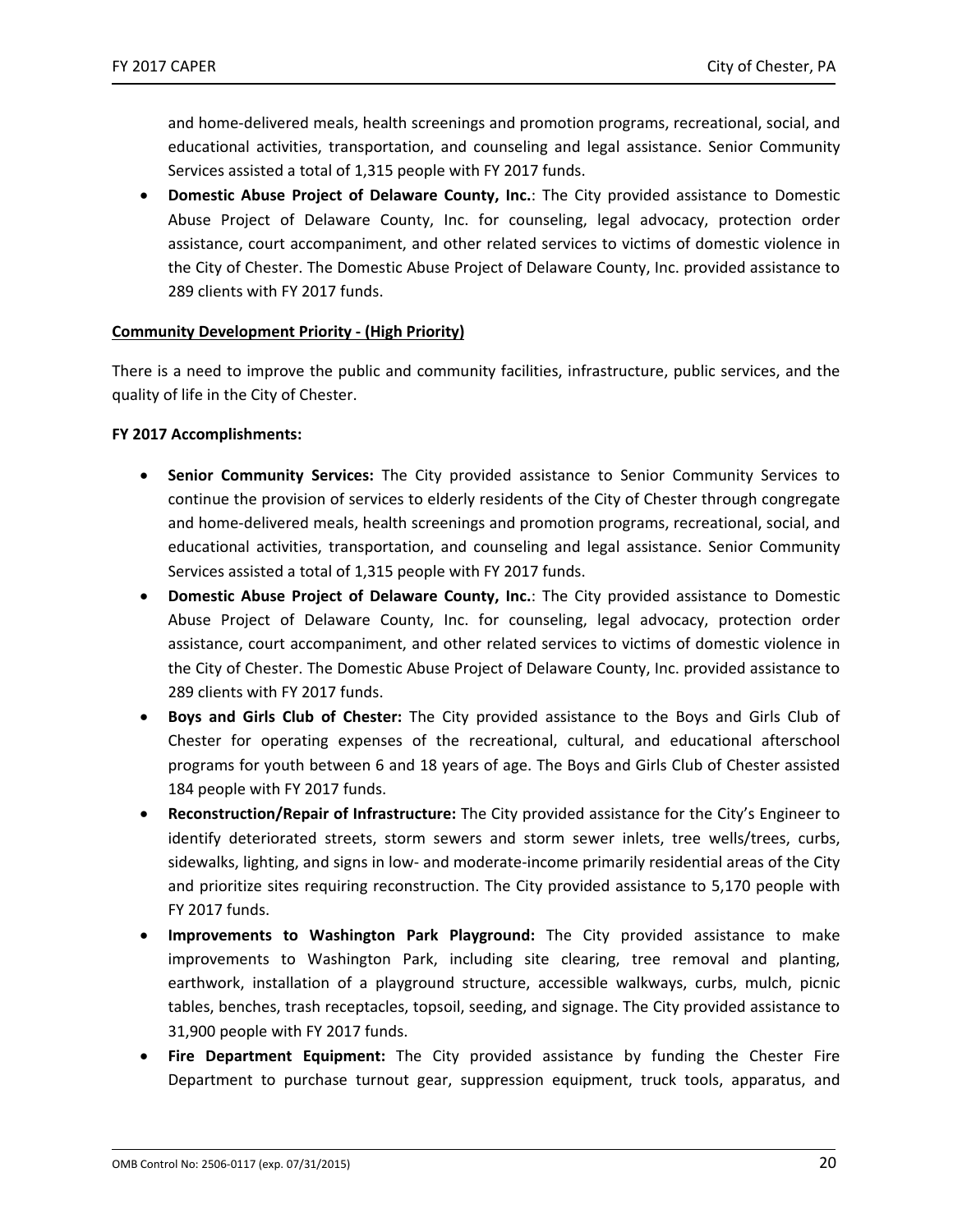station equipment washers/dryers, rescue rope, hose, and other fire‐fighting equipment. The Fire Department assisted 31,900 people with FY 2017 funds.

- **Roof Replacement Delaware County Literacy Council:** The City provided assistance by funding to replace the roof of the Delaware County Literacy Council building.
- **Demolition/Clearance (Scattered Site):** The City provided assistance in the form of demolition of vacant, open, and abandoned structures in primarily low‐ and moderate‐income areas of the City. The City razed one (1) vacant structures with FY 2017 funds.

#### **Economic Development Priority ‐ (High Priority)**

There is a need to increase employment, self-sufficiency, educational training, and economic empowerment for residents of the City of Chester.

#### **FY 2017 Accomplishments:**

- **Section 108 Loan Repayment:** The City made its eleventh (of 17) principal payment and interest payment in connection with a Section 108 loan made for the expansion of Barry Bridge Park. The City assisted 33,896 people with FY 2017 funds.
- **Entrepreneur Works:** The City provided assistance to Entrepreneur works for the provision of technical assistance, advice, and business support services to owners of microenterprises and persons developing microenterprises in the City of Chester. Entrepreneur Works assisted 15 persons with FY 2017 funds.

#### **Administration, Planning, and Management Priority ‐ (High Priority)**

There is a continuing need for planning, administration, management, and oversight of Federal, state, and local funded programs.

#### **FY 2017 Accomplishments:**

 **Administration and Planning:** The City expended \$181,264.00 in administrative activities during this CAPER period.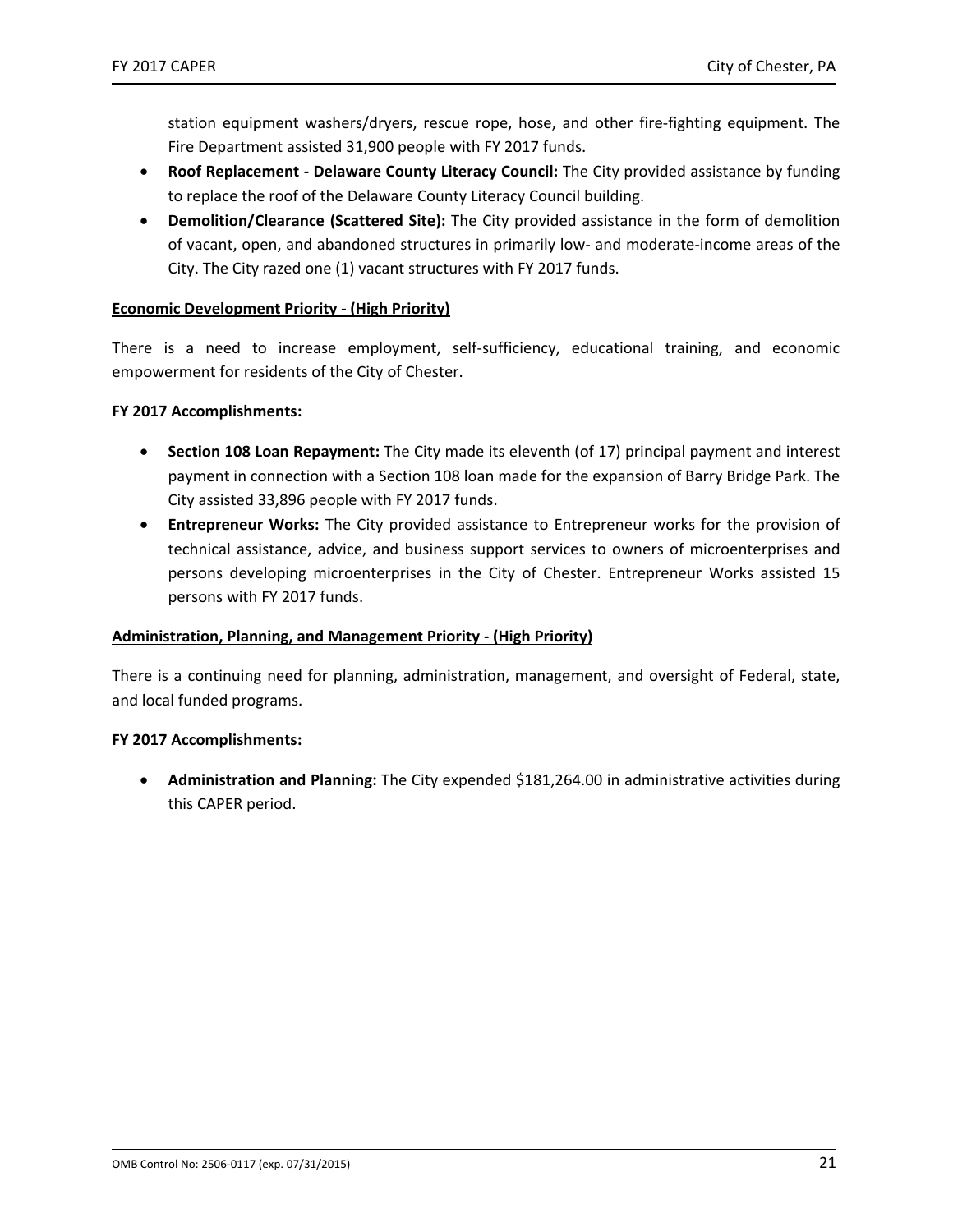## **CR‐10 ‐ Racial and Ethnic composition of families assisted**

**Describe the families assisted (including the racial and ethnic status of families assisted). 91.520(a)** 

|                                           | <b>CDBG</b> | <b>HOME</b> |
|-------------------------------------------|-------------|-------------|
| <b>White</b>                              | 256         |             |
| <b>Black or African American</b>          | 1,763       | 6           |
| Asian                                     | 4           |             |
| <b>American Indian or American Native</b> |             |             |
| Native Hawaiian or Other Pacific Islander |             |             |
| Total:                                    | 2,208       | 6           |
| Hispanic                                  |             |             |
| <b>Not Hispanic</b>                       | 2,201       |             |

**Table 2 – Table of assistance to racial and ethnic populations by source of funds** 

#### **Narrative**

The chart above reflects the total number of people in the households assisted.

The City of Chester's CDBG program benefitted 256 (11.86%) White families, 1,763 (81.66%) Black or African American families, 4 (0.19%) Asian, 4 (0.19%) American Indian or American Native families, 1 (0.05%) Native Hawaiian or Other Pacific Islander, and 7 (0.00%) Hispanic families.

The City of Chester's HOME program benefitted 0 (0%) White families, 6 (100%) Black or African American families, and 1 (16%) Hispanic family.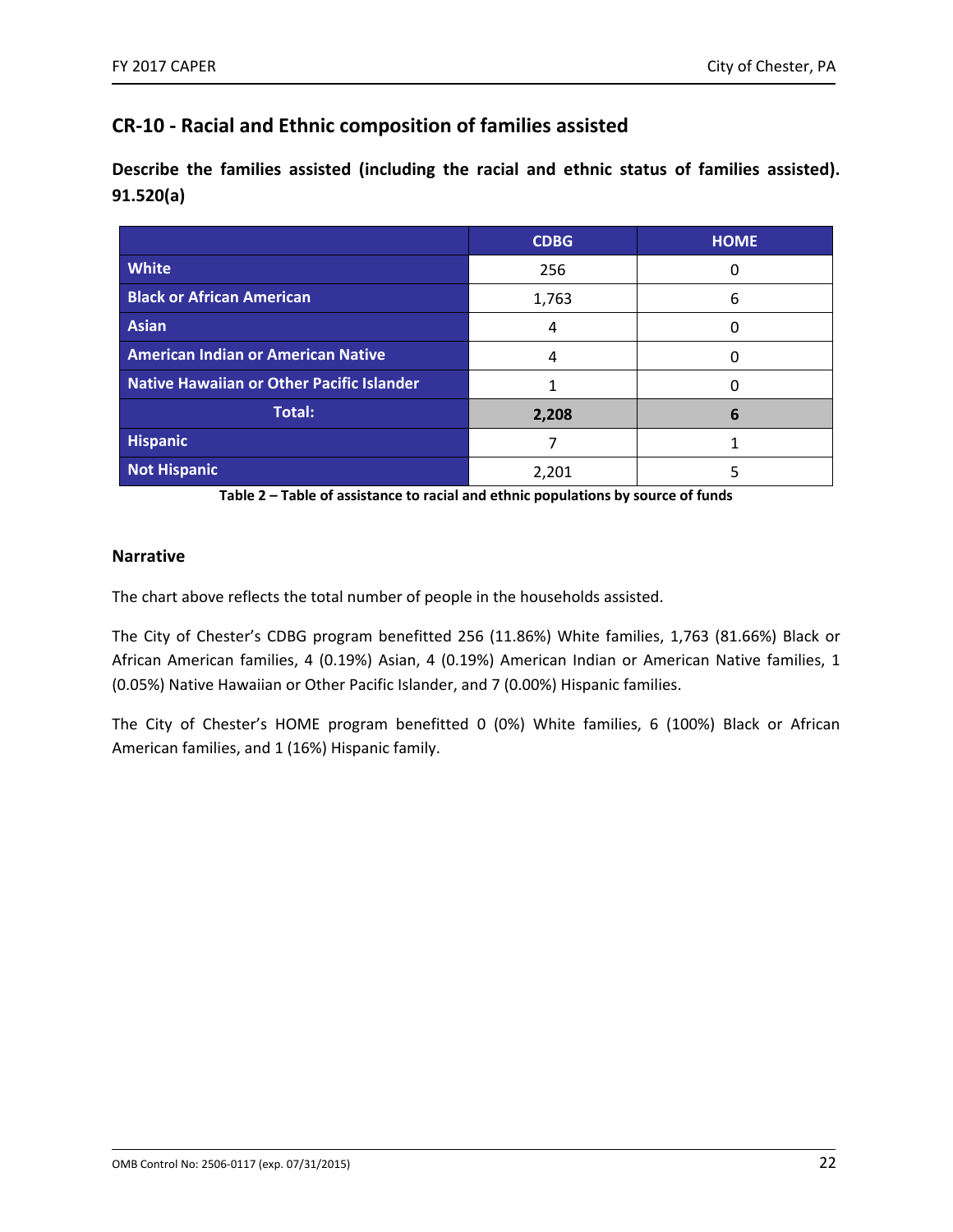## **CR‐15 ‐ Resources and Investments 91.520(a)**

| <b>Source of Funds</b> | <b>Source</b> ' | <b>Resources Made</b><br><b>Available</b> | <b>Amount Expended</b><br><b>During Program Year</b> |  |  |
|------------------------|-----------------|-------------------------------------------|------------------------------------------------------|--|--|
| <b>CDBG</b>            | FY 2017         | \$1,137,671.00                            | \$928,896.18                                         |  |  |
| <b>HOME</b>            | FY 2017         | 237,132.00                                | 40,830.00                                            |  |  |

#### **Identify the resources made available**

**Table 3 ‐ Resources Made Available** 

#### **Narrative**

The City of Chester received the following funds during the time period of July 1, 2017 through June 30, 2018:

- CDBG Allocation \$1,137,671.00
- CDBG Program Income \$12,010.00
- HOME Allocation \$237,132.00
- HOME Program Income \$96,141.20
- **Total Funds Received ‐ \$1,482,954.00**

Under the FY 2017 Program Year, the City of Chester received the above amounts of Federal Entitlement Grants. These funds were made available to the City of Chester after October 29, 2017 when the HUD Community Planning and Development Division Director signed the FY 2017 CDBG and HOME Grant Agreement.

#### **Identify the geographic distribution and location of investments**

| <b>Target Area</b> | <b>Planned Percentage of</b><br><b>Allocation</b> | <b>Actual Percentage of</b><br><b>Allocation</b> | <b>Narrative Description</b>                                                                    |
|--------------------|---------------------------------------------------|--------------------------------------------------|-------------------------------------------------------------------------------------------------|
| Citywide           | 100%                                              | 100%                                             | The City funded twenty-<br>one (21) projects during<br>this CAPER period in the<br>Target Area. |

**Table 4 – Identify the geographic distribution and location of investments** 

#### **Narrative**

The City of Chester allocated its FY 2017 CDBG and HOME funds to provide assistance with activities that met the underserved needs of the residents. The activities that meet HUD criteria for benefit to low‐ and moderate-income households were located in census tracts or block groups that were defined as low/mod areas in the City.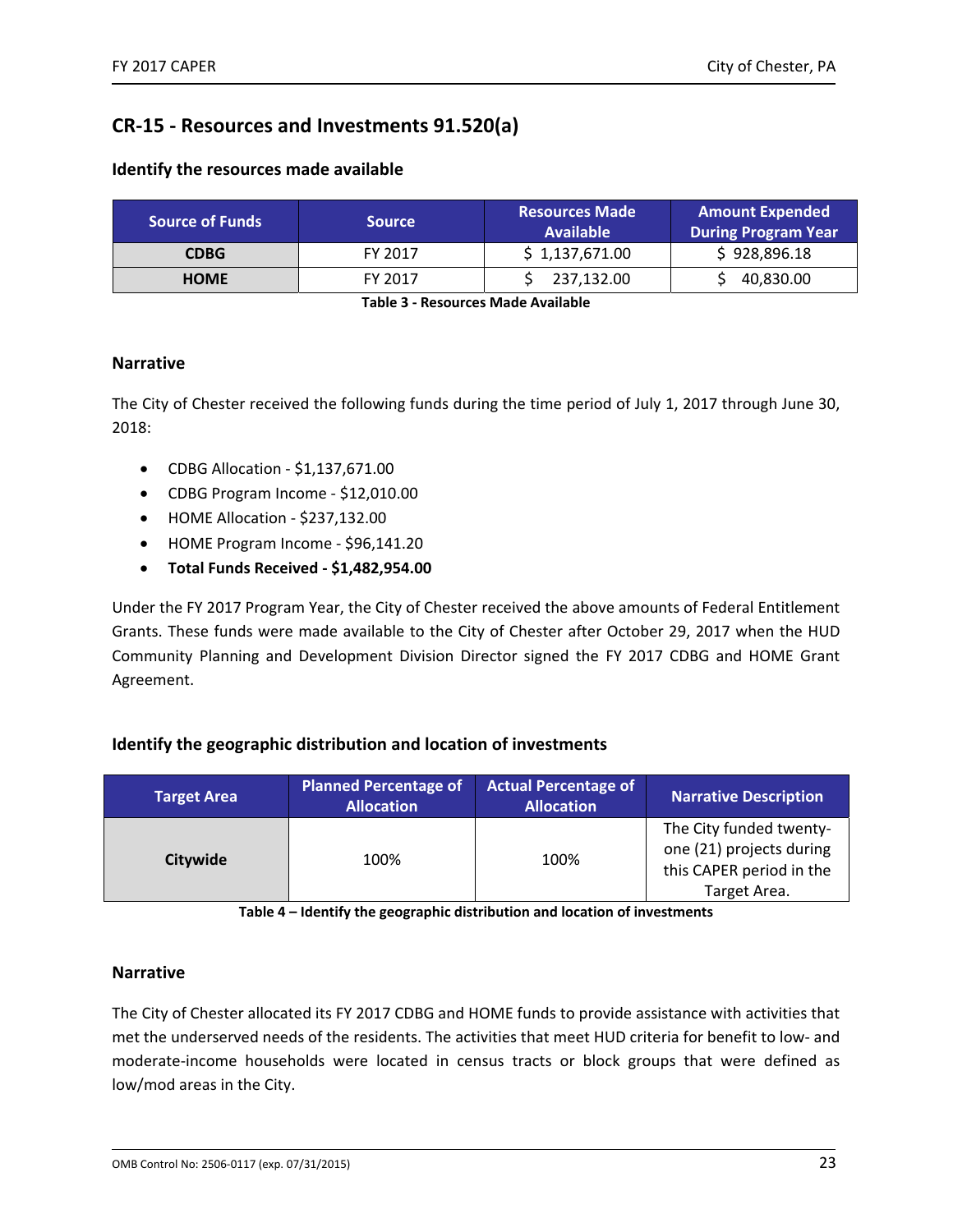The City of Chester used the following established criteria and priorities for housing related CDBG projects:

- Those who were considered to have very low-, low-, or moderate-incomes
- Those who were cost over-burdened and pay more than 30% of their median household income for housing
- Those who live in substandard housing
- Those who live in overcrowded housing
- Residents who live under any combination of the above
- First-time homebuyers, including potential homeowners who are minorities
- Homeless individuals and families in need of emergency shelters, transitional shelters, and permanent housing

For non-housing and community development needs, the following established criteria and priorities were used:

- Improve the Public Infrastructure: Street, Sidewalk, and Other Infrastructure Improvements
- Enhance Youth Recreational Programs/Crime Prevention
- Encourage the Acquisition and Rehabilitation of Commercial/Industrial Facilities
- Assist with Commercial/Industrial Improvements
- Create a Loan Fund Mechanism for New and/or Expanding Businesses in the NRSA and throughout the City
- Plan for Future Growth and Improvements

The activities under the FY 2017 CDBG Program Year were located in areas with the highest percentages of low‐ and moderate‐income persons and those block groups with a percentage of minority persons above the average for the City of Chester. All census tracts had over 51% low-and moderate-income residents with the exception of the following Census Tracts: C.T. 404400, B.G. 1; and C.T.405800, B.G. 1.

#### **Leveraging**

*Explain how federal funds leveraged additional resources (private, state and local funds), including a description of how matching requirements were satisfied, as well as how any publicly owned land or property located within the jurisdiction that were used to address the needs identified in the plan.* 

#### **Leveraging Funds ‐**

- \$187,672 in mortgage loans under First Time Homebuyer in program year 2017.
- $\bullet$  \$40,000 in CZM for Parks Master Plan.
- Riverfront Alliance received \$105,000 from Department of Community and Economic Development for 12 cameras in Sun Village section of the City.
- \$150,000 in DCED-GTRP for Washington Park Improvements.
- \$50,000 in Keystone Libraries' Grant for roof replacement project at J. Lewis Crozer Library.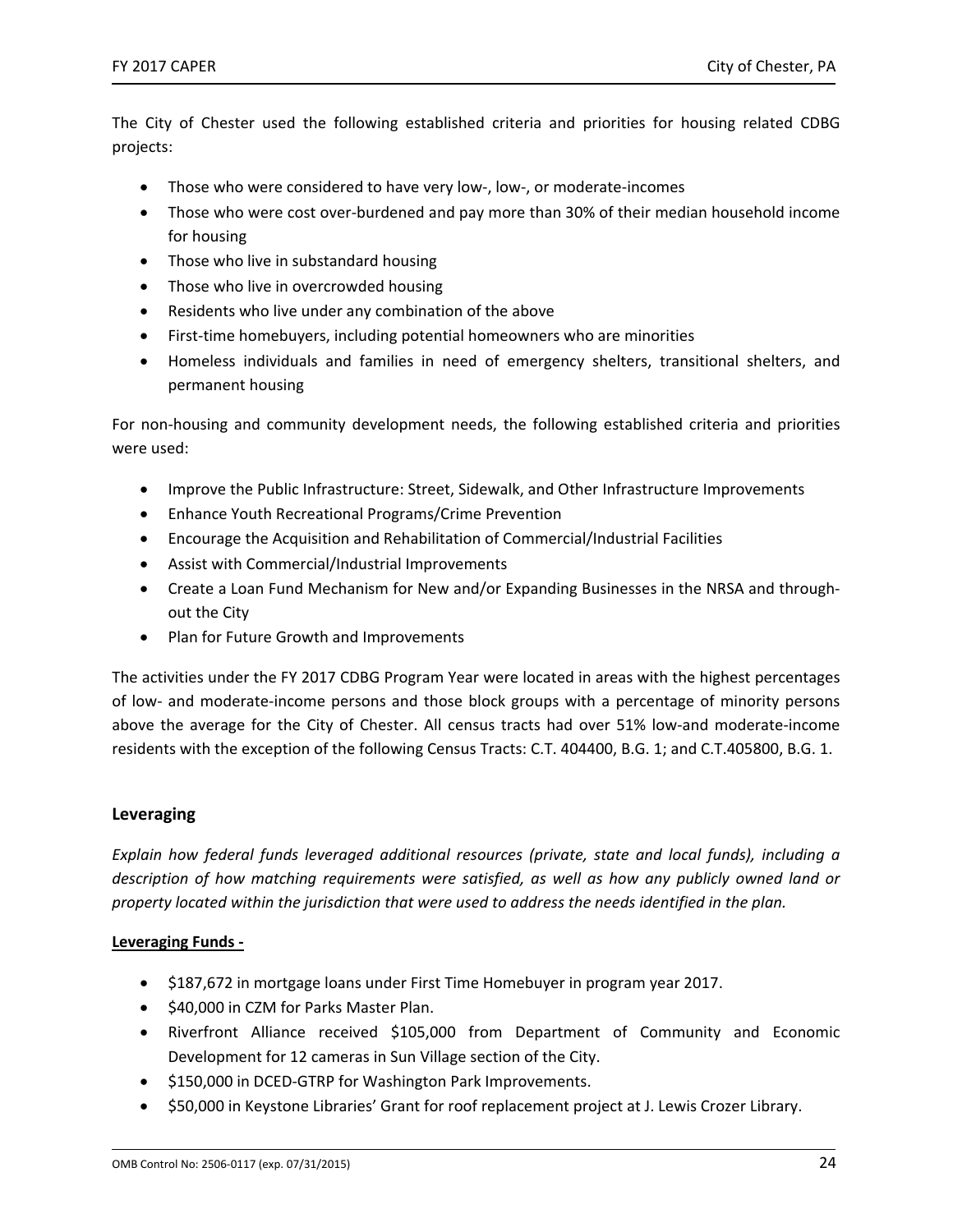- The Chester Housing Authority received \$1,920,937 under the HUD Capital Fund Grant Program for FY 2017.
- The Chester Housing Authority will receive \$2,794,499 under the HUD Capital Fund Grant Program for FY 2018.

#### **Match Requirements ‐**

The City of Chester is exempt from the HOME Match Requirement.

#### **Program Income ‐**

- The City of Chester received \$12,010.00 in CDBG program income from repayment of loans during this CAPER period.
- The City of Chester received \$96,141.00 in HOME program income from interest earned on funds in the bank.

| Fiscal Year Summary - HOME Match                                               |     |
|--------------------------------------------------------------------------------|-----|
| 1. Excess match from prior Federal fiscal year                                 | N/A |
| 2. Match contributed during current Federal fiscal year                        | N/A |
| 3. Total match available for current Federal fiscal year (Line 1 plus Line 2)  | N/A |
| 4. Match liability for current Federal fiscal year                             | N/A |
| 5. Excess match carried over to next Federal fiscal year (Line 3 minus Line 4) | N/A |

**Table 5 – Fiscal Year Summary ‐ HOME Match Report**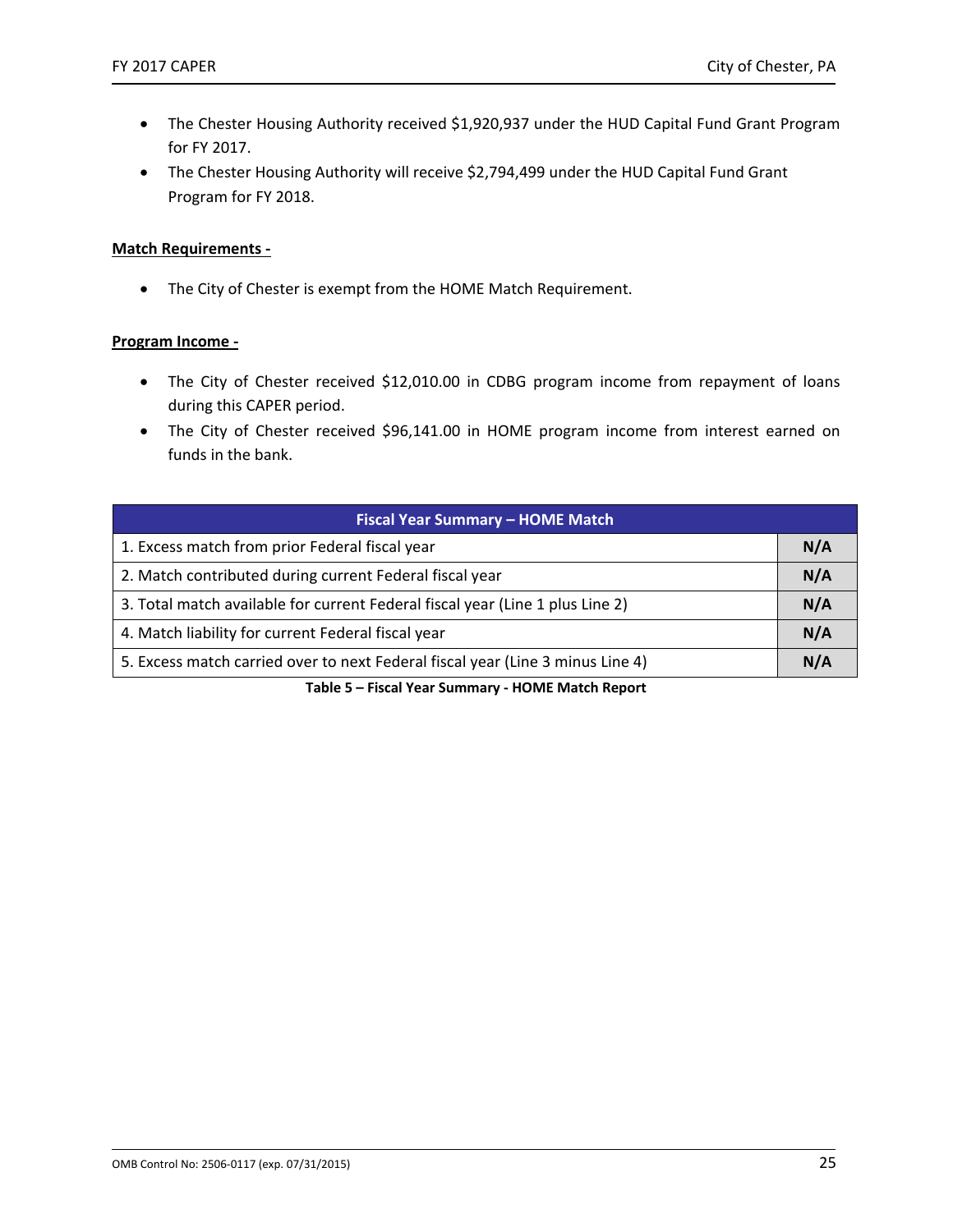| <b>Match Contribution for the Federal Fiscal Year</b> |                                |                                  |                                            |                                                  |                                          |                                                                                          |                                 |                    |  |  |
|-------------------------------------------------------|--------------------------------|----------------------------------|--------------------------------------------|--------------------------------------------------|------------------------------------------|------------------------------------------------------------------------------------------|---------------------------------|--------------------|--|--|
| <b>Project No. or</b><br><b>Other ID</b>              | Date of<br><b>Contribution</b> | Cash<br>(non-Federal<br>sources) | Foregone<br>Taxes, Fees,<br><b>Charges</b> | <b>Appraised</b><br>Land/Real<br><b>Property</b> | <b>Required</b><br><b>Infrastructure</b> | <b>Site</b><br>Preparation,<br><b>Construction</b><br>Materials,<br><b>Donated labor</b> | <b>Bond</b><br><b>Financing</b> | <b>Total Match</b> |  |  |
| N/A                                                   | $\overline{\phantom{a}}$       | \$0.00                           | \$0.00                                     | \$0.00                                           | \$0.00                                   | \$0.00                                                                                   | \$0.00                          | \$0.00             |  |  |

**Table 6 – Match Contribution for the Federal Fiscal Year** 

### **HOME MBE/WBE report**

| <b>Program Income</b> $-$ Enter the program amounts for the reporting period |                                                      |                                                                |                                              |                                                         |  |
|------------------------------------------------------------------------------|------------------------------------------------------|----------------------------------------------------------------|----------------------------------------------|---------------------------------------------------------|--|
| <b>Balance on hand at</b><br>beginning of reporting<br>period \$             | <b>Amount received during</b><br>reporting period \$ | Total amount expended<br>during reporting period $\frac{1}{2}$ | <b>Amount expended for</b><br><b>TBRA \$</b> | <b>Balance on hand at end of</b><br>reporting period \$ |  |
| \$0.00                                                                       | \$96,141.00                                          | \$18,640.00                                                    | \$0.00                                       | \$77,501.00                                             |  |

**Table 7 – Program Income**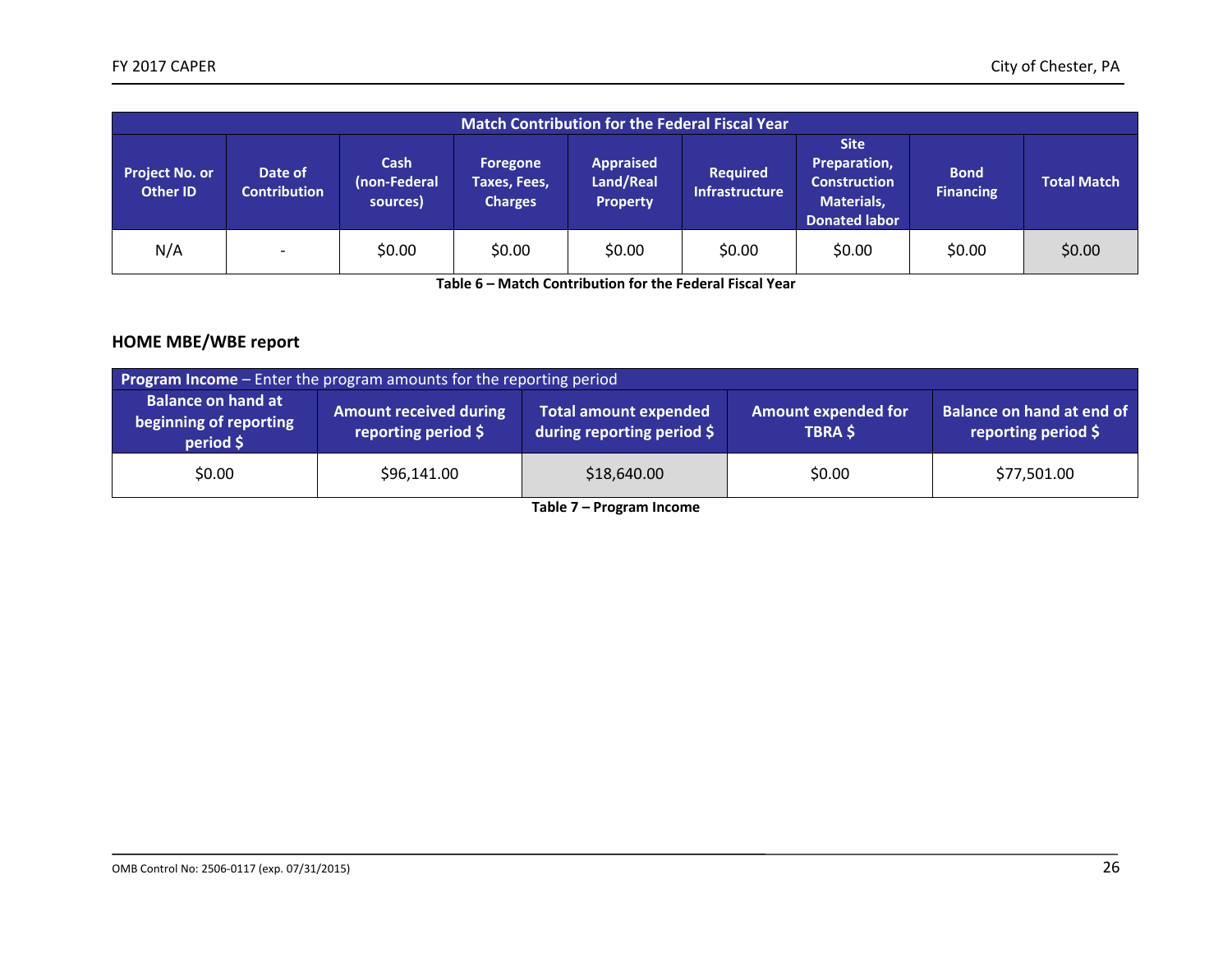| Minority Business Enterprises and Women Business Enterprises - Indicate the number and dollar value<br>of contracts for HOME projects completed during the reporting period |              |                                                                        |                                                      |                                      |                 |                                      |
|-----------------------------------------------------------------------------------------------------------------------------------------------------------------------------|--------------|------------------------------------------------------------------------|------------------------------------------------------|--------------------------------------|-----------------|--------------------------------------|
|                                                                                                                                                                             |              | <b>Minority Business Enterprises</b>                                   |                                                      |                                      |                 |                                      |
|                                                                                                                                                                             | <b>Total</b> | <b>Alaskan</b><br><b>Native or</b><br><b>American</b><br><b>Indian</b> | <b>Asian or</b><br><b>Pacific</b><br><b>Islander</b> | <b>Black Non-</b><br><b>Hispanic</b> | <b>Hispanic</b> | <b>White Non-</b><br><b>Hispanic</b> |
| <b>Contracts</b>                                                                                                                                                            |              |                                                                        |                                                      |                                      |                 |                                      |
| <b>Dollar</b>                                                                                                                                                               | \$24,819.35  | \$0.00                                                                 | \$0.00                                               | \$24,819.35                          | \$0.00          | \$0.00                               |
| Amount                                                                                                                                                                      |              |                                                                        |                                                      |                                      |                 |                                      |
| <b>Number</b>                                                                                                                                                               | $\mathbf{1}$ | 0                                                                      | $\mathbf 0$                                          | $\mathbf{1}$                         | $\mathbf 0$     | 0                                    |
| <b>Sub-Contracts</b>                                                                                                                                                        |              |                                                                        |                                                      |                                      |                 |                                      |
| <b>Number</b>                                                                                                                                                               | $\mathbf 0$  | 0                                                                      | 0                                                    | 0                                    | $\mathbf 0$     | 0                                    |
| <b>Dollar</b><br>Amount                                                                                                                                                     | \$0.00       | \$0.00                                                                 | \$0.00                                               | \$0.00                               | \$0.00          | \$0.00                               |
|                                                                                                                                                                             | <b>Total</b> | <b>Women</b><br><b>Business</b><br><b>Enterprises</b>                  | <b>Male</b>                                          |                                      |                 |                                      |
| <b>Contracts</b>                                                                                                                                                            |              |                                                                        |                                                      |                                      |                 |                                      |
| <b>Dollar</b>                                                                                                                                                               | \$124,528.85 | \$124,528.85                                                           | \$0.00                                               |                                      |                 |                                      |
| Amount                                                                                                                                                                      |              |                                                                        |                                                      |                                      |                 |                                      |
| <b>Number</b>                                                                                                                                                               | $\mathbf{1}$ | $\mathbf 1$                                                            | 0                                                    |                                      |                 |                                      |
| <b>Sub-Contracts</b>                                                                                                                                                        |              |                                                                        |                                                      |                                      |                 |                                      |
| <b>Number</b>                                                                                                                                                               | $\mathbf 0$  | 0                                                                      | 0                                                    |                                      |                 |                                      |
| <b>Dollar</b><br>Amount                                                                                                                                                     | \$0.00       | \$0.00                                                                 | \$0.00                                               |                                      |                 |                                      |

**Table 8 – Minority Business and Women Business Enterprises** 

| Minority Owners of Rental Property - Indicate the number of HOME assisted rental property owners<br>and the total amount of HOME funds in these rental properties assisted |              |                                                                        |                                                      |                                      |                 |                                      |
|----------------------------------------------------------------------------------------------------------------------------------------------------------------------------|--------------|------------------------------------------------------------------------|------------------------------------------------------|--------------------------------------|-----------------|--------------------------------------|
|                                                                                                                                                                            |              | <b>Minority Property Owners</b>                                        |                                                      |                                      |                 |                                      |
|                                                                                                                                                                            | <b>Total</b> | <b>Alaskan</b><br><b>Native or</b><br><b>American</b><br><b>Indian</b> | <b>Asian or</b><br><b>Pacific</b><br><b>Islander</b> | <b>Black Non-</b><br><b>Hispanic</b> | <b>Hispanic</b> | <b>White Non-</b><br><b>Hispanic</b> |
| Number                                                                                                                                                                     | 0            | 0                                                                      | 0                                                    | 0                                    | 0               | 0                                    |
| <b>Dollar</b><br>Amount                                                                                                                                                    | \$0.00       | \$0.00                                                                 | \$0.00                                               | \$0.00                               | \$0.00          | \$0.00                               |

**Table 9 – Minority Owners of Rental Property**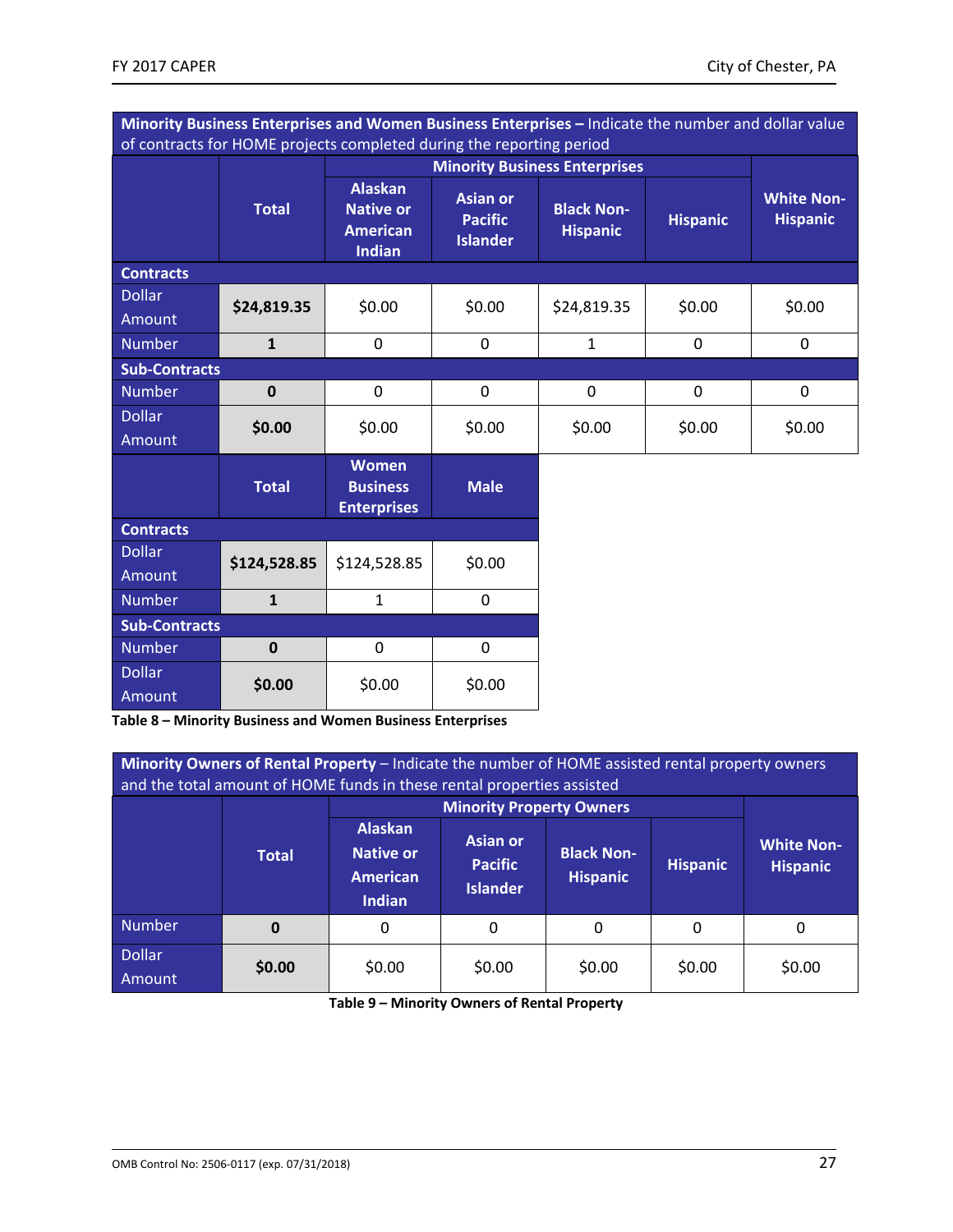| Relocation and Real Property Acquisition - Indicate the number of persons displaced, the cost of<br>relocation payments, the number of parcels acquired, and the cost of acquisition |  |  |  |
|--------------------------------------------------------------------------------------------------------------------------------------------------------------------------------------|--|--|--|
| <b>Parcels Acquired</b>                                                                                                                                                              |  |  |  |
| <b>Businesses Displaced</b>                                                                                                                                                          |  |  |  |
| <b>Nonprofit Organizations Displaced</b>                                                                                                                                             |  |  |  |
| Households Temporarily Relocated, not                                                                                                                                                |  |  |  |
| <b>Displaced</b>                                                                                                                                                                     |  |  |  |

| <b>Households</b><br><b>Displaced</b> | <b>Total</b> | <b>Alaskan</b><br><b>Native or</b><br><b>American</b><br><b>Indian</b> | <b>Asian or</b><br><b>Pacific</b><br><b>Islander</b> | <b>Black Non-</b><br><b>Hispanic</b> | <b>Hispanic</b> | <b>White Non-</b><br><b>Hispanic</b> |
|---------------------------------------|--------------|------------------------------------------------------------------------|------------------------------------------------------|--------------------------------------|-----------------|--------------------------------------|
| <b>Number</b>                         |              | 0                                                                      | 0                                                    | 0                                    |                 |                                      |
| Cost                                  | \$0.00       | \$0.00                                                                 | \$0.00                                               | \$0.00                               | \$0.00          | \$0.00                               |

**Table 10 – Relocation and Real Property Acquisition**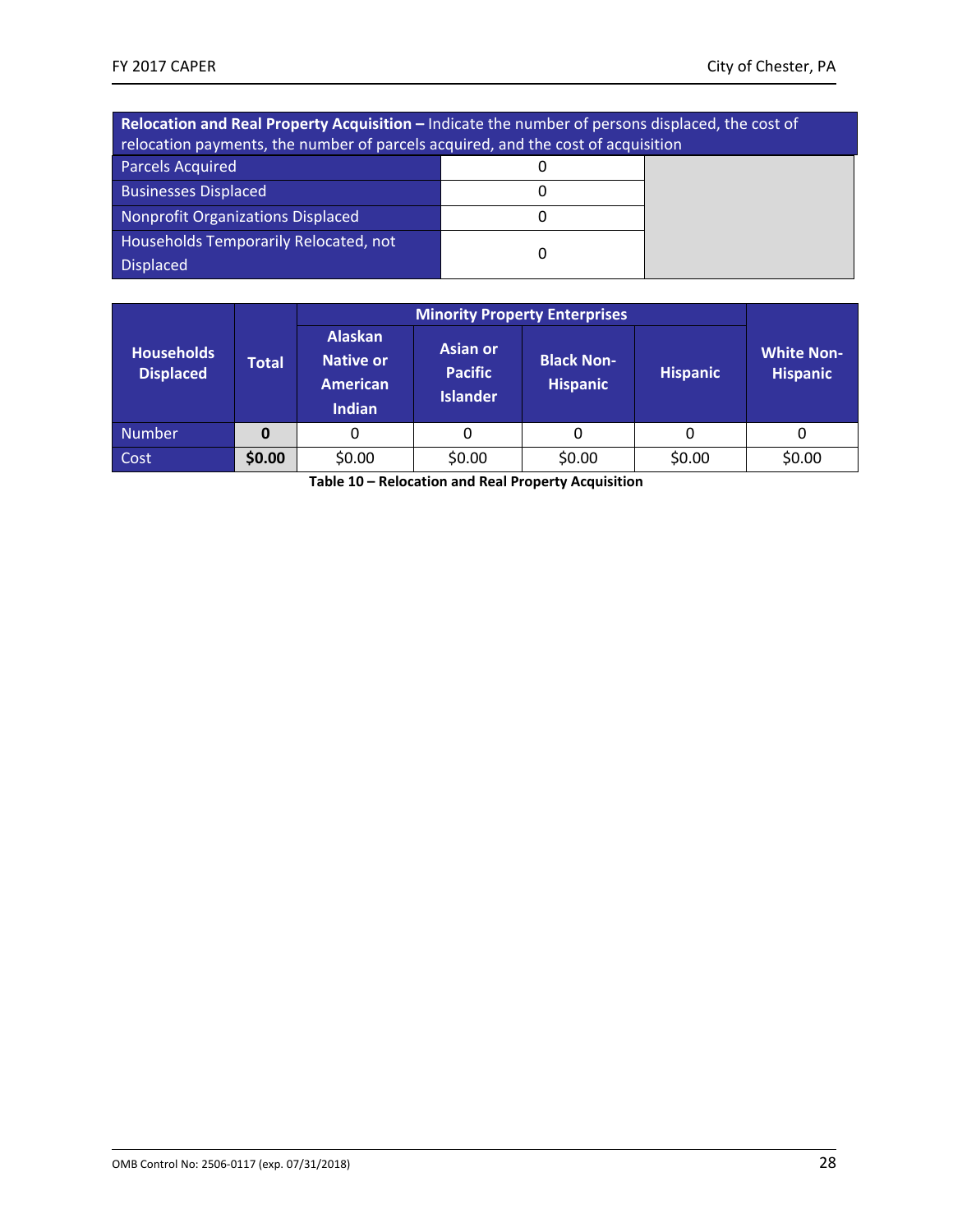## **CR‐20 ‐ Affordable Housing 91.520(b)**

**Evaluation of the jurisdiction's progress in providing affordable housing, including the number and types of families served, the number of extremely low‐income, low‐income, moderate‐income, and middle‐income persons served.** 

|                                          | <b>One-Year Goal</b> | <b>Actual</b> |  |
|------------------------------------------|----------------------|---------------|--|
| Number of Homeless households to be      | 150                  | 218           |  |
| provided affordable housing units        |                      |               |  |
| Number of Non-Homeless households to be  |                      |               |  |
| provided affordable housing units        |                      |               |  |
| Number of Special-Needs households to be |                      |               |  |
| provided affordable housing units        | O                    | U             |  |
| <b>Total</b>                             | 153                  | 220           |  |

|  |  | Table 11 - Number of Households |
|--|--|---------------------------------|
|--|--|---------------------------------|

|                                        | <b>One-Year Goal</b> | <b>Actual</b> |
|----------------------------------------|----------------------|---------------|
| Number of households supported through | 150                  | 218           |
| <b>Rental Assistance</b>               |                      |               |
| Number of households supported through |                      | 0             |
| The Production of New Units            | 0                    |               |
| Number of households supported through |                      | 0             |
| <b>Rehab of Existing Units</b>         | 3                    |               |
| Number of households supported through |                      |               |
| <b>Acquisition of Existing Units</b>   | 0                    |               |
| <b>Total</b>                           | 153                  | 220           |

**Table 12 – Number of Households Supported** 

### **Discuss the difference between goals and outcomes and problems encountered in meeting these goals.**

The City of Chester proposed to assist 150 households through rental assistance; the City assisted 218 during this CAPER period. The City proposed to provide affordable housing to three (3) households; the City assisted two (2) households with down payment assistance and zero (0) renter households through rehabilitation assistance during this CAPER period. The total housing goal was 153 the City exceeded this goal by assisting 220 households.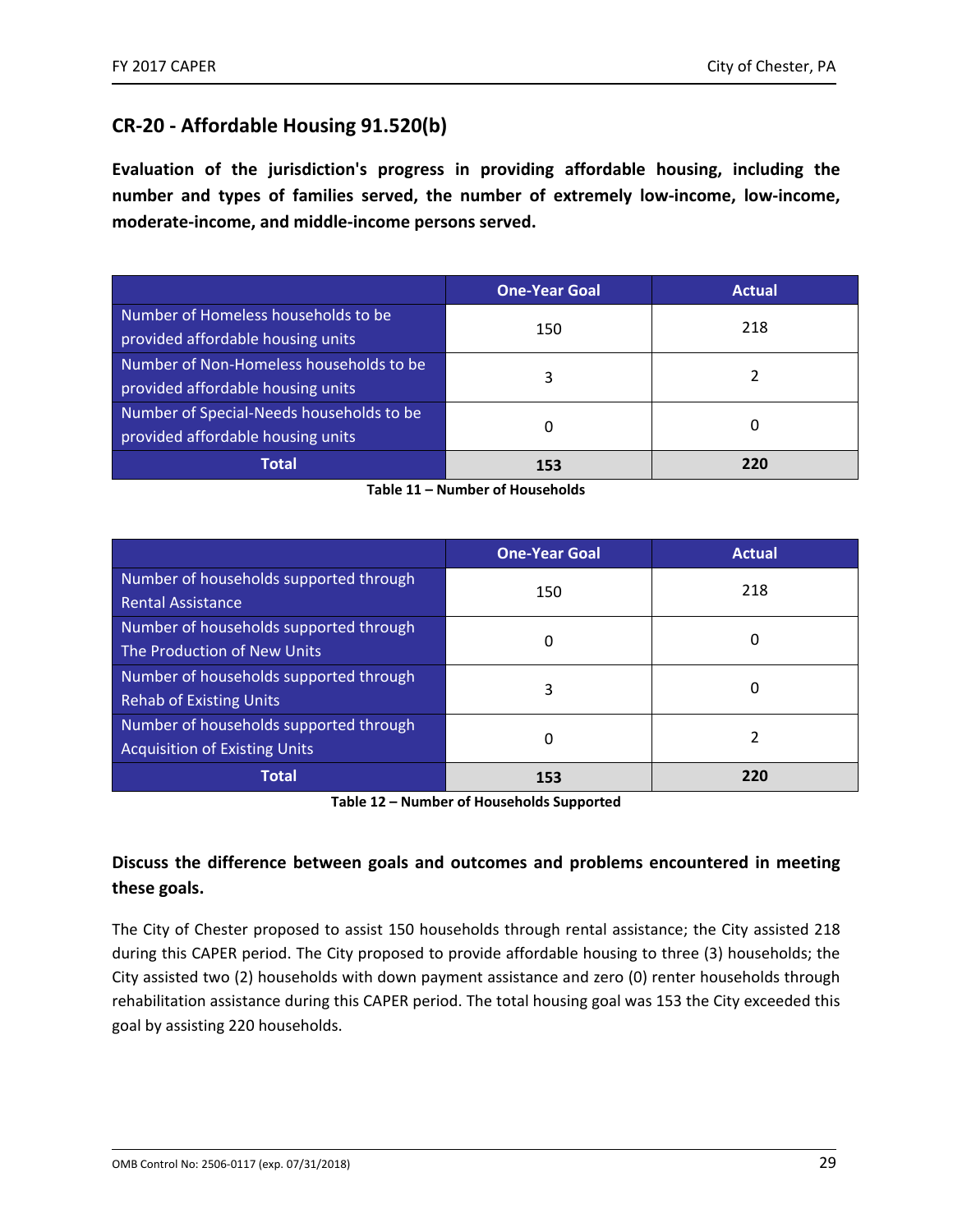#### **Discuss how these outcomes will impact future annual action plans.**

The City of Chester has worked towards achieving its goals of providing decent, safe, sanitary, and affordable housing for its low‐ and moderate‐income residents. The City funded the following projects with FY 2017 CDBG and HOME funds:

- **CD-17-02 Wesley House Community Corporation, Inc.** Operating expenses for the Wesley House Homeless Shelter at 701 Madison Street, which provides emergency housing, case management and other supportive services to homeless persons (218 Persons).
- **HOME‐17‐17 Chester Community Improvement Project CHDO Set‐Aside** ‐ Continuation of Chester Community Improvement Project's Affordable Housing Initiative on the east side of the City in Census Tracts 4044 and 4045. A property has been acquired for renovation and will be available for sale or rent-to-own to a low/moderate income homebuyer.
- **HOME‐17‐18 Single Family Affordable Housing Initiative** ‐ Acquisition, construction or rehabilitation of properties for affordable single-family homeownership or rental housing. Eligible uses include construction of homes on vacant or cleared lots as well as housing rehabilitation. Properties will be identified as part of a wide neighborhood revitalization effort in furtherance of providing additional affordable housing options. Developers, including certified Community Development Housing Organizations (CHDOs) may submit applications for HOME funding directly to the Single Family Affordable Housing Initiative.

From previous year HOME funds, the City assisted two (2) households with downpayment assistance.

**Include the number of extremely low‐income, low‐income, and moderate‐income persons served by each activity where information on income by family size is required to determine the eligibility of the activity.** 

| Number of Persons Served    | <b>CDBG Actual</b> | <b>HOME Actual</b> |
|-----------------------------|--------------------|--------------------|
| <b>Extremely Low-income</b> |                    |                    |
| Low-income                  |                    |                    |
| Moderate-income             |                    |                    |
| Total                       |                    |                    |

**Table 13 – Number of Persons Served** 

#### **Narrative Information**

The chart above is based on the numbers found in the PR 23 Report for CDBG and HOME.

The City of Chester uses its limited CDBG and HOME funds to address its numerous housing and community development needs. The City has been working to address the City's affordable housing needs through the use of CDBG and HOME funds.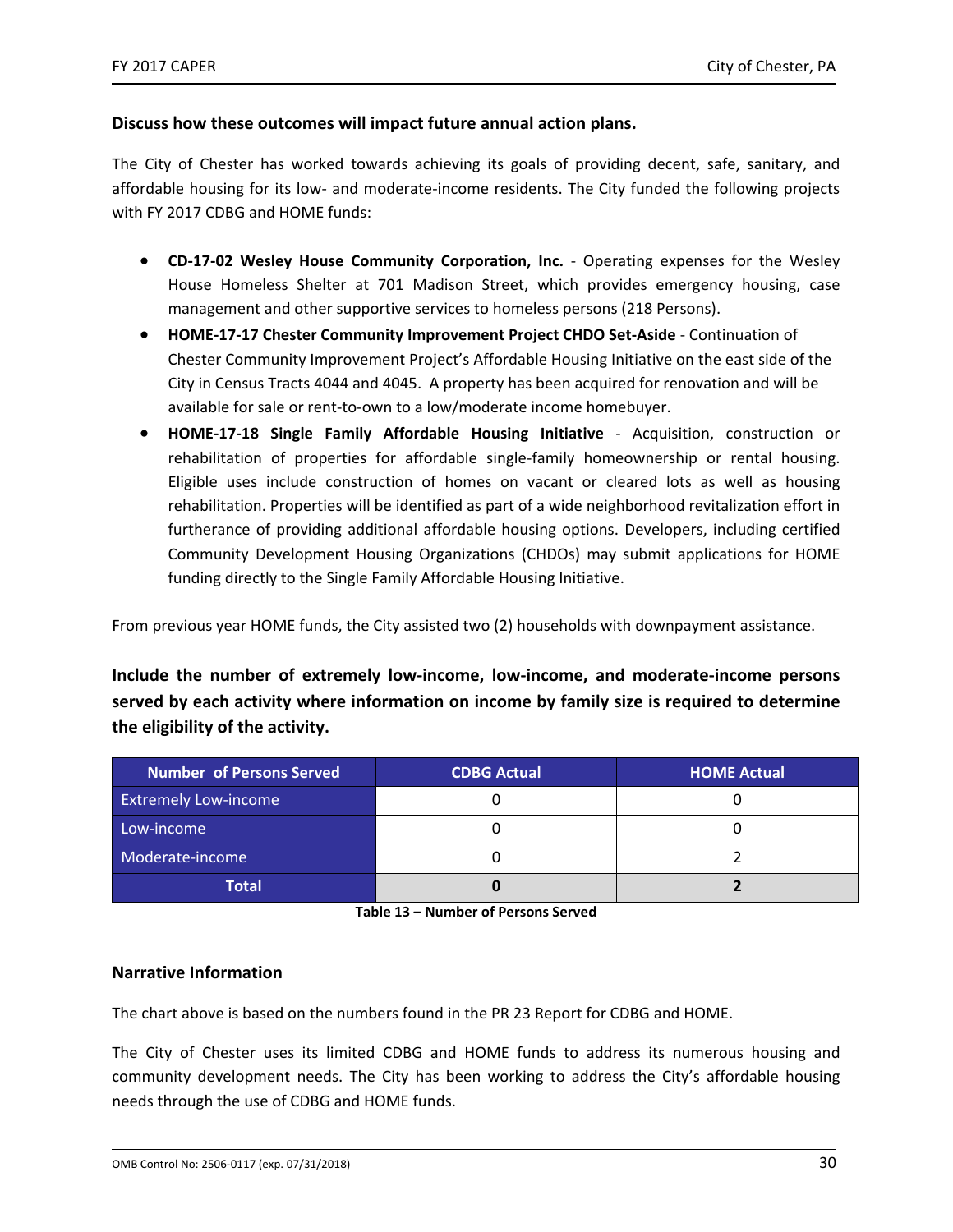In FY 2017, the City of Chester provided CDBG, HOME, program income, and other funds that were used to develop or rehabilitate housing in the City. The results of the activities funded during the FY 2017 CAPER period as required in HUD Table 2‐A:

- **Housing Units Demolished** FY 2017 = 5 units; and Five Year Total = 36 units
- **Housing Units Inspected for Code Compliance** FY 2017 = 0 housing units; and Five Year Total = 0 housing units
- **Rental Housing Units Inspected** FY 2017 = 0 housing units; and Five Year Total = 0 housing units
- **First Time Homebuyer Closing Cost Assistance –** FY 2017 = 2 households; and Five Year Total = 7 households.
- **Rehabilitation of existing rental units –** FY 2017 = 0 existing unit; and Five Year Total = 0 existing units
- **Owner‐Occupied Housing Rehabilitation –** FY 2017 = 0 housing units; and Five Year Total = 0 housing units
- **Handicapped Accessibility Rehabilitations –** FY 2017 = 0 housing units; and Five Year Total = 0 housing units
- **New Affordable Rental Housing –** FY 2017 = 0 housing units; and Five Year Total = 0 housing units
- **New Affordable Owner-Occupied Housing** FY 2017 = 0 housing units; and Five Year Total = 0 housing units
- **Housing Units Abated for Lead Based Paint –** FY 2017 = 0 housing units; and Five Year Total = 0 housing units

#### **Section 215 Affordable Housing:**

During this CAPER period, the City did not rehabilitate any rental units.

#### **How does the City address the "Worst Case" Housing Needs?**

The City did not provide any funds for "Worst‐Case" Housing. During this CAPER period, the City demolished five (5) vacant deteriorating residential structures.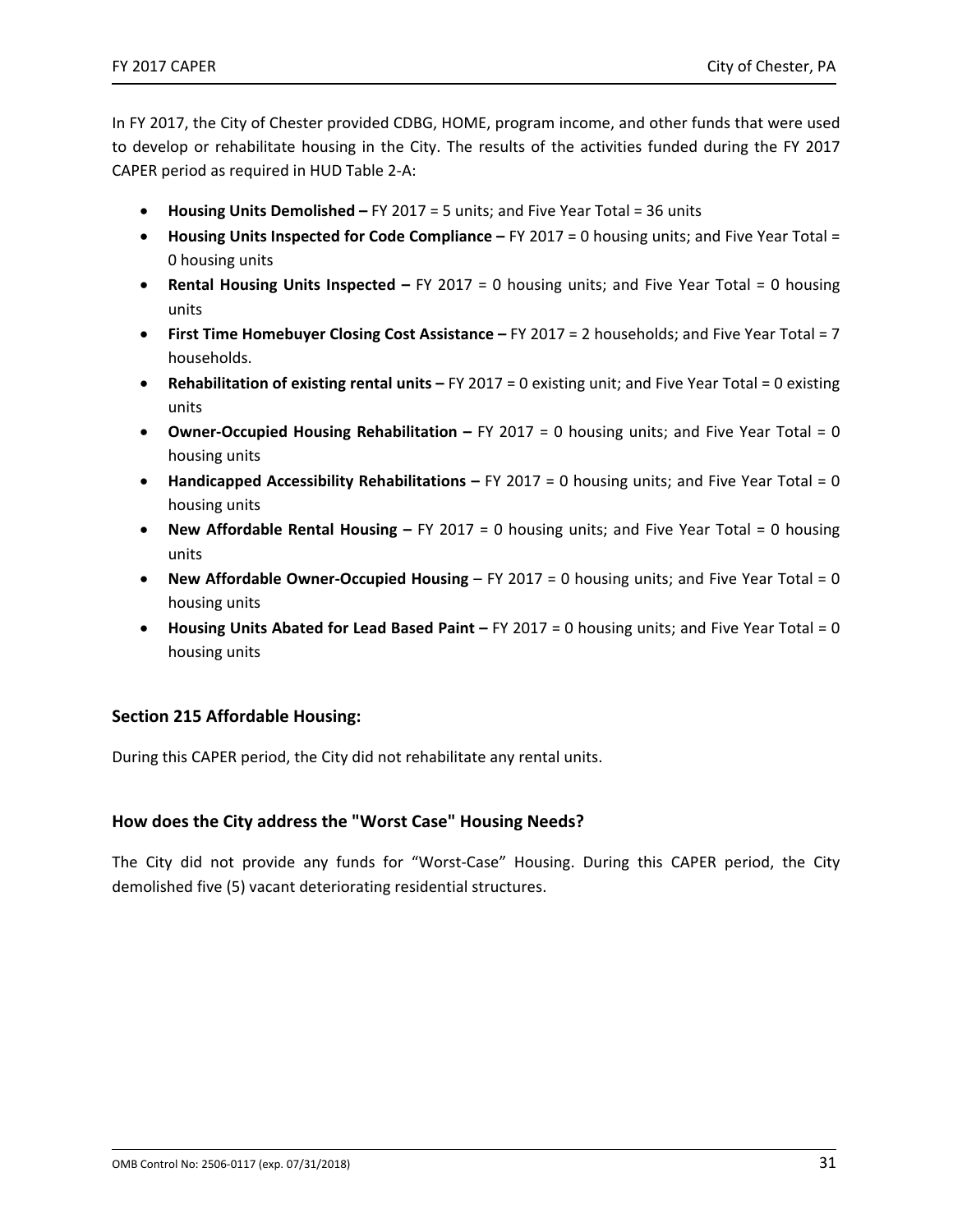## **CR‐25 ‐ Homeless and Other Special Needs 91.220(d, e); 91.320(d, e); 91.520(c)**

## **Evaluate the jurisdiction's progress in meeting its specific objectives for reducing and ending homelessness through: Reaching out to homeless persons (especially unsheltered persons) and assessing their individual needs**

The City of Chester is a member of the Upper Darby/Chester/Haverford/Delaware County Continuum of Care ‐ PA 502. Upper Darby/Chester/Haverford/Delaware County Continuum of Care is also known as the Delaware County Homeless Services Coalition and is administered by the Delaware County Division of Adult and Family Services (AFS), which submits the annual CoC Consolidated Application for funding on behalf of the CoC. The City worked with the Upper Darby/Chester/Haverford/Delaware County CoC to address homelessness by working together to develop a framework to deliver housing and services to the homeless. The Delaware County Homeless Services Coalition carried out its activities throughout Delaware County, including the entitlement areas of Chester City, Upper Darby Township, Haverford Township, and the remaining 46 municipalities within the geographical border of Delaware County.

The Delaware County Homeless Services Coalition Governing Board served and acted as the oversight and planning body for preventing and ending homelessness for the CoC general membership body. The Board consists of a diverse set of representative stakeholders throughout the region. The Board was responsible for approving and implementing of all CoC policies and procedures, voting on funding priorities, governing board operation, bylaw updates, and HEARTH ACT funding strategies.

The Board is comprised of numerous and diverse social service and governmental organizations, including: Horizon House, Community Action Agency, Holcomb, Ralph Moses House, Coatesville VA Medical Center, Children and Youth Services, Domestic Abuse Project, Delaware County Office of Behavioral Health, Delaware County Office of Housing and Community Development, AIDS Care Group, Catholic Social Services, Delaware County Housing Authority, Family and Community Service, Mental Health Association SEPA, and the Salvation Army. Coordination of the programs and funds were accomplished by the CoC Board for chronically homeless individuals and families, families with children, veterans and unaccompanied youth, along with the administration of the HMIS System.

Members of the CoC included representative from the County government, the Delaware County Housing Authority, the Coatesville VA Medical Center, and various social service organizations throughout Delaware County. Services are provided to homeless individuals and families through the HMIS case management system. Case managers worked directly with the clients to identify the specific needs and challenges facing the homeless. Case managers referred them to support and housing services. Data was not available for the individual jurisdictions within the Continuum of Care.

The Continuum of Care completed a regular "Point in Time Count Survey" in January to determine the number of homeless individuals and families in the Eastern Pennsylvania Region. A Point‐In‐Time (PIT) count is a one‐night count of unsheltered and sheltered homeless persons and must occur on one (1) night during the last ten (10) days of January. The PIT count allowed for the collection and comparison of data with local, regional, and national service providers. Additionally, the PIT provided a better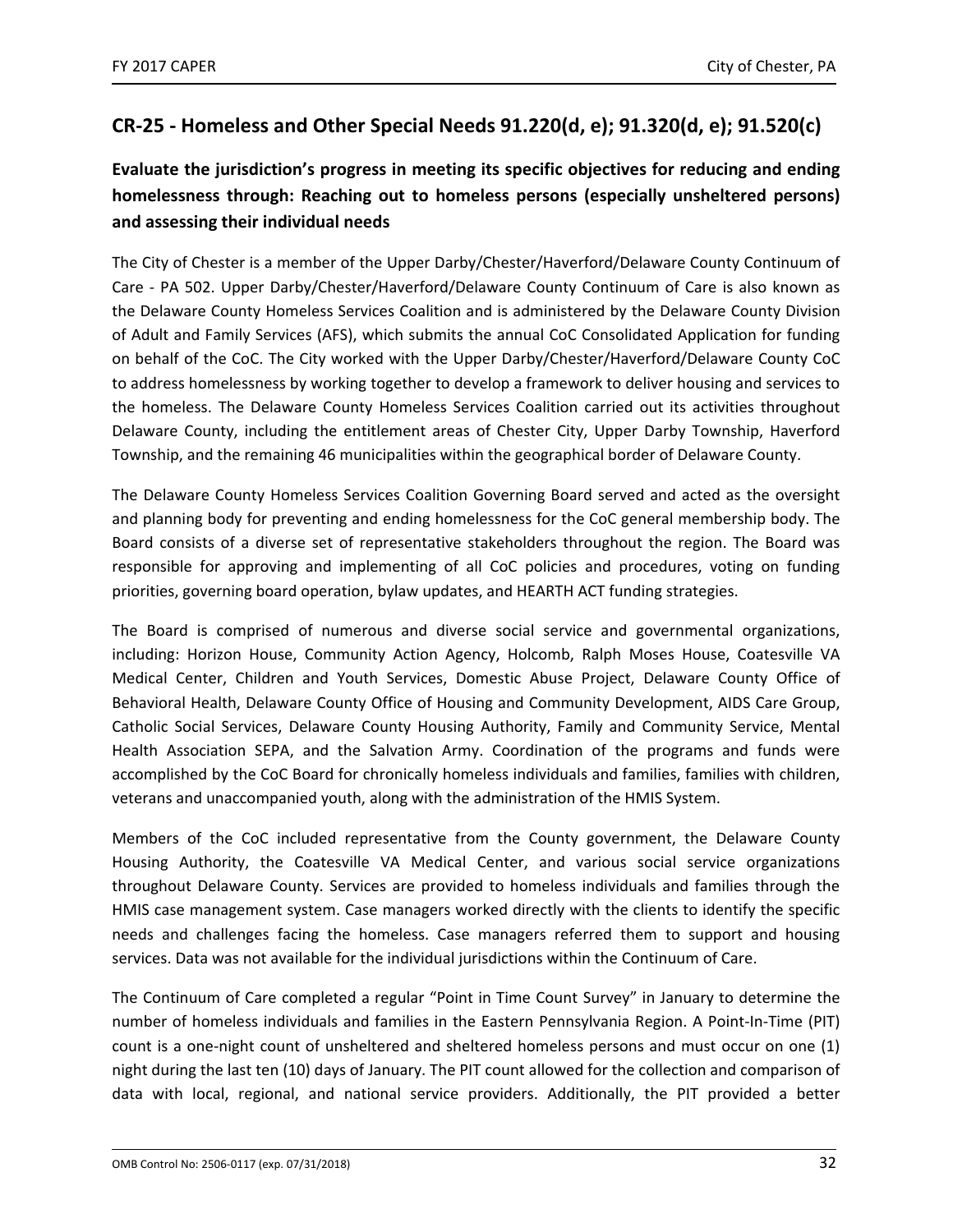understanding of who was homeless and how many were homeless in the City; with this data, the City can review services available and fill the unmet needs of its homeless population, as well as create a system for homeless individuals through which persons were assessed and prioritized for housing based on their needs.

The Point-In-Time count for the total area covered by the CoC was conducted the night of January 24, 2018 and counted 414 homeless individuals (adults and children) and 0 households with only children. The following was the additional breakdown of the numbers.

- **Unsheltered** ‐ 53 individuals, 0 households with children, and 0 unaccompanied individual under age 18
- **Transitional Housing** 28 individuals, 18 households with children (total of 43 persons), and 0 unaccompanied individuals under age 18
- **Emergency Shelter** ‐ 153 individuals, 40 households with children (total of 137 persons), and 0 unaccompanied individuals under age 18

### **Addressing the emergency shelter and transitional housing needs of homeless persons**

All of the shelters provided case management services to assist homeless persons, including chronically homeless individuals and families, to make the transition to permanent housing. During their shelter stays, counseling was provided to the heads of the households to improve their incomes, either through employment or referrals to state and federal agencies to supplement their income and/or to address their disabilities. They were referred to programs such as Medicaid, food stamps, veterans' health benefits, disability, social security, etc. Case management staff refer the disabled, homeless individuals and families to permanent supportive housing programs. Veterans were referred to the VA Center in Coatesville, veterans' housing choices, and the VASH supportive housing vouchers. Shelter care case management staff assists clients in locating suitable housing that they would continue to reside in upon discharge.

The Delaware County Homeless Services Coalition has a Winter Shelter Plan that operates between November  $1^{st}$  and April  $15^{th}$  each winter. The County lists five (5) shelters that offer overflow beds during the winter months, including Connect-by-Night (a Church-based mobile shelter program), Life Center of Eastern Delaware County, Salvation Army, and Community Action Agency – Temporary Emergency Shelter Program. The Delaware County Homeless Services Coalition has an Emergency Shelter Directory online that provided information regarding to entry, length of stay, services, and meals. Additionally, the Homeless Services Coalition provides the following emergency shelters and programs:

- **•** City Team Ministries
- **•** Temporary Emergency Shelter Program
- DAP Safe Housing
- **•** Family Promise
- Family Management Center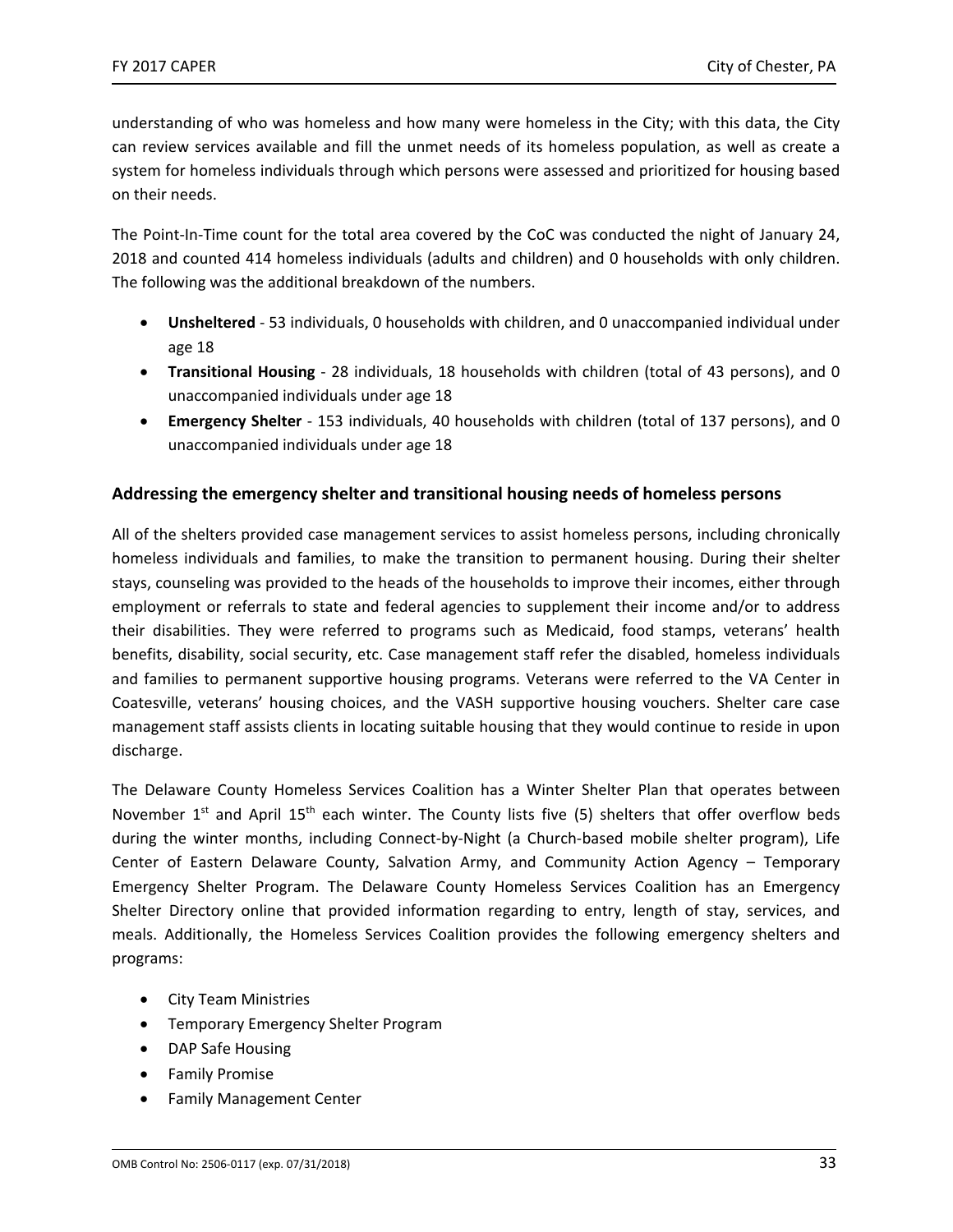Mother's Home

The City of Chester undertook the following activities during the FY 2017 Program Year to address the needs of the homeless in the City:

- **CD-17-02 Wesley House Community Corporation, Inc.** Operating expenses for the Wesley Housing Homeless Shelter at 701 Madison Street, which provided emergency housing, case management, and other supportive services to homeless persons. (173 Homeless)
- **CD‐17‐06 Salvation Army Chester Corps** The City provided assistance to the Salvation Army Chester Corps for case management services for the Stepping Stone Program. The program services single adults and is interconnected with its sister Salvation Army Chester Corps Warming Center emergency shelter and daily soup kitchen. (163 Homeless)

**Helping homeless persons (especially chronically homeless individuals and families, families with children, veterans and their families, and unaccompanied youth) make the transition to permanent housing and independent living, including shortening the period of time that individuals and families experience homelessness, facilitating access for homeless individuals and families to affordable housing units, and preventing individuals and families who were recently homeless from becoming homeless again** 

The Delaware County Homeless Services Coalition was working to increase the supply of permanent supportive housing options, as well as independent living opportunities. Due to the lack of funding, it was doubtful that the City and the CoC will be able to develop the needed additional affordable housing units. The CoC agencies continued to provide supportive services to those that find permanent housing. The CoC has found that continual assistance to those that were once homeless is the most effective way to prevent individuals and families from returning to homelessness.

Delaware County Homeless Services Coalition provides the following supportive services to its at-risk and homeless population:

- Housing Resource Coordination Program
- Stepping Stone
- Donations Warehouse
- ChesPenn Health
- Community Action Agency Life Skills
- Community Action Agency Job Development
- Money management workshops
- Housing counseling
- Housing Education Program
- Recreational Children's Therapeutic Program

Additionally, the Coalition provides the following services and programs to aid its homeless population transition to permanent housing: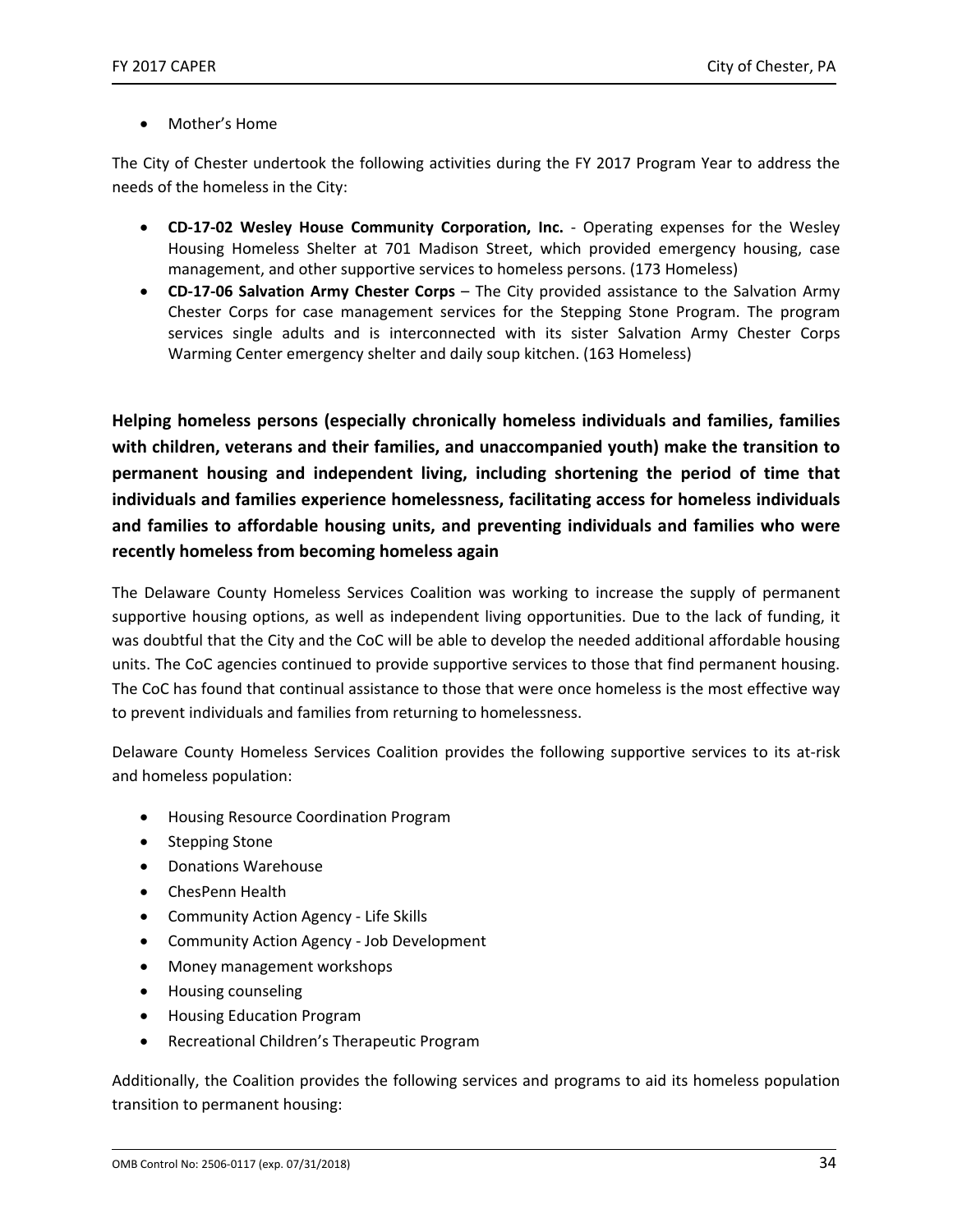- Specialized transitional housing
- Connect-to-Permanency
- $\bullet$  615 W. 9<sup>th</sup> Street
- Ralph Moses House
- City Team Discipleship Program
- Horizon House Specialized Residence

During FY 2017, the City of Chester supported the efforts of local agencies which provided transitional housing for Veterans and their families, families with children, families that are victims of domestic violence, and individuals dealing with mental health or substance abuse problems, to move them into more permanent housing solutions. The City also assisted by matching homeless service providers with other supportive services which help their clients to become self‐sufficient.

The Domestic Abuse Project (DAP) was the sole provider of domestic violence services in the CoC. The Domestic Abuse Project provided client-centered services for victims of domestic abuse, including: counseling; housing; legal services; crisis intervention; case management; safety planning; relocation assistance; educational programs; consulting services; and a 911 cell phone program. Households at an imminent risk of violence were referred to the coordinated entry system for assessment using a confidential referral process.

The CoC recently analyzed data and found that the highest risk factor for becoming homeless was eviction, representing over 40% of first time homeless households. This was followed by fire victims, unit condemnations, and incidences of domestic violence. The Coordinated Entry assessment incorporated expanded diversion and prevention questions and strategies to determine whether homelessness can be prevented. The CoC continued to implement the following strategies to reduce length of time spent in homelessness:

- Funded three CoC rapid re-housing programs
- Evaluated reasons for lengthy shelter stays with providers
- Removed barriers to housing
- Eliminated rapid re‐housing and permanent housing selection committees and application packets to reduce permanent housing program assignment time
- Initiated a CoC call for action for all programs to transition to housing first models
- Developed Housing Stability Plans during the coordinated entry process rather than after shelter admission to allow homeless service providers more time to work on housing placement as opposed to assessment tasks
- Used HMIS reports to monitor housing plans for those in shelter for over six months
- Tracked rapid re‐housing placement rates for CoC and ESG funded programs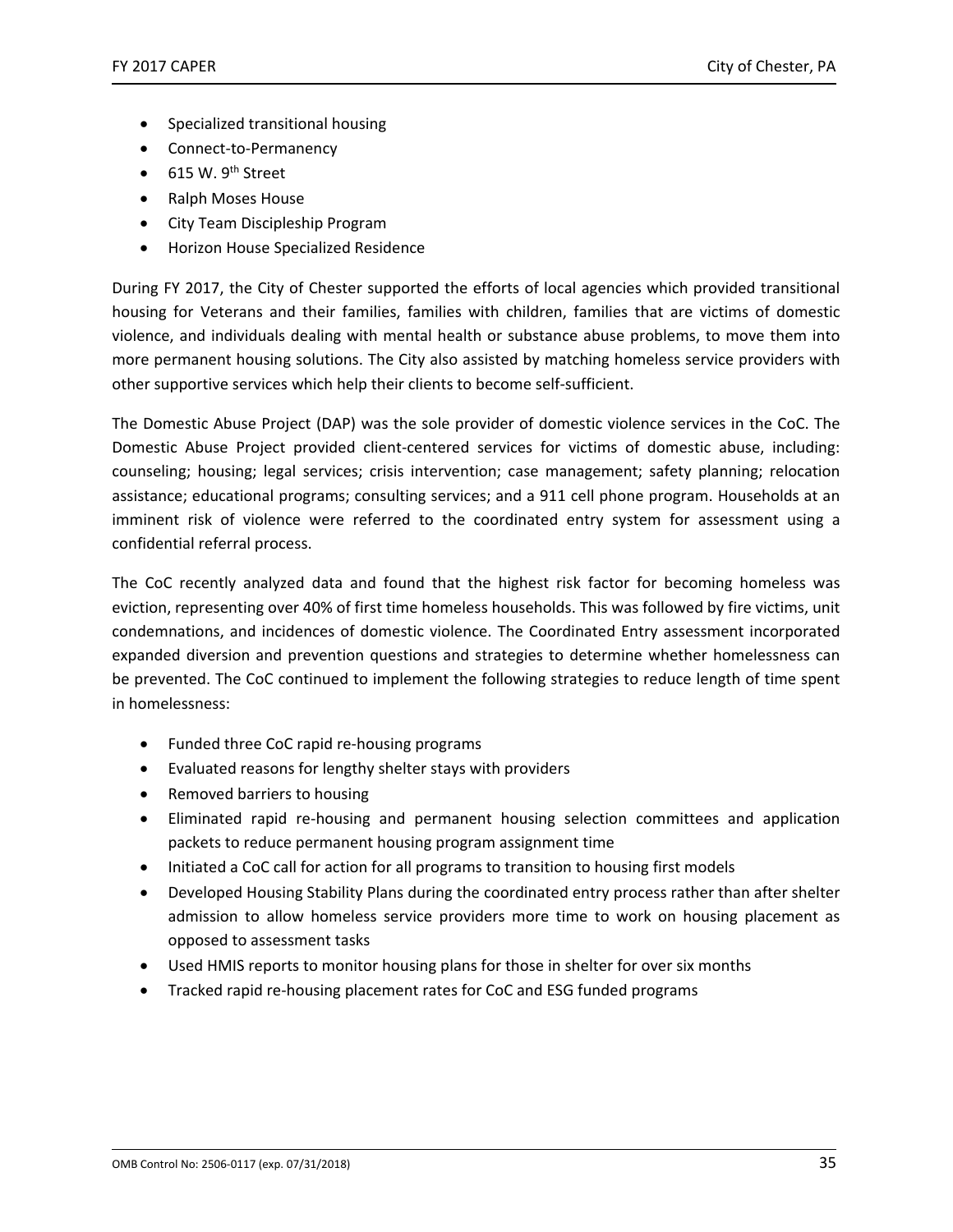**Helping low‐income individuals and families avoid becoming homeless, especially extremely low‐income individuals and families and those who are: likely to become homeless after being discharged from publicly funded institutions and systems of care (such as health care facilities, mental health facilities, foster care and other youth facilities, and corrections programs and institutions); and, receiving assistance from public or private agencies that address housing, health, social services, employment, education, or youth needs** 

The City of Chester supported the efforts of local agencies that provided assistance to families and individuals in transitional situations and will refer residents of the City that are at risk of becoming homeless to these agencies for help with financial literacy counseling, emergency rent/mortgage or utility payments, and job training so that they would remain self‐sufficient and avoid homelessness.

The CoC system performance reports showed that within 180 days of leaving the shelter 7% of those individuals return to homelessness, within 365 days of leaving the shelter 5% return to homelessness, and within 730 days of leaving the shelter 4% return to homelessness. The majority of returning households were transient, unaccompanied adults exiting emergency shelters and households with children exiting permanent housing or rapid re-housing. The CoC implemented the following strategies to identify, prevent, and reduce returns to homelessness:

- Prioritized homeless prevention funds to formerly homeless households
- Educated exiting participants with the Prepared Renters Education Program
- Conducted budget education programs to teach low income households how to prioritize their money
- Developed a "Safety Net" plan with households and distribute the "Don't Wait until it's Too Late" brochure
- Increased PATH outreach staff to target and engage vulnerable adults who have high exit rates
- Used HMIS data to continually monitor the rate of those who return to homelessness
- Conducted a thorough review of each activity and the accomplishments achieved by each activity

The Delaware County Homeless Services Coalition (HSC) was created in 1991 and was responsible for the implementation of the action steps in the Continuum of Care strategy. HSC meets quarterly, bringing all interested parties to the table to create an integrated community-based support system to review the homeless service system and to provide an educational form for its members. HSC has eleven (11) committees that worked to ensure barrier-free access to the services residents of Delaware County need in order to achieve self‐sufficiency and secure safe, affordable housing.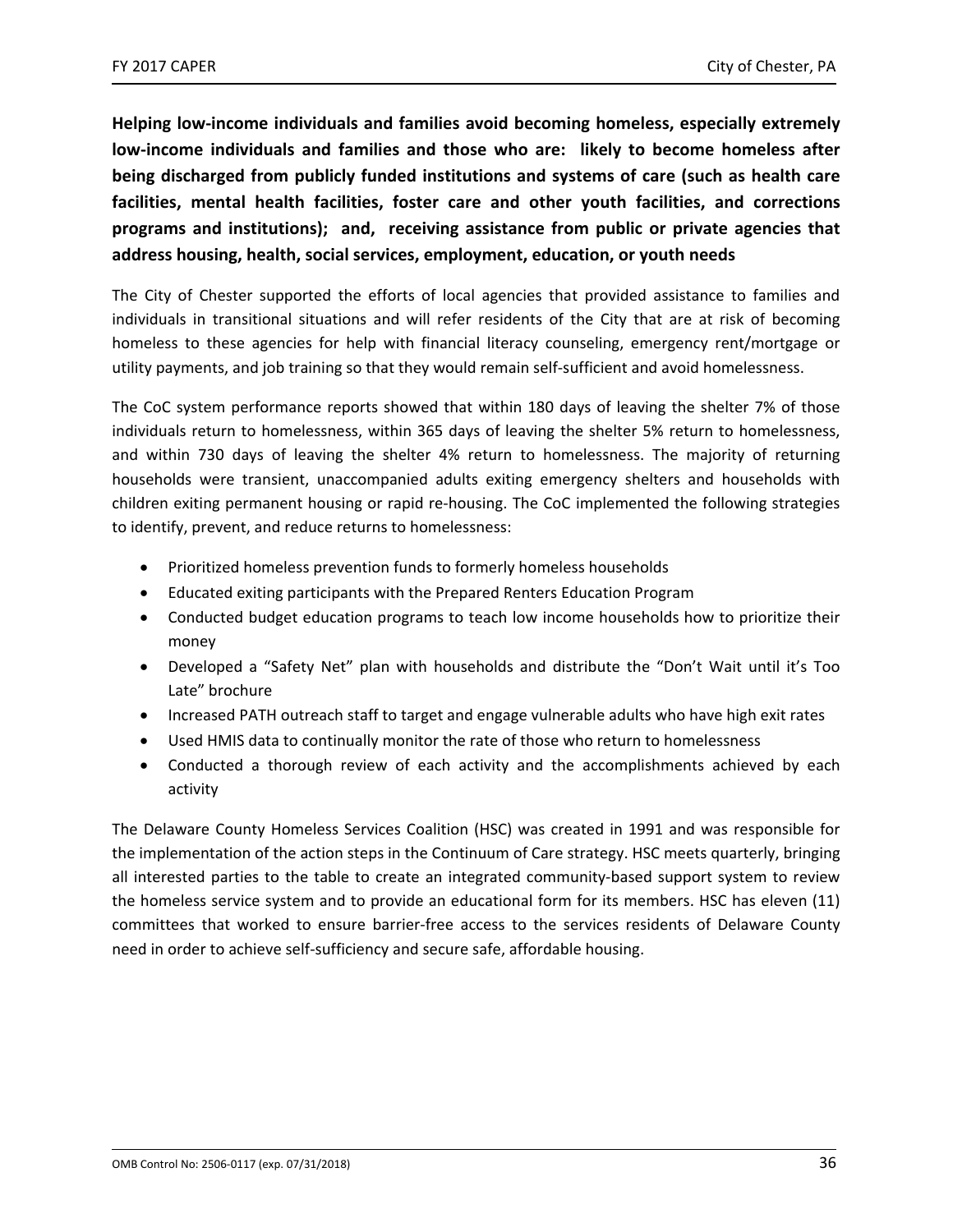## **CR‐30 ‐ Public Housing 91.220(h); 91.320(j)**

#### **Actions taken to address the needs of public housing**

The Chester Housing Authority is the public housing agency that serves the City of Chester. The Chester Housing Authority owns and manages 531 units of public housing, manages 150 Mixed Finance Project units, and co-manages 119 units with Roizman for a total of 800 units of public housing. The Housing Authority has an overall occupancy rate of 94.47% for its owned and managed units. Additionally, there are 154 elderly designated units managed by Pennrose and Roizman. In addition, the Housing Authority administer 1,566 Section 8 Housing Choice Vouchers.

The Housing Authority used its Capital Fund Grant to improve the conditions of the public housing units and to provide a more suitable living environment. Accordingly, the Chester Housing Authority's Capital Funds Grant Program Five‐Year Action Plan spent \$1,920,937.00 worth of improvements throughout the public housing communities during FY 2017.

These funds were used for:

- **Operations:** \$634,358.00
- **ALERT System Software:** \$15,000.00
- **Management Fee:** \$144,532.00
- **Architectural and Engineering:** \$140,000.00
- **Advertising:** \$3,500.00
- **Urban Farm Initiative:** \$37,562.00
- **Erosion Control:** \$10,000.00
- **Basketball Court Resurface:** \$28,546.00
- **Common Area Renovations:** \$20,000.00
- **Security Cameras:** \$95,517.22
- **Termite Eradication:** \$30,000.00
- **Repair Excessively Damaged Units:** \$180,307.98
- **Community Center Repairs:** \$110,000.00
- **Debt Service:** \$475,614.00

The Chester Housing Authority previously developed an urban farm at the Ruth L. Bennett Homes public housing development over a decade ago. The farm was created to provide food and farming education to CHA participants. The Chester Housing Authority and Fare & Square, the City's only full-service grocery store, partnered in early 2017 to make fruits and vegetables grown at the CHA's community farm available to the residents of Chester. In addition, the farm has partnered with the Swarthmore Co‐ Op community food market to sell farm grown flowers through the Co‐Op.

The Chester Housing Authority is currently in the process of updating its 5 Year Action Plan for the Capital Fund Grant Program. The 2018 Capital Fund Grant is \$2,794,499.00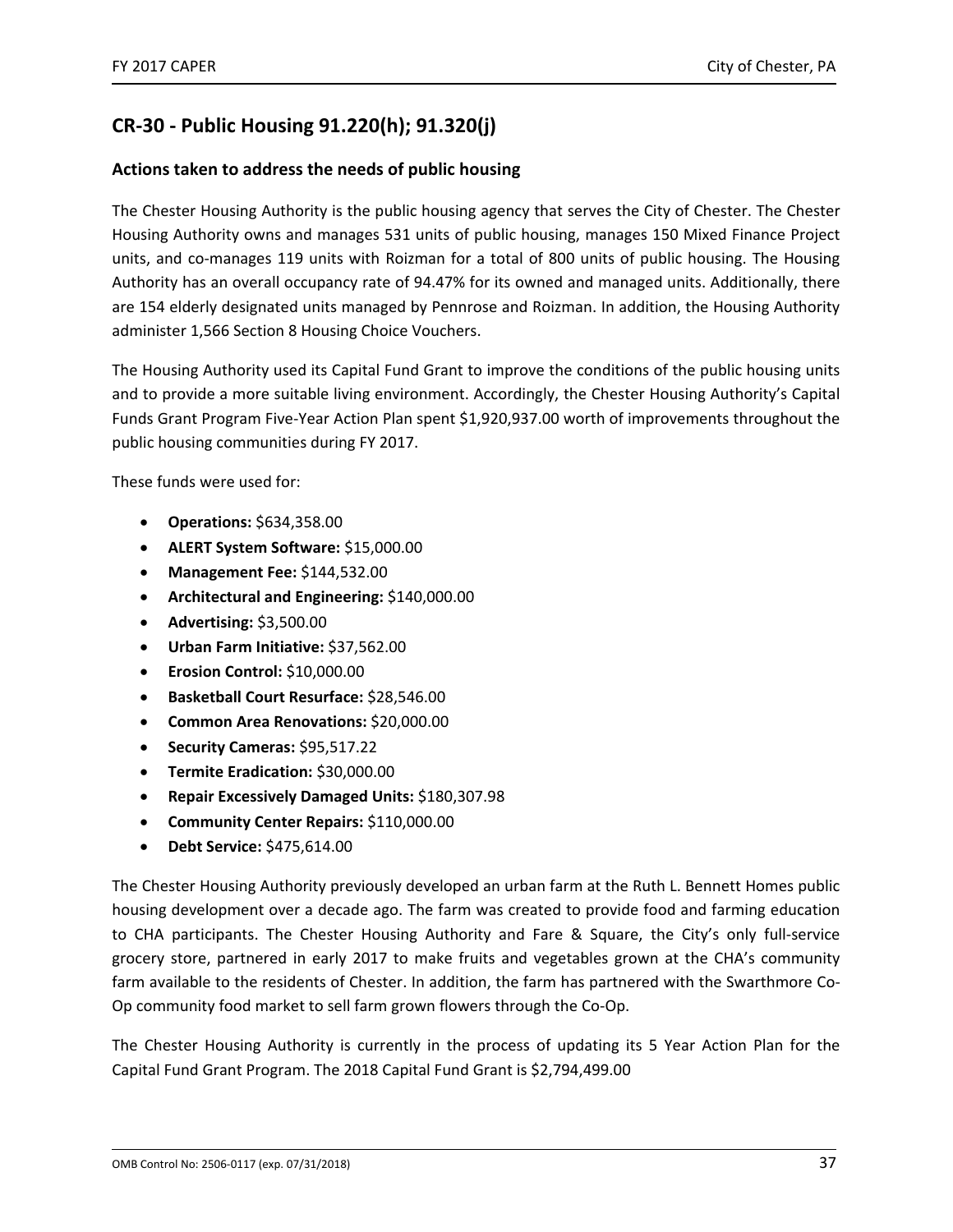### **Actions taken to encourage public housing residents to become more involved in management and participate in homeownership**

The Chester Housing Authority encouraged residents of its public housing communities to organize community groups to become more involved in housing management. The Housing Authority also encouraged residents to become involved in neighborhood crime watch groups to ensure the safety of residents. Additionally, the CHA scheduled regular meetings at public housing sites to discuss needs and concerns. Voucher holders were also encouraged to participate in regular CHA meetings. During the FY 2017 Program Year, the Chester Housing Authority continued to fund and support these projects.

Both the Chester Housing Authority and the City of Chester promoted the use of Section 8 vouchers to purchase homes in combination with downpayment and closing cost assistance from Chester's Homebuyer Assistance Program (HAP). Several HAP applicants intend to use their vouchers for purchase once they have completed homebuyer education and credit counseling through the Chester Community Improvement Project (CCIP).

The Chester Housing Authority became a member of the Riverfront Alliance of Delaware County (RADC). RADC is a non-profit organization working to improve the Delaware River waterfront. Its members include many of the major employers in Chester. One of RADC's initiatives is the Employer Assisted Housing program. CEDA and CHA are both part of the EAH Committee and work collectively to expand homeownership and improve Chester's neighborhoods.

#### **Actions taken to provide assistance to troubled PHAs**

The Chester Housing Authority is not classified as "troubled" by HUD and has performed satisfactorily according to HUD guidelines and standards.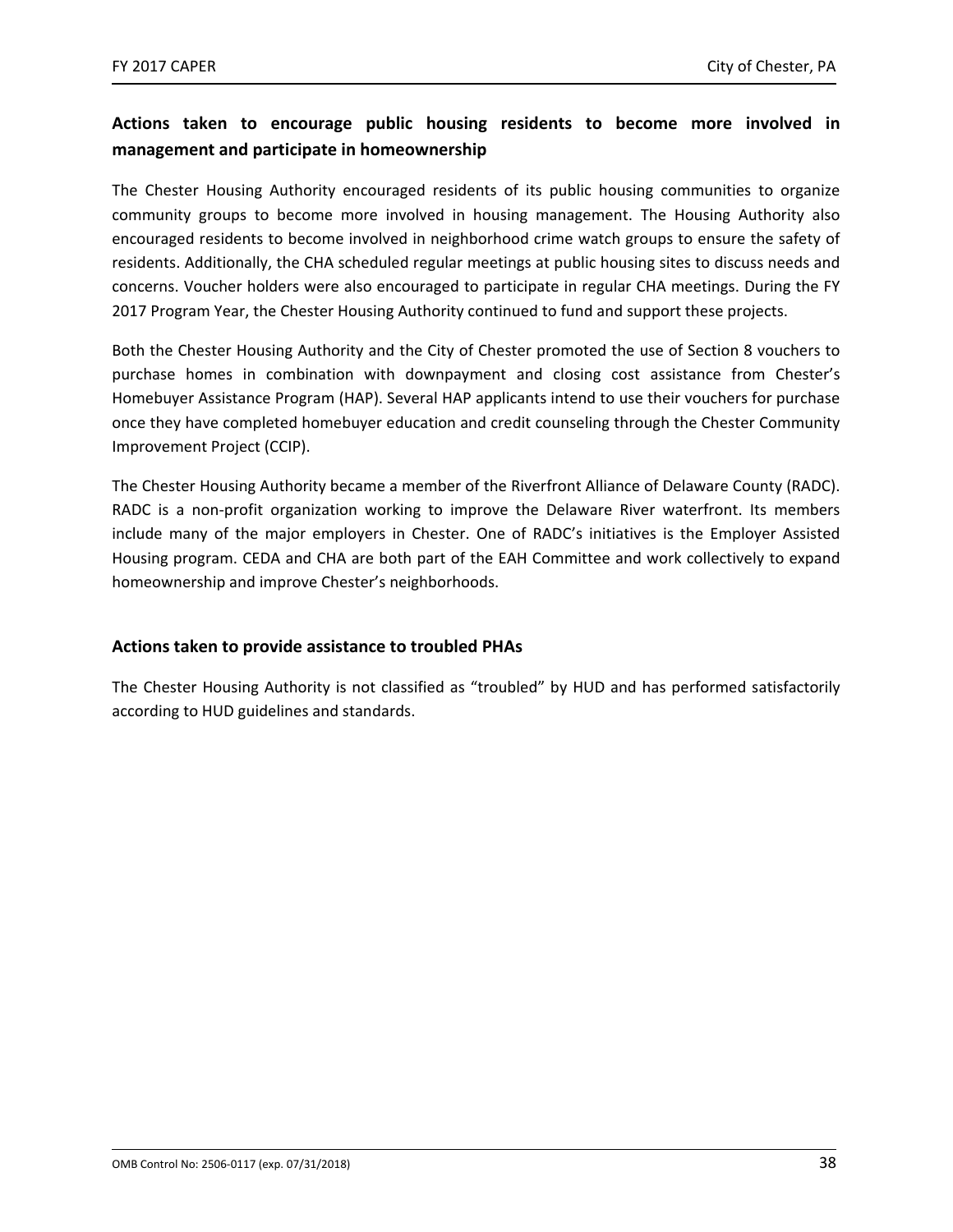## **CR‐35 ‐ Other Actions 91.220(j)‐(k); 91.320(i)‐(j)**

**Actions taken to remove or ameliorate the negative effects of public policies that serve as barriers to affordable housing such as land use controls, tax policies affecting land, zoning ordinances, building codes, fees and charges, growth limitations, and policies affecting the return on residential investment. 91.220 (j); 91.320 (i)** 

The City of Chester was committed to remove or reduce barriers to the development of affordable housing whenever possible throughout the City. A variety of actions included reducing the cost of housing to make it affordable. To achieve this goal, the City of Chester did the following:

- Provided developers with incentives for construction of affordable housing
- Provided down payment and closing cost assistance to lower-income homebuyers
- Promoted Federal and State financial assistance for affordable housing

The City's Comprehensive Plan was recently updated and it appeared to be in compliance with the Federal regulations governing fair housing and identifies strategies to promote affordable housing development.

The City of Chester has assigned a Spanish speaking employee to the Department of Licenses and Inspections. The employee is available to assist residents and property owners, who speak Spanish, to understand and comply with the City's building and property maintenance codes.

Fair Housing education is a component of the Pre‐Purchase Counseling program.

#### **Actions taken to address obstacles to meeting underserved needs. 91.220(k); 91.320(j)**

The City, under its FY 2017 CDBG Program Year, took the following actions to address obstacles to meeting the underserved needs:

- Continued to provide funds for new housing construction and rehabilitation that was decent, sound, affordable, and accessible.
- Continued to work on the vacant housing issues to help strengthen neighborhoods vitality.
- Continued to fund rehabilitation program to help bring the older existing housing stock up to code standards.
- Continued to fund projects that assist business, employment raining, and career counseling.
- Continued to leverage its financial resources and apply for additional public and private funds.

During FY 2017, the City funded the following activities:

 **CD‐17‐13 Demolition/Clearance (Scattered Site)** – Demolition of vacant, open and abandoned structures in primarily low and moderate income areas of the City, which presented a health and safety hazard to neighborhood residents. City of Chester Department of Public Safety Housing Inspectors identified deteriorated and hazardous properties, prepared Inspection and Structural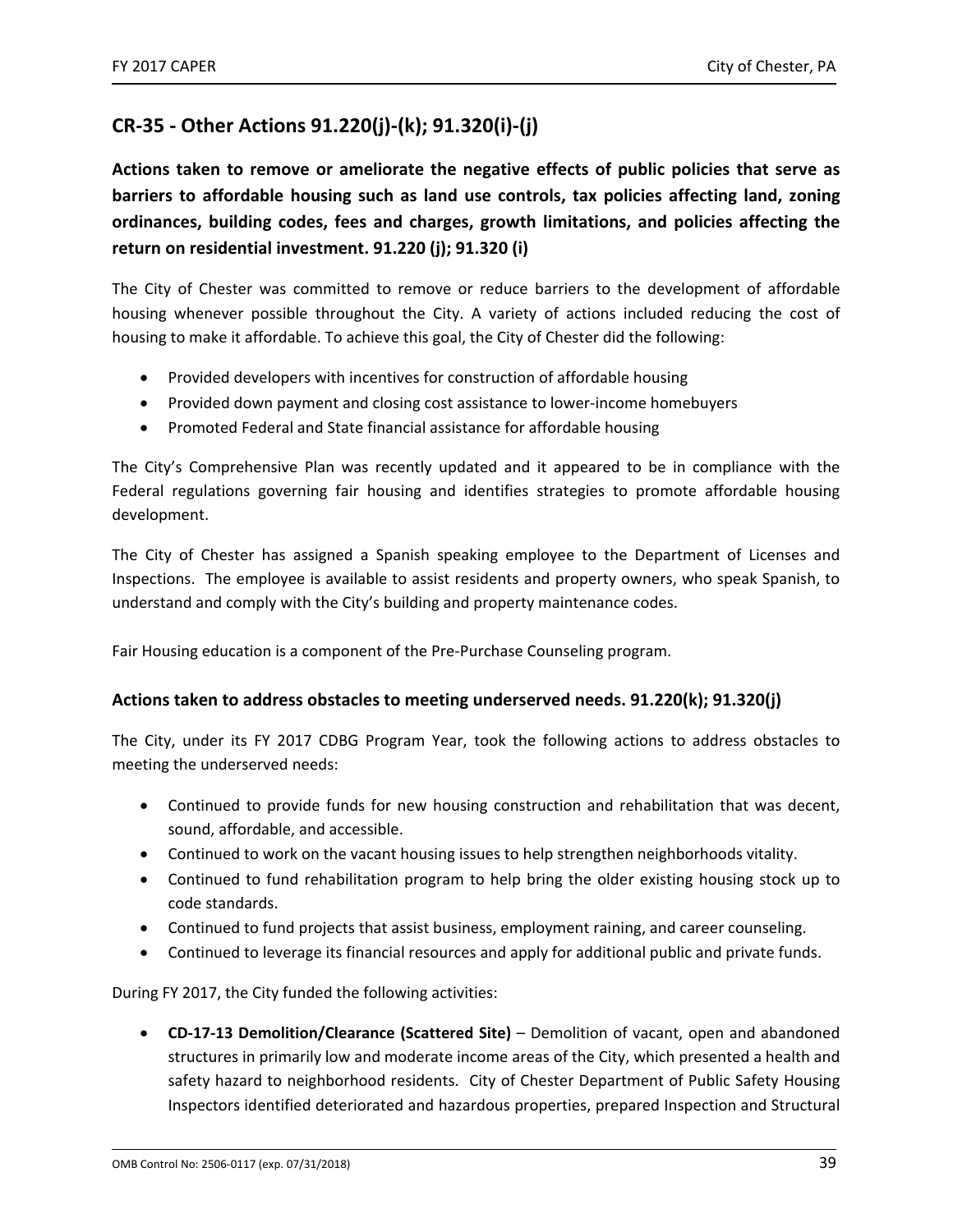Deficiency Reports, photographed the properties, and formulated a list of properties requiring priority attention based on severity of deterioration and surrounding neighborhood needs.

- **CD‐17‐14 Entrepreneur Works** – Provided technical assistance, advice and business support services to owners of microenterprises and persons developing microenterprises in the City of Chester. Services were provided at the Entrepreneur Works Delaware County office located at 1350 Edgemont Avenue. Entrepreneur Works provided assistance to 15 Chester residents.
- **HOME‐17‐16 Chester Community Improvement Project ‐ CHDO Operating Expenses** Provision of reasonable and necessary costs for the operation of the CHDO. Chester Community Improvement Project will receive funds to assist with operating expenses.
- HOME-17-17 Chester Community Improvement Project CHDO Set-Aside Continuation of Chester Community Improvement Project's Affordable Housing Initiative on the east side of the City in Census Tracts 4044 and 4045. A property will be identified for acquisition and renovation and will be available for sale or rent-to-own to a low/moderate income homebuyer.
- **HOME‐17‐18 Single Family Affordable Housing Initiative** – Acquisition, construction or rehabilitation of properties for affordable single-family homeownership or rental housing. Eligible uses include construction of homes on vacant or cleared lots as well as housing rehabilitation. Properties will be identified as part of a wide neighborhood revitalization effort in furtherance of providing additional affordable housing options. Developers, including certified Community Development Housing Organizations (CHDOs) may submit applications for HOME funding directly to the Single Family Affordable Housing Initiative. Such applications will be evaluated and considered in accordance with HOME regulations.

#### **Actions taken to reduce lead‐based paint hazards. 91.220(k); 91.320(j)**

According the 2007‐2011 American Community Survey Data and the 2007‐2011 CHAS Data, approximately 93% of owner‐occupied houses and 82% of renter‐occupied houses have a risk of containing lead‐based paint. In 2009, of the children tested in Delaware County for lead in their blood, 1.15% had elevated levels. Of the 67 counties in the Commonwealth of Pennsylvania, Delaware County ranked 28th best.

It was the City's policy that either certified testers conducted risk assessments for lead contamination or the developer assumed all painted building components contained lead based paint, and the components are removed as part of the rehabilitation process. If required by the risk assessment, the containment of lead paint in all housing rehabilitation activities was completed. A certified firm tested the property at the completion of the rehabilitation work to confirm that the property complies with 24 CFR Part 35.

The Chester Health Bureau administers the Chester Childhood Lead Poisoning Prevention Program (CLPP) provided community‐based collaboration with the State Health Department and educational services to prevent children from being exposed to lead. The Health Bureau also conducted tracking and follow‐up services with children with elevated blood lead levels to reduce their future exposure to lead.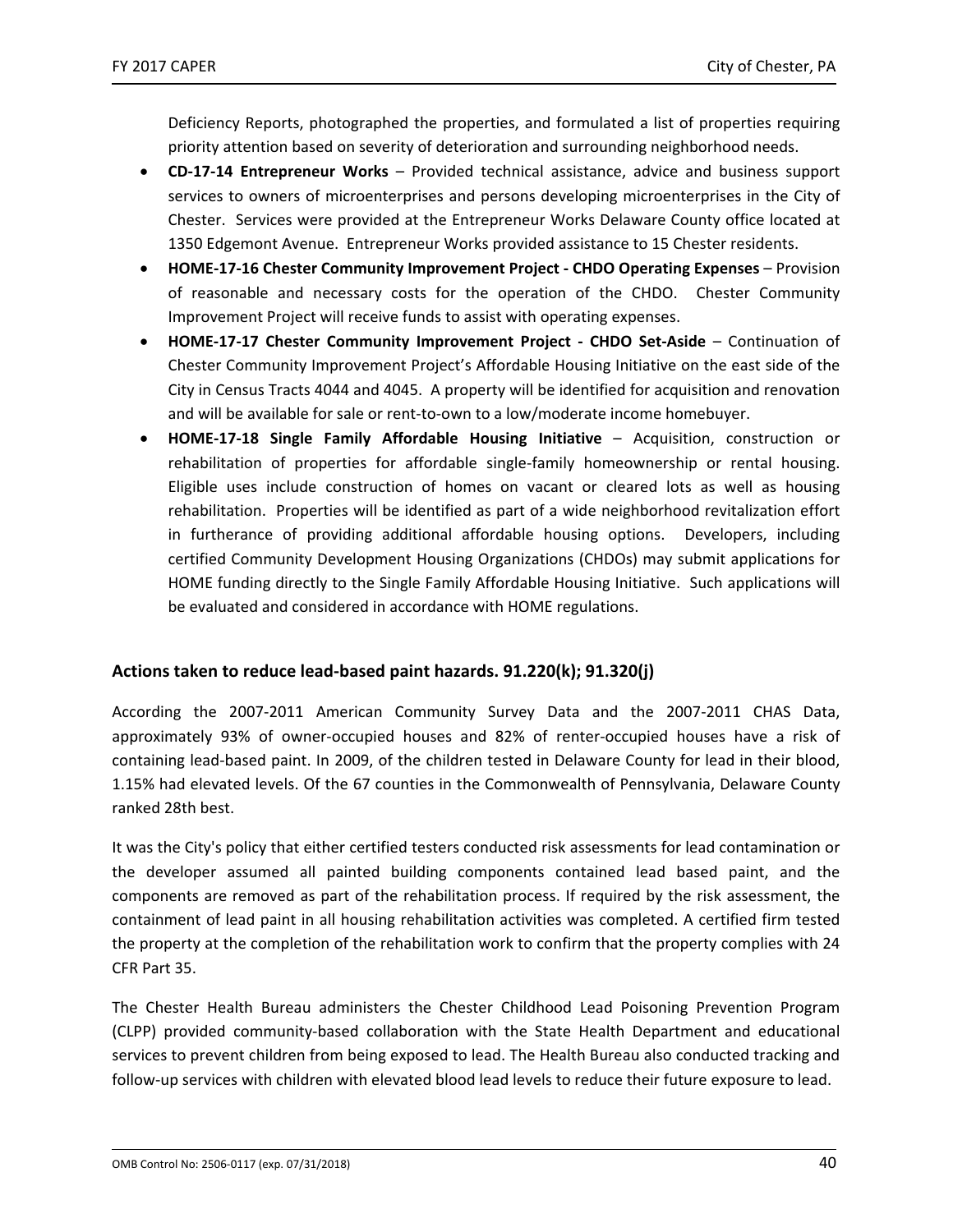Lead based paint hazard reduction has been integrated into the City's housing policies and programs in compliance with 24 CFR Part 35 as follows:

- All contractors performing renovation, repair, and painting projects that disturb lead-based paint in homes, child care facilities, and schools built before 1978 were certified and followed the specific work practices to prevent lead contamination in accordance with the Department of Environmental Protection Agency's Renovation, Repair, and Painting Rule and 24 CFR Part 35. A certified firm tested the property at the completion of work to confirm that the property complied with such regulations in 24 CFR part 35.
- All units purchased with funds from the City of Chester's Homebuyer Assistance Program required an inspection for chipped and peeling paint and for the seller to remediate any lead‐ based paint problems prior to sale.
- In the event that lead-based paint was found in a rental unit, the City required the landlord to undertake the abatement work.
- The Chester Housing Authority's redevelopment of public housing units has eliminated a substantial portion of the housing stock occupied by extremely low-income households with children most likely contain lead‐based paint.

All of the housing units had a lead‐based paint risk assessment performed to determine the presence of lead-based paint, the severity of the lead-based paint, and to make recommendations as to what corrective actions were needed to make the housing unit "lead safe." However, there were no housing units abated for lead based paint in FY 2017, as all units were deemed "lead safe."

#### **Actions taken to reduce the number of poverty‐level families. 91.220(k); 91.320(j)**

According to the 2012‐2016 American Community Survey, approximately 36.9% of the City of Chester's residents live in poverty. Female-headed households with children were particularly affected by poverty at 51.4%, and 51.2% of all youth under the age of 18 were living in poverty. The City's goal of reducing the extent of poverty is 5%, based on actions the City has control over, or actions in which the City will cooperate with outside agencies.

The City's anti-poverty strategy was based on attracting a range of businesses and supported workforce development, including job-training services for low income residents. In addition, the City's strategy was to provide supportive services for target income residents.

Annually the City of Chester provided CDBG funds to public service agencies to assist households below the poverty level with services. The City continued working with the County and service providers to pursue resources and innovative partnerships to support the development of affordable housing, rental assistance, homelessness prevention, emergency food and shelter, heath care, children's services, services to the elderly, job training and employment development.

During the FY 2017 Program Year, the City funded the following activities: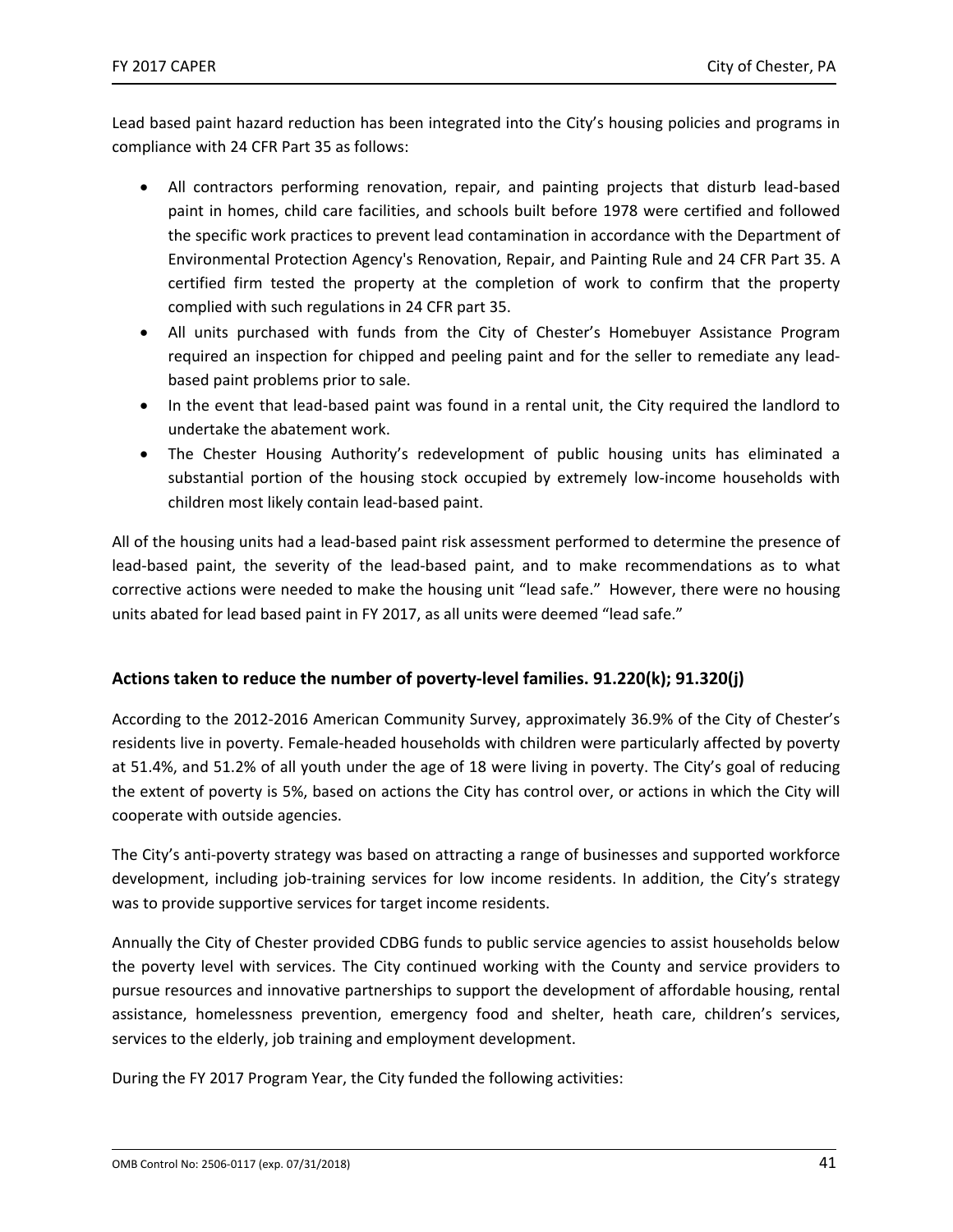- **CD‐17‐13 Section 108 Loan Repayment** The City made its tenth (of 17) principal payment and interest payment in connection with a Section 108 loan made for the expansion of Barry Bridge Park. The City assisted 33,896 people.
- **CD‐17‐14 Entrepreneur Works** – Provided technical assistance, advice and business support services to owners of microenterprises and persons developing microenterprises in the City of Chester. Services were provided at the Entrepreneur Works Delaware County office located at 1350 Edgemont Avenue. Entrepreneur Works provided assistance to 15 Chester residents.

#### **Actions taken to develop institutional structure. 91.220(k); 91.320(j)**

The City of Chester continued to interact with the various public and non‐profit institutions that provided housing and supportive services to low income residents. Although the agencies were independent of one another, they worked together to ensure that their programs and services were coordinated and that residents were served. The City's primary means of connecting and networking with housing and service providers in Chester and the surrounding region was through the following organizations:

- **Riverfront Alliance's Employer Assisted Housing Committee** is a coalition of housing related organizations, major institutions, and businesses. Its mission is to stabilize neighborhoods, provide increased home ownership opportunities to families as well as encourage employers to provide assistance to their employees to purchase and maintain homes in Chester, and improve the quality of life in the City.
- **Delaware County Homeless Services Coalition (HSC)** was responsible for the implementation of the action steps in the Continuum of Care strategy. HSC met quarterly, brining all interested parties to the table to review the homeless service system and to provide an educational form for its members.
- **Chester Youth Collaborative** is a consortium of groups that work with community leaders, organizations, residents, and the youth of Chester to develop specialized programs that meet their needs. The Chester Youth Collaborative's efforts were primarily aimed at improving the quality and duration of out‐of‐school youth programs within the City by working with existing organizations that serve youth.
- **East Gateway Triangle Neighborhood Initiative** received funds from the Wachovia Regional Foundation to create a resident driven plan for revitalization and then was funded for implementation. Chester Community Improvement Project (CCIP) was the lead agency in development of the plan and play an active part in the implementation. The revitalization effort was spearheaded by a neighborhood group.

The City provided strong leadership and planning to coordinate activities and functions and facilitate communication between City departments and their staffs. Through public meetings and hearings on projects and applications for funding, the City of Chester continued to provide a forum where private and public entities discuss community development, housing, and other issues.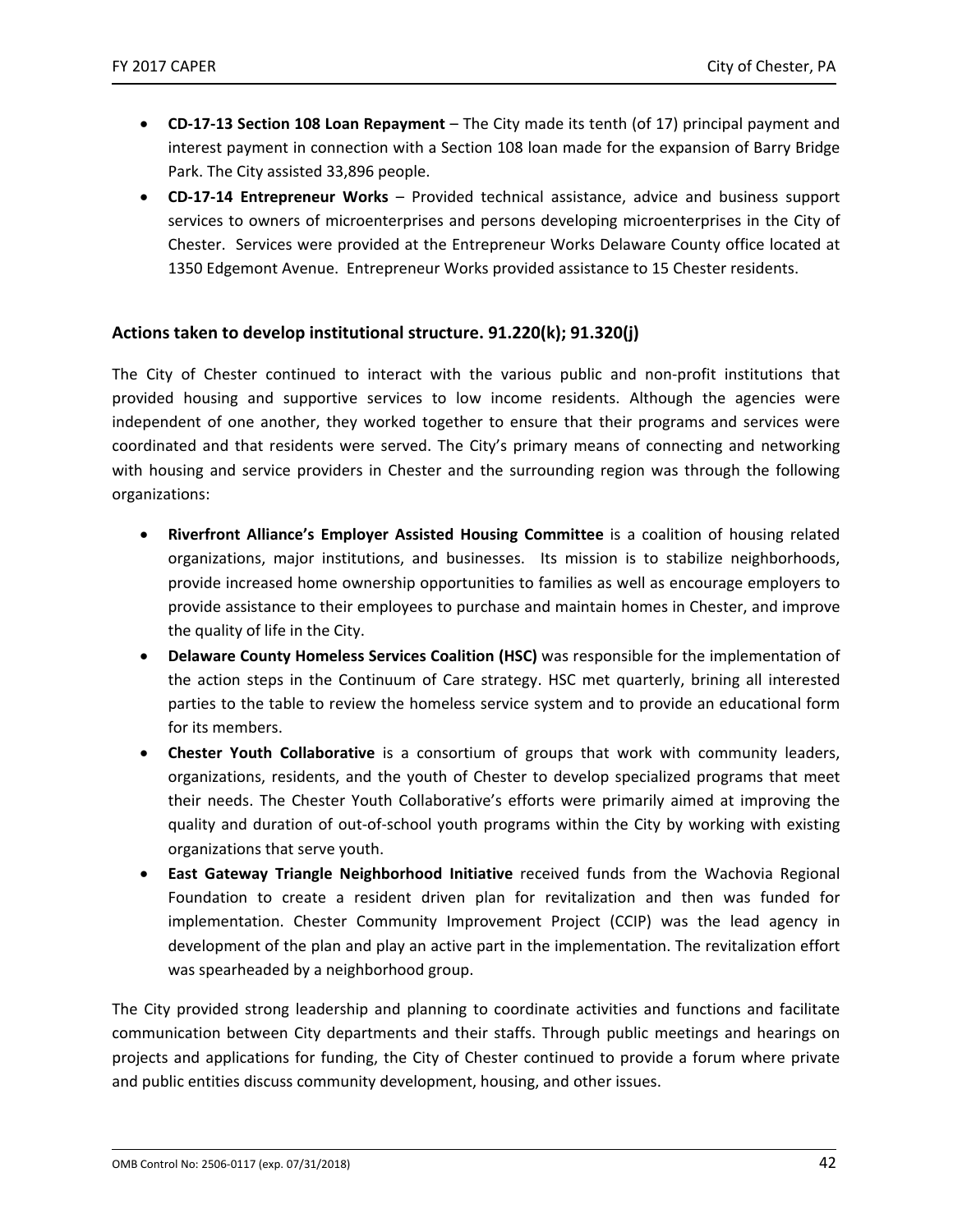The City considered its activities in relation to Federal, State and County agencies to coordinate activities and make use of available funds. The City considered opportunities to work with County and local non‐ profit agencies to coordinate efforts to provide necessary services. These coordinated efforts provided affordable housing opportunities to low income persons.

### **Actions taken to enhance coordination between public and private housing and social service agencies. 91.220(k); 91.320(j)**

The City of Chester is a member of the Delaware County Homeless Services Coalition Continuum of Care. The Continuum of Care is the network for all social service providers in the region. They include the housing authority, health department, and other agencies. The Chester Housing Authority has now been more closely linked with the City. In January, 2015, the Chester Housing Authority came out of receivership. With the ending of the receivership, the structure of the Housing Authority was not likely to change dramatically. The Board of the Housing Authority continued to be appointed by the court. The City worked with the Housing Authority to structure a relationship that provided high quality housing and services to the residents of the City of Chester.

## **Identify actions taken to overcome the effects of any impediments identified in the jurisdictions analysis of impediments to fair housing choice. 91.520(a)**

The largest housing problem in the City of Chester was affordability. According to the 2012‐2016 ACS data, 60.7% of all renter households were cost overburdened by 30% or more, and 30.0% of all owner households were cost overburdened by 30% or more.

The City of Chester also experiences a lack of accessible affordable housing for the elderly and disabled. The housing stock was older and most single family residential structures were two stories in height and therefore not accessible.

The City of Chester has worked with Delaware County in the preparation of an Analysis of Impediments to Fair Housing Choice. This document was the result of a collaborative effort between multiple municipalities and the County government. The impediments identified do not necessarily all apply to the City of Chester. However, the City of Chester was cognizant that these impediments do exist in the region. The impediments identified by the Delaware County Analysis of Impediments to Fair Housing Choice that relate to affordable housing included the following:

**Impediment #1 ‐ Need for education of fair housing rights and responsibilities under the Fair Housing Act.** 

#### **Goals –**

 Educate renters on the rental application process, as well as their protected rights, identifying discrimination, and avoiding overpayment for rental costs.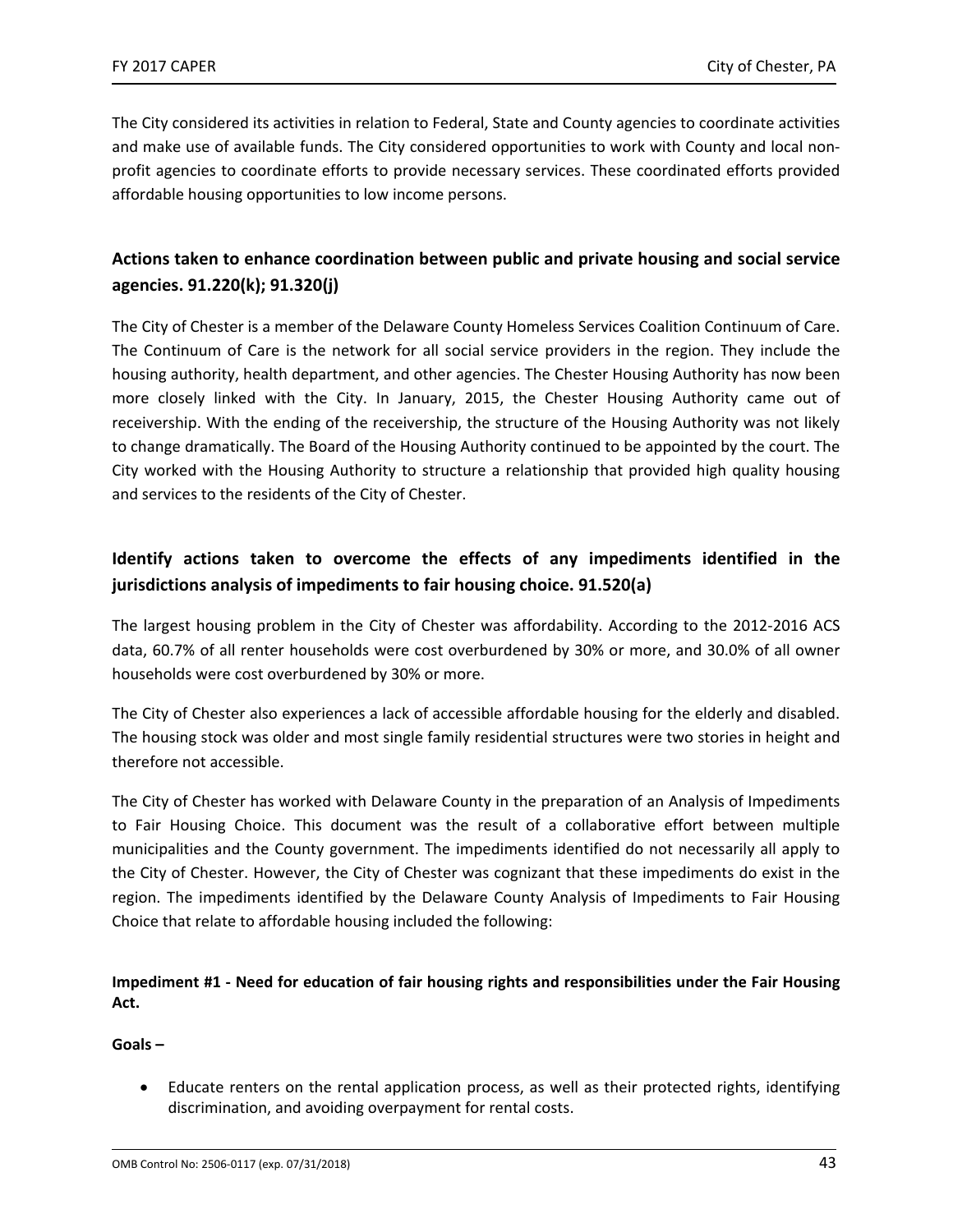- Educate homebuyers and owners on types of lending products (including Federal Housing Administration loans) and practices, foreclosures, and how to detect discrimination during a housing search and when applying for insurance.
- Educate members of protected classes, underserved communities, and those with Limited English Proficiency on fair housing issues, identifying housing discrimination, and available fair housing resources.
- Direct victims of housing discrimination to the appropriate resources to help them file complaints with HUD.
- Develop educational opportunities for developers, property managers, realtors, banking professionals, and others in the housing industry so that they have a functional knowledge of the Fair Housing Act.
- Ensure that developers understand accessibility rules and regulations.
- Inform housing providers about their responsibilities to provide reasonable accommodations to renters with disabilities.
- Provide educational opportunities to increase understanding of the Fair Housing Act and responsibilities for administering HUD programs.
- Develop education programs to increase awareness among the general public so that they better understand the Fair Housing Act issues and regulations.

#### **Impediment #2 ‐ Restrictive municipal land use and zoning regulations and practices limit access to housing.**

#### **Goals ‐**

- Provide education efforts for municipalities, including code officers, planners, solicitors, and zoning and planning boards, so that they understand their responsibilities to uphold the Fair Housing Act, particularly in regard to zoning and code enforcement.
- Provide information to residents, including those with Limited English Proficiency, to assist them in complying with local residential and property maintenance codes and standards.

#### **Impediment #3 ‐ The availability and quality of affordable housing make it difficult to obtain housing in all areas of Delaware County.**

#### **Goals –**

- Provide homeownership opportunities for low‐ to moderate‐income households.
- Offer rehabilitation resources to help maintain homes for low- to moderate-income households.
- Assist in the development and preservation of affordable housing units throughout Delaware County.
- Assist homeowners in need of accessibility modifications.
- Offer assistance to housing choice voucher recipients to use their vouchers for purchasing a home.
- Provide support to County homeowners that have questions about foreclosures.

#### **Impediment #4 ‐ High demand and access to affordable housing throughout Delaware County and the Philadelphia region limit housing mobility.**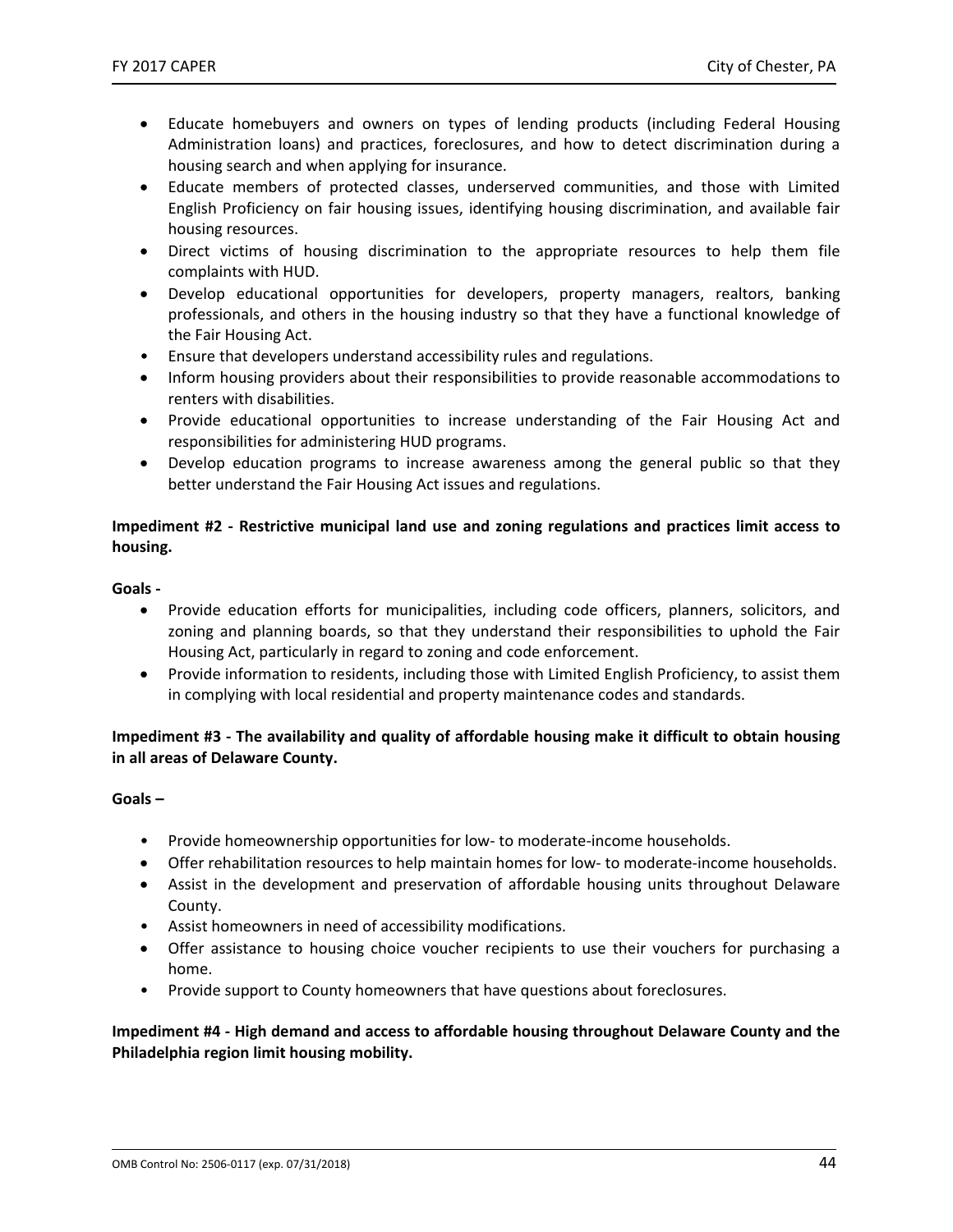#### **Goals –**

- Provide assistance to renters at risk of losing their units.
- Assist housing choice voucher holders to locate housing in areas of opportunity.
- Increase awareness of available affordable rental units.
- Ensure that grant and loan recipients adhere to fair housing requirements.
- Increase public awareness about existing transit options to employment centers, shopping, healthcare, and other amenities in underserved areas.

#### **Impediment #5 ‐ Limited resources are available to support housing initiatives.**

#### **Goals –**

- Leverage available resources through strategic collaboration.
- Partner with local employers to provide homeownership opportunities.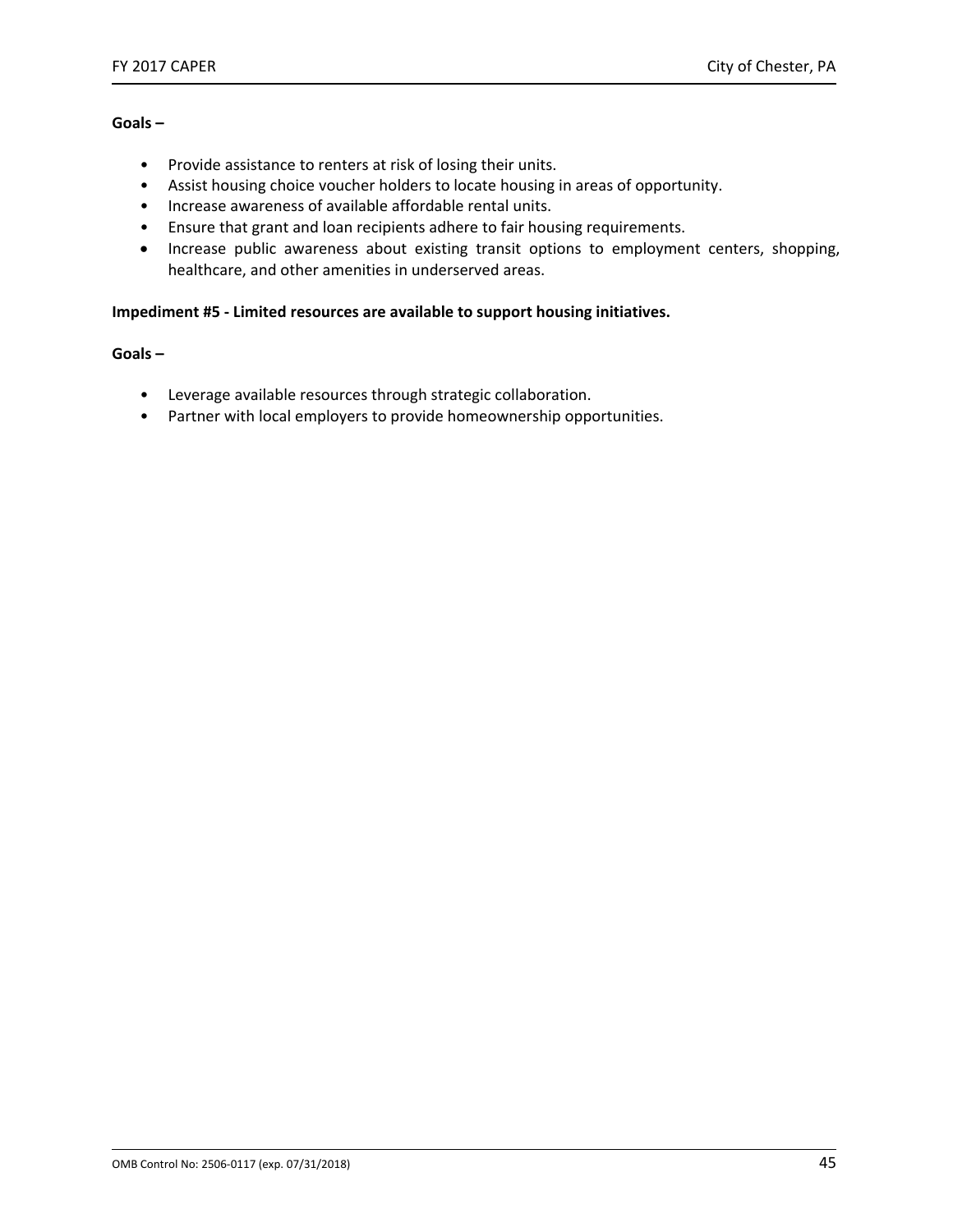### **CR‐40 ‐ Monitoring 91.220 and 91.230**

**Describe the standards and procedures used to monitor activities carried out in furtherance of the plan and used to ensure long‐term compliance with requirements of the programs involved, including minority business outreach and the comprehensive planning requirements** 

The Chester Economic Development Authority (CEDA), on behalf of the City of Chester, has developed monitoring standards and procedures that it followed during the implementation of the FY 2017 Annual Action Plan. Performance monitoring was an important component in the long-term success of the City's Programs. CEDA was responsible for ensuring that the recipients of Federal funds met the purposes of the appropriate legislation and regulations, and that funds were disbursed in a timely manner.

CEDA monitored activities carried out to further the goals of the Five‐Year Consolidated Plan and to ensure long-term compliance with program requirements. The objectives of this monitoring were to ensure that activities: 1) comply with all regulations governing their administrative, financial, and programmatic operation; 2) achieve their performance objectives within schedule and budget; and 3) comply with the Five‐Year Consolidated Plan.

CEDA prepared agreements for housing and non‐housing activities financed with CDBG and HOME funds. Invoices were monitored for compliance with the approved spending plan and Federal Regulations. CEDA administered the Integrated Disbursement and Information System (IDIS). CEDA was primarily responsible for setting up and administering activities. The monitoring standards and procedures that have been adopted ensured that statutory and regulatory requirements were being met and the information submitted to HUD was correct and complete.

The monitoring procedures and requirements of the FY 2017 Annual Action Plan were an extension of CEDA's existing monitoring system and experience in administering State and Federal programs. The standards and procedures established by CEDA for monitoring the implementation of the Five-Year Consolidated Plan ensured that:

- The objectives of the National Affordable Housing Act were met;
- Program activities were progressing in compliance with timely parameters;
- The use of all funds was consistent with HUD guidelines; and,
- All participating agencies were in compliance with applicable laws implementing regulations, and in particular, with requirements to affirmatively further fair housing and minimize displacement of LMI persons.

CEDA monitored the various programs and activities that were funded with the CDBG and HOME grants. A subrecipient monitoring plan was put in place to ensure compliance by agencies funded with the CDBG public service and public facilities funding and housing development funded with HOME funds. The following key components of the CDBG monitoring process ensured that the City's Five-Year Consolidated Plan goals were being met in a timely and efficient manner: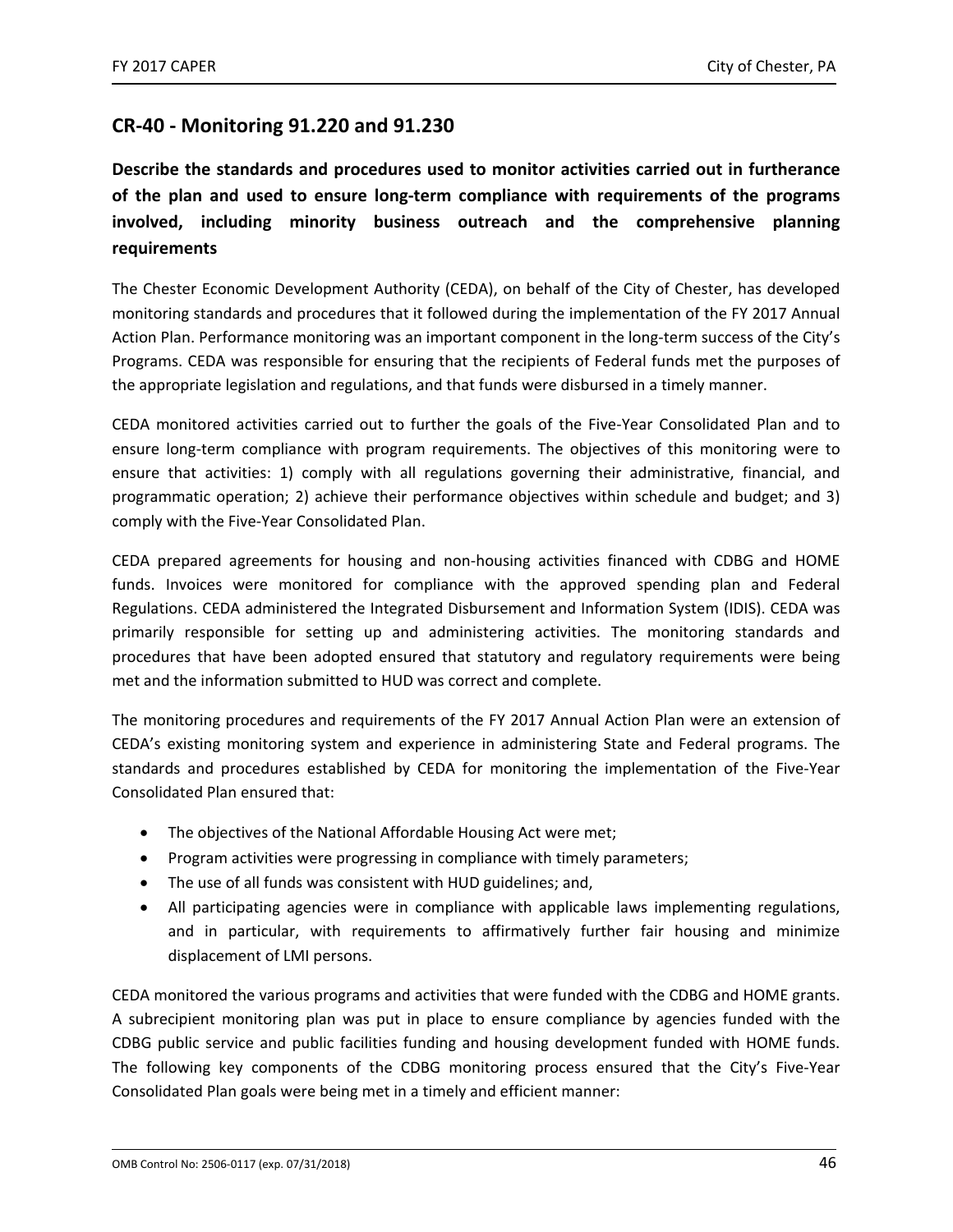- **Recordkeeping Systems** – Recordkeeping requirements outlined in 24 CFR Part 570.503 were adhered to. Each project file was documented as to eligibility and national objective, the beneficiaries of the activity, procurements, agreements, and related compliance issues.
- **Financial Management** – All financial transactions were carefully recorded and reconciled between the in‐house system and IDIS.
- **Audit Management** – All audits were conducted in accordance with federal and State regulations, specifically Federal OMB circulars A‐128 and A‐133.

HOME activities undertaken by CHDO's and other non-profit housing providers were similarly monitored. Each CHDO agreement contains monitoring provisions for recordkeeping, fair housing compliance, financial management, and audits.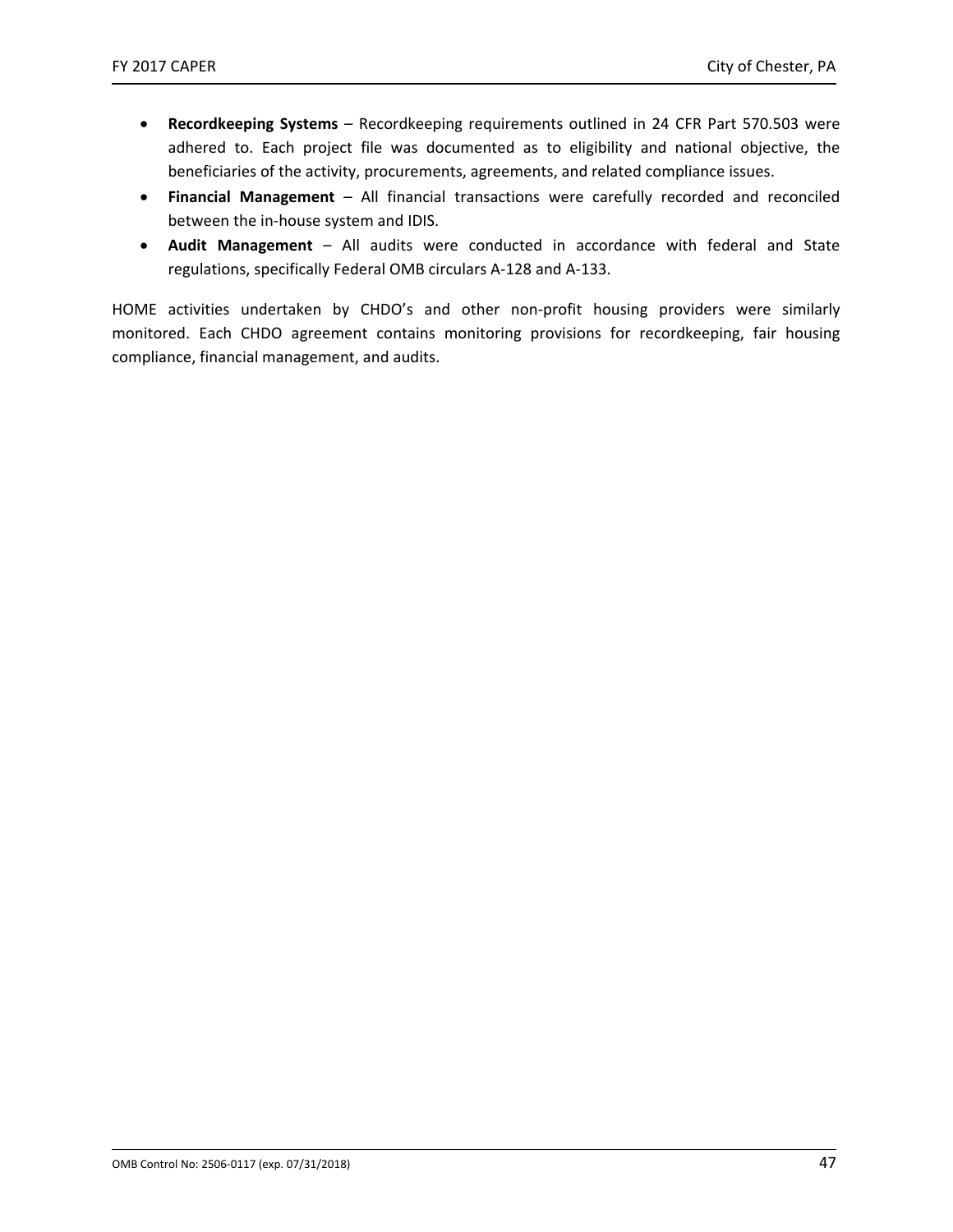### **Citizen Participation Plan 91.105(d); 91.115(d)**

### **Describe the efforts to provide citizens with reasonable notice and an opportunity to comment on performance reports.**

The City of Chester placed the CAPER document on public display for a period of 15 days beginning on Monday, September 10, 2018 through Monday, September 24, 2018. A copy of the Public Notice is attached.

The FY 2017 CAPER was on display on the City of Chester's website (www.chestercity.com), on the Chester Economic Development Authority's website (www.ceda.cc), and at the following locations:

- **Chester Economic Development Authority** ‐ 1 Fourth Street, Chester, PA 19013
- **J. Lewis Crozer Library** ‐ 620 Engle Street, Chester, PA 19013
- **City Clerk's Office, Chester City Hall** ‐ 1 East 4th Street, Chester, PA 19013

The Public Display Notice that was published in "The Delaware County Daily Times," the local newspaper of general circulation in the area, on Friday, September 7, 2018.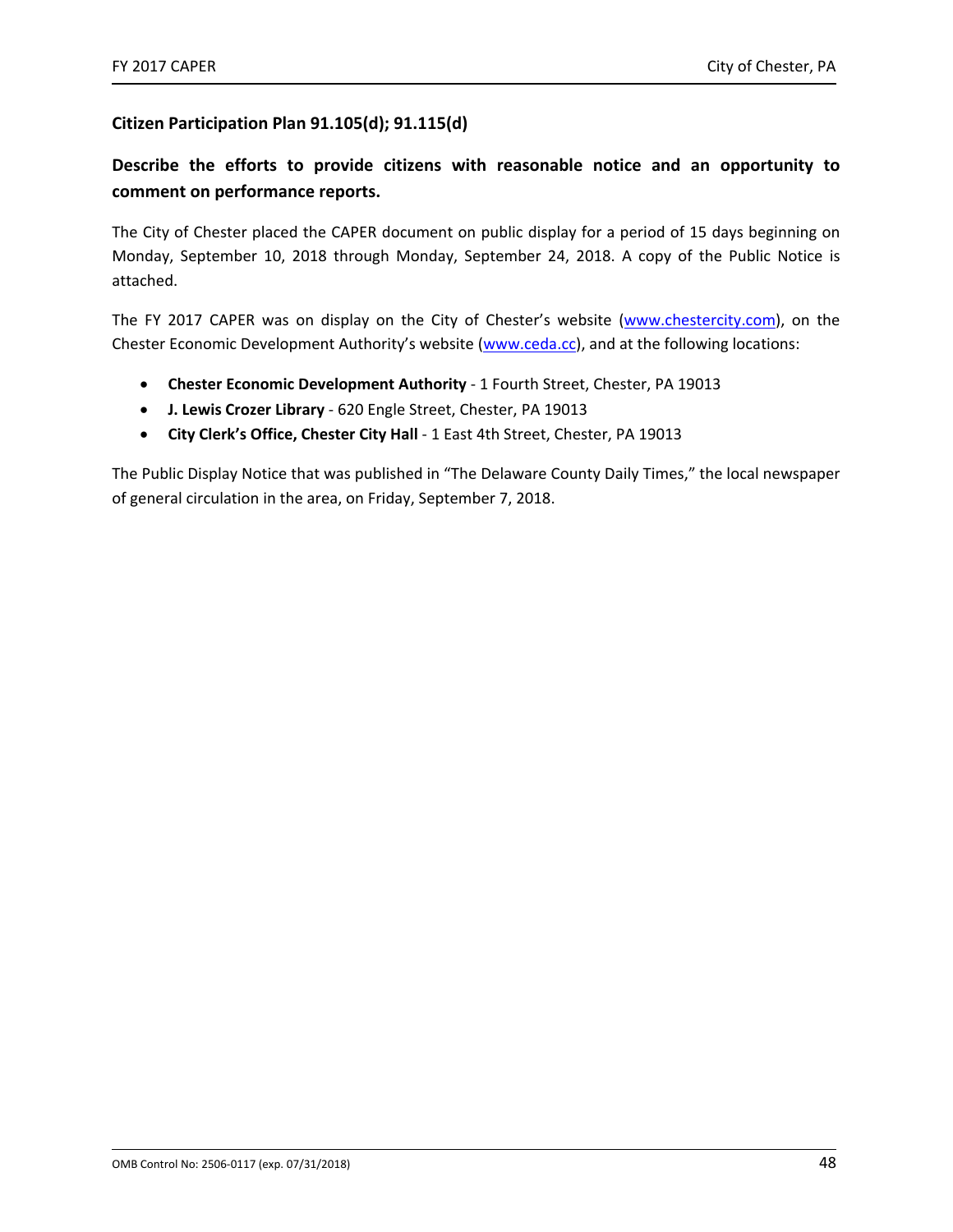### **CR‐45 ‐ CDBG 91.520(c)**

## **Specify the nature of, and reasons for, any changes in the jurisdiction's program objectives and indications of how the jurisdiction would change its programs as a result of its experiences.**

The City of Chester did not make any changes to the FY 2015-2019 Five Year Consolidated Plan and its program objectives during this reporting period.

#### **Describe accomplishments and program outcomes during the last year.**

During this CAPER period, the City of Chester expended CDBG funds on the following activities:

- **Acquisition** \$101,028.31, which was 5.31% of the total expenditures.
- **•** Public Facilities and Improvements \$1,289,601.15, which was 67.82% of the total expenditures.
- **Public Services ‐** \$130,646.88, which was 6.87% of the total expenditures.
- **General Administration and Planning \$181,264.00, which was 9.53% of the total expenditures.**
- **Repayment of Section 108 Loans ‐** \$198,896.25, which was 10.46% of the total expenditures.
- **Total: \$1,901,436.59**

The City of Chester's Timeliness Ratio of unexpended funds as a percentage of the FY 2017 CDBG allocation was 0.59, under the maximum 1.5 drawdown ratio.

During this CAPER period, the CDBG program targeted the following with its funds:

- **Percentage of Expenditures Assisting Low‐ and Moderate‐Income Persons and Households Either Directly or On an Area Basis** – 96.36%
- **Percentage of Expenditures that Benefit Low‐ and Moderate‐Income Areas** 82.36%
- **Percentage of Expenditures that Aid in the Prevention or Elimination of Slum or Blight** 6.64%
- **Percentage of Expenditures Addressing Urgent Needs** 0.00%

During this CAPER period, the income level beneficiaries are the following:

- **Extremely Low Income (<=30%)** 35.57%
- **Low Income (30‐50%)** 40.53%
- **Moderate Income (50‐80%)** 23.30%
- **Total Low‐ and Moderate‐Income (<=80%)** 99.40%
- **Non Low‐ and Moderate‐Income (>80%)** 0.60%

During this CAPER period, the City had the following CDBG accomplishments:

- **Actual Jobs Created or Retained**  0
- **Households Receiving Housing Assistance** 5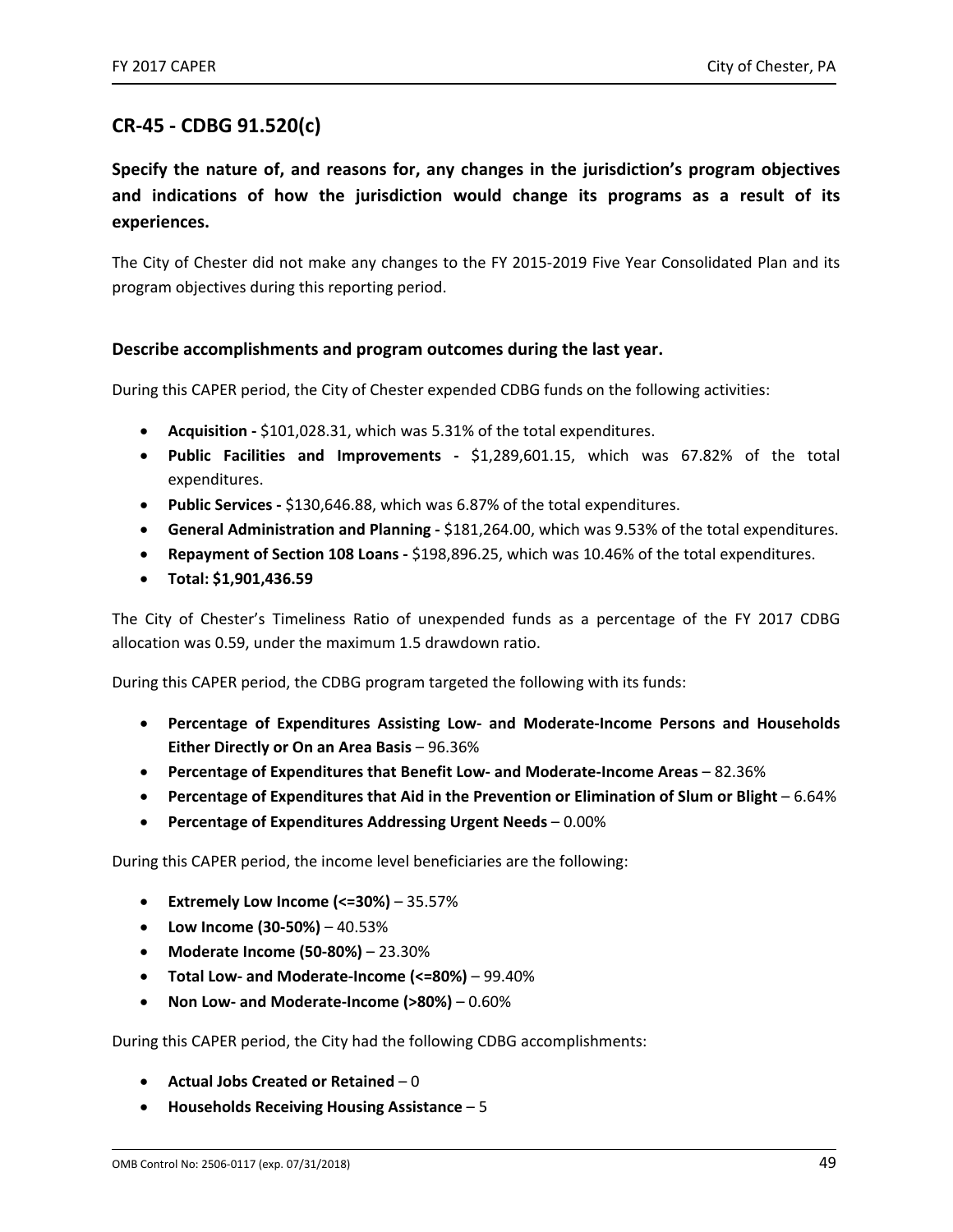- **Persons Assisted Directly, Primarily by Public Services and Public Facilities** 2,159
- **Persons for Whom Services and Facilities were Available** 97,830
- **Units Rehabilitated ‐ Single Units** 0
- **Units Rehabilitated ‐ Multi Unit Housing**  0

During this CAPER period, the City leveraged \$1,673,395.21 for CDBG Activities based off the PR54 CDBG Community Development Block Grant Performance Profile Report.

During this CAPER period, all of the CDBG funds were used to meet a National Objective. The City did not fund any projects that involved displacement and/or relocation with CDBG funds. The City did not make any lump sum agreements during this CAPER period. The City did not do any float-funded activities during this CAPER period. The City did not make any prior year adjustments during this CAPER period.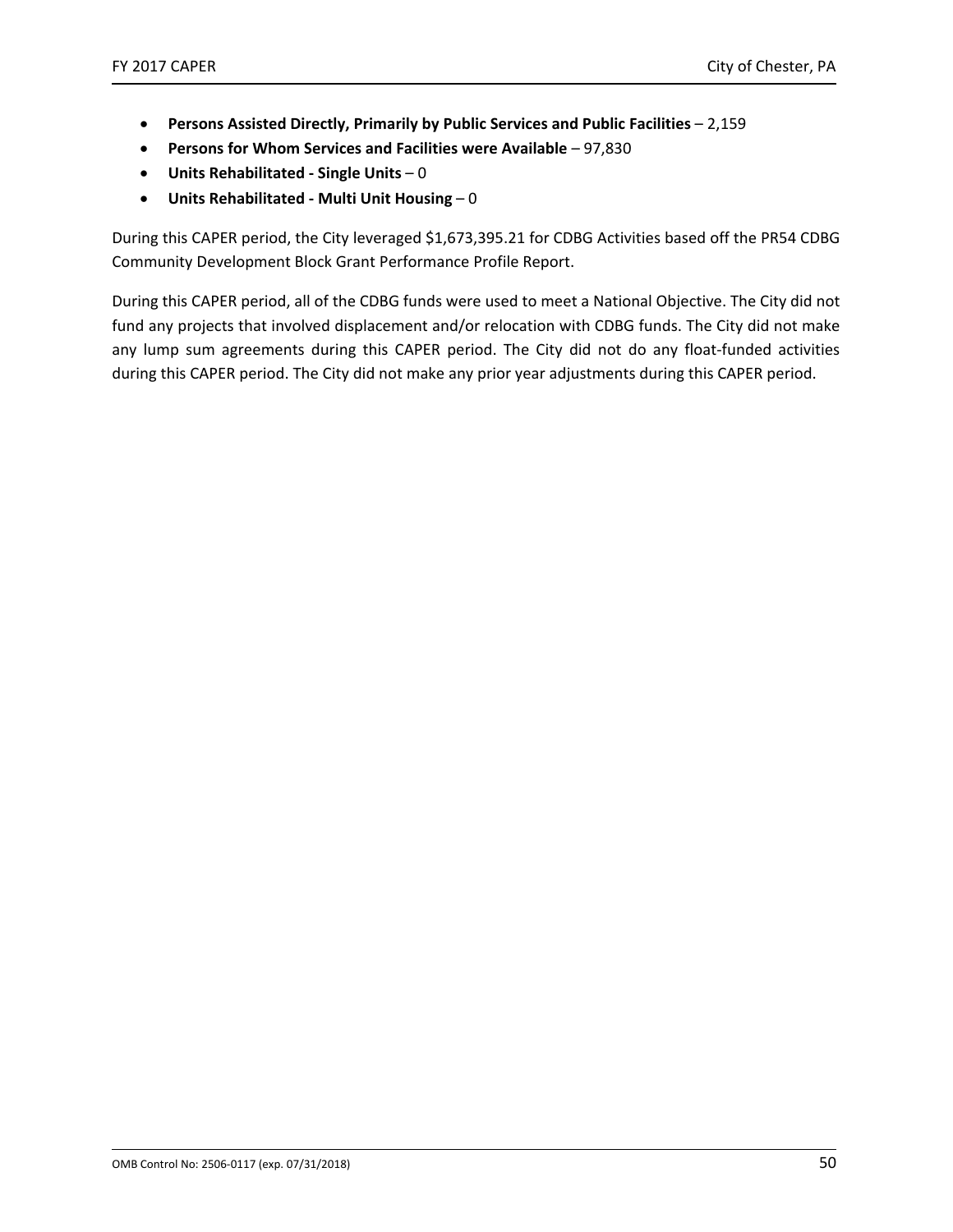### **CR‐50 ‐ HOME 91.520(d)**

### **Provide an assessment of the jurisdiction's affirmative marketing actions for HOME units. 92.351(b)**

The City of Chester completed the following items during this period to promote MBE and WBE participation:

- It is the policy of the City of Chester to promote the opportunity for full participation by minority owned businesses, women owned enterprises, and all other socially and economically disadvantaged persons.
- The City of Chester, CEDA, and Entrepreneur Works Delaware County continue to work together to implement the "Advantage Chester" Program, which is designed to assist local micro businesses in their efforts to be included in City contracts and to become WBE/MBE certified. The "Advantage Chester" list of local contractors was included with bidding documents for City construction contracts administered by CEDA.

The City continued to follow its Affirmative Marketing Policies and Procedures.

### **Refer to IDIS reports to describe the amount and use of program income for projects, including the number of projects and owner and tenant characteristics**

During this CAPER period, the City received \$96,141.00 in HOME Program Income from sales proceeds of 504 East 23rd Street.

## **Describe other actions taken to foster and maintain affordable housing. 91.220(k) (STATES ONLY: Including the coordination of LIHTC with the development of affordable housing). 91.320(j)**

The City of Chester has helped to foster and maintain the quality of affordable housing through:

- **CD‐17‐02 Wesley House Community Corporation, Inc.** CDBG funds were used for operating expenses for the Wesley House Homeless Shelter at 701 Madison Street, which provided emergency housing, case management, and other supportive services to homeless persons.
- **CD‐17‐04 Chester Community Improvement Project Pre‐Purchase Mortgage Counseling –** CDBG funds were used for operating expenses for the Pre‐Purchase Counseling Program for low/moderate income families that participated in the City of Chester's Homebuyer Assistance Program. Eight hours of group counseling included topics such as credit and budgeting, mortgage financing, selecting a real estate agent, mortgage products, settlement, avoiding default, and home inspection. Individual sessions were conducted to review an applicant's credit report, work history, stability of income, maximum sales price the applicant could afford based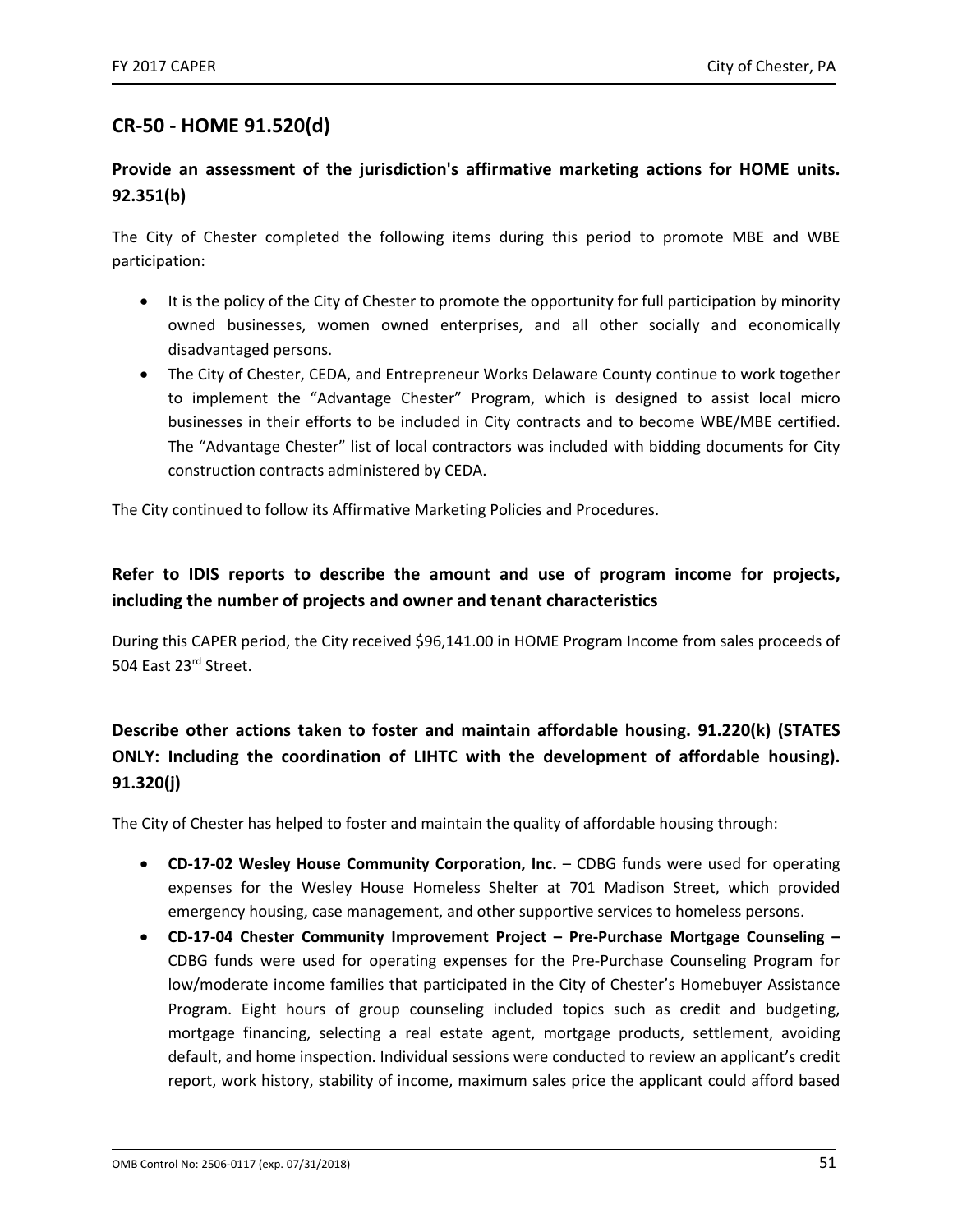upon income and existing debt, establishment of a savings goal, estimate of a down payment, and closing needs, etc.

- **HOME‐17‐17 Chester Community Improvement Project ‐ CHDO Operating Expenses** Provision of reasonable and necessary costs for the operation of the CHDO. Chester Community Improvement Project received funds to assist with operating expenses.
- **HOME‐17‐18 Chester Community Improvement Project ‐ CHDO Set‐Aside** – Continuation of Chester Community Improvement Project's Affordable Housing Initiative on the east side of the City in Census Tracts 4044 and 4045.
- **HOME‐17‐19 Single Family Affordable Housing Initiative** – Acquisition, construction or rehabilitation of properties for affordable single-family homeownership or rental housing. Eligible uses included construction of homes on vacant or cleared lots as well as housing rehabilitation. Properties were identified as part of a wide neighborhood revitalization effort in furtherance of providing additional affordable housing options. Developers, including certified Community Development Housing Organizations (CHDOs) were able to submit applications for HOME funding directly to the Single Family Affordable Housing Initiative. Applications were evaluated and considered in accordance with HOME regulations.

The City assisted two (2) first time homebuyers during this CAPER period through the Homebuyer Assistance Program with prior year HOME funds.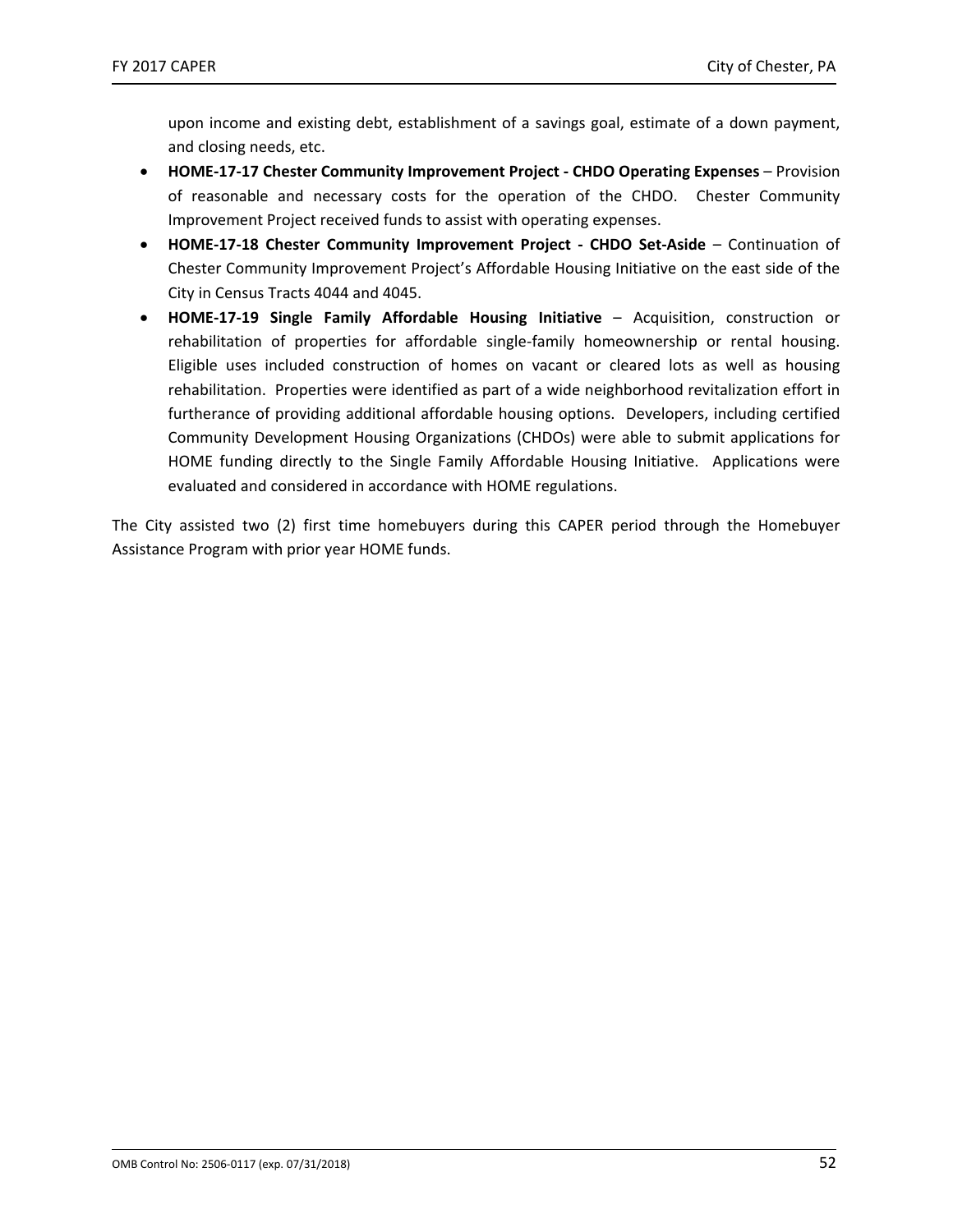# **CR‐55 ‐ ESG 91.520(g) (ESG Recipients only)**

The City of Chester did not receive an Emergency Solutions Grant (ESG) entitlement allocation. Therefore, agencies have to apply to the Commonwealth of Pennsylvania for ESG funds. Not Applicable.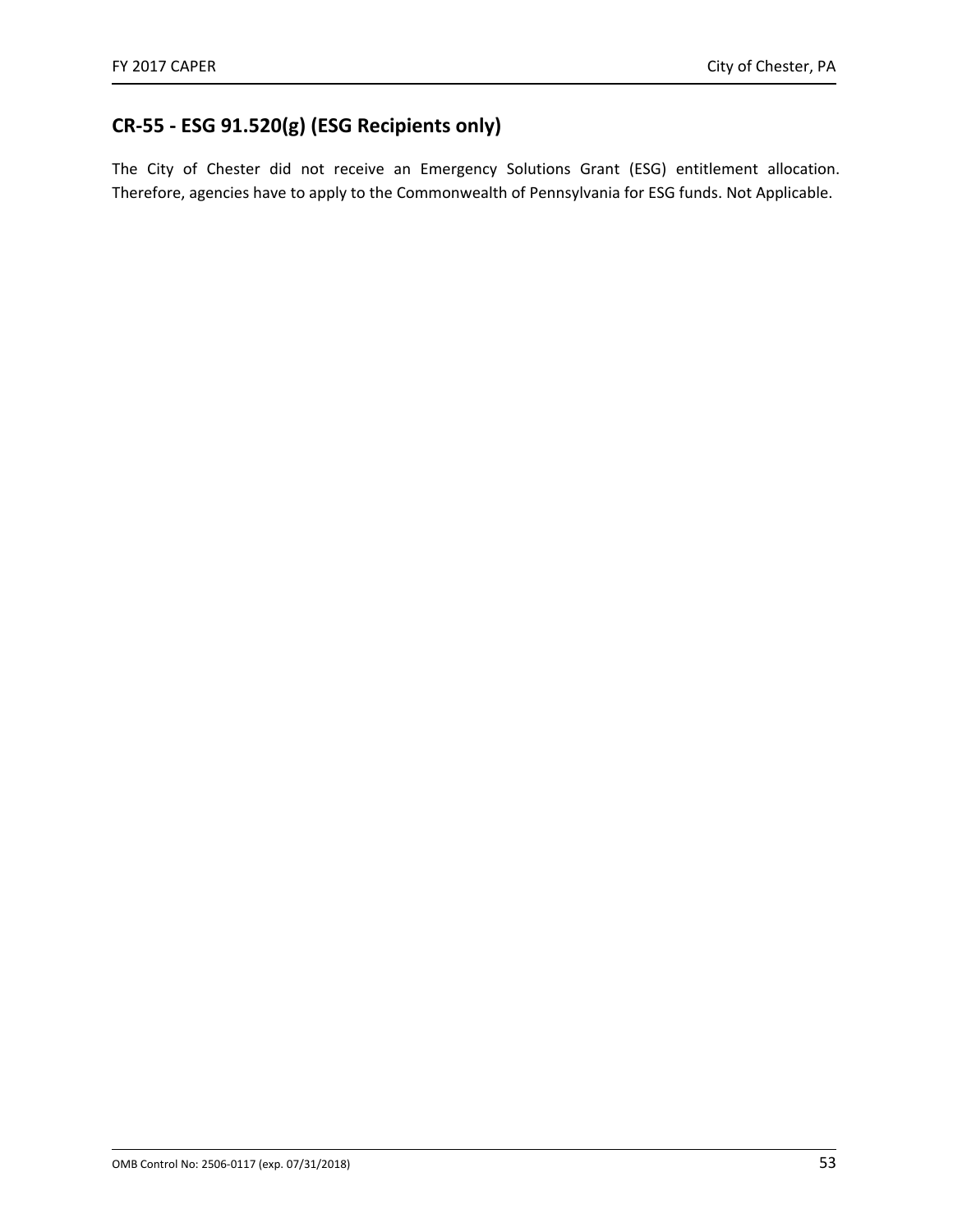## **CR‐60 ‐ HOPWA CAPER Report**

The City of Chester did not receive a Housing Opportunities for People with AIDS (HOPWA) Grant as an entitlement community in FY 2017. Not Applicable.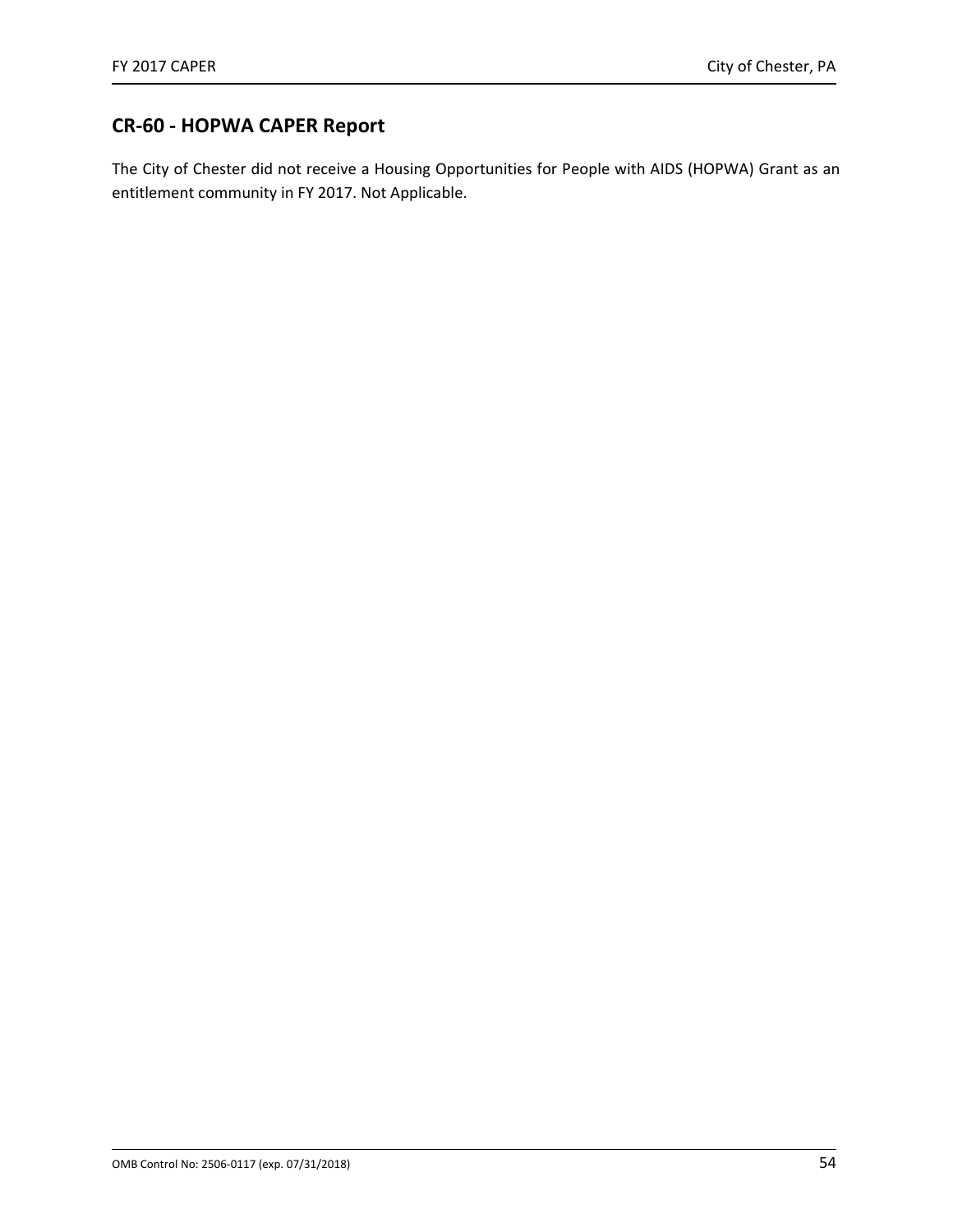## **CR‐65 ‐ Section 3 Report**

Attached are the Section 3 Summary Reports HUD – 60002 for the CDBG and HOME Programs for the City of Chester.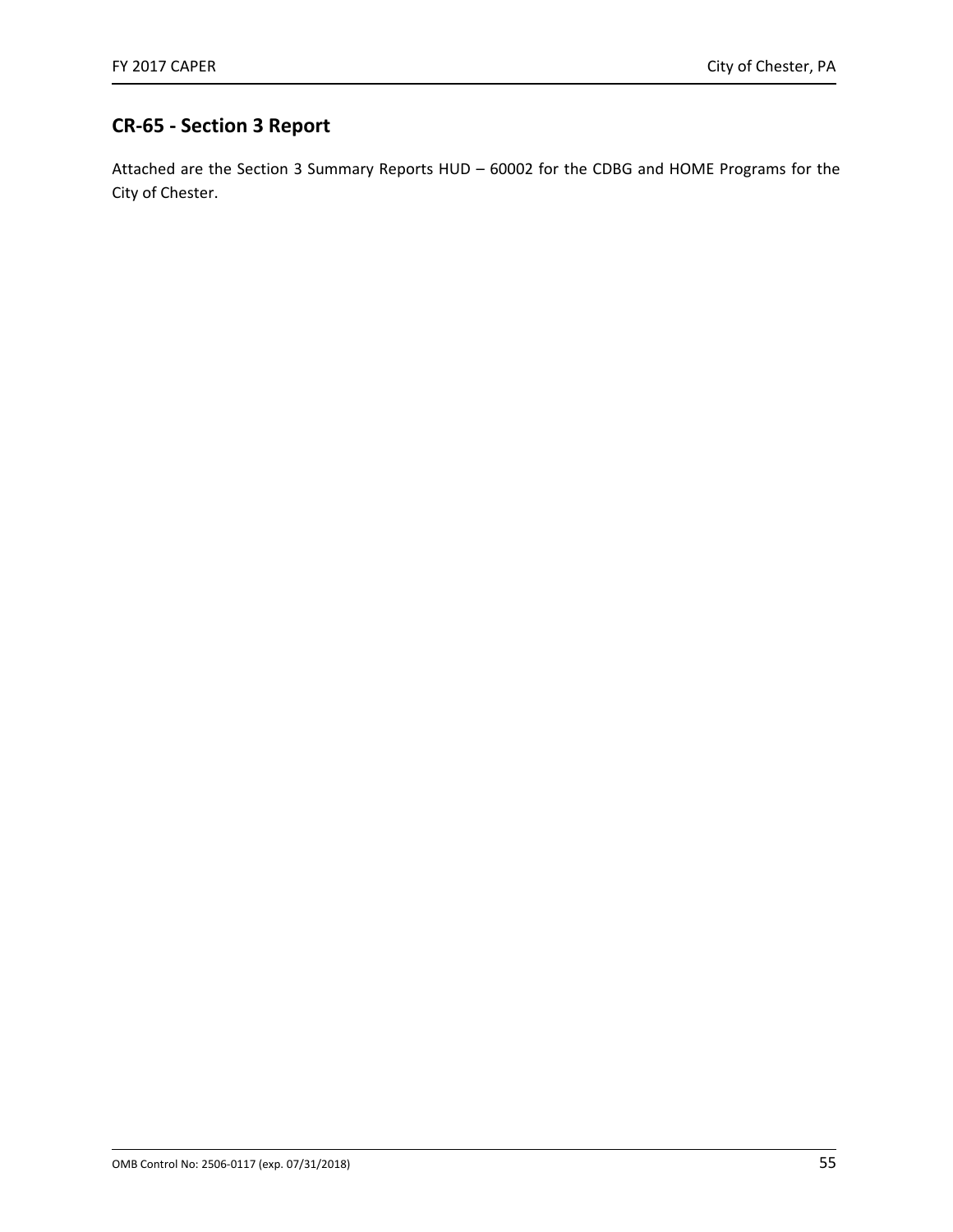### **CR‐70 ‐ IDIS Reports**

Attached are the following U.S. Department of Housing and Urban Development (HUD) Reports from IDIS for the period of July 1, 2017 through June 30, 2018.

Attached are the following IDIS reports:

- **PR26** CDBG Financial Summary
- **PR01** HUD Grants and Program Income
- **PR06**  Summary of Consolidated Plan Projects for Reporting Year
- **PR23** CDBG Summary of Accomplishments
- **PR23** HOME Summary of Accomplishments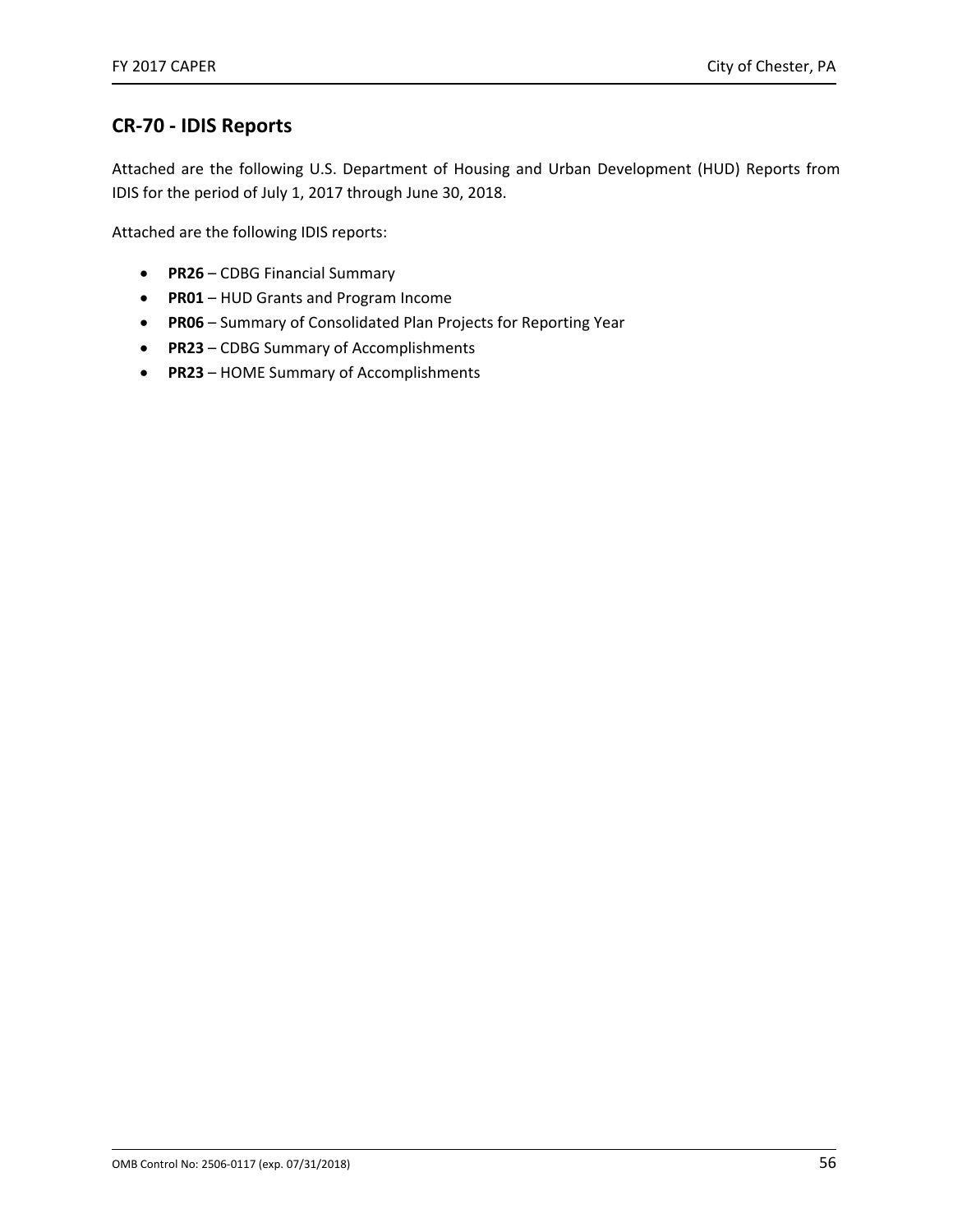### **CR‐75 ‐ Fair Housing**

During this CAPER period, the following actions were taken to address the identified barriers to affordable housing:

#### **Impediment #1 ‐ Need for education of fair housing rights and responsibilities under the Fair Housing Act.**

**Goals –** 

- Educate renters on the rental application process, as well as their protected rights, identifying discrimination, and avoiding overpayment for rental costs.
- Educate homebuyers and owners on types of lending products (including Federal Housing Administration loans) and practices, foreclosures, and how to detect discrimination during a housing search and when applying for insurance.
- Educate members of protected classes, underserved communities, and those with Limited English Proficiency on fair housing issues, identifying housing discrimination, and available fair housing resources.
- Direct victims of housing discrimination to the appropriate resources to help them file complaints with HUD.
- Develop educational opportunities for developers, property managers, realtors, banking professionals, and others in the housing industry so that they have a functional knowledge of the Fair Housing Act.
- Ensure that developers understand accessibility rules and regulations.
- Inform housing providers about their responsibilities to provide reasonable accommodations to renters with disabilities.
- Provide educational opportunities to increase understanding of the Fair Housing Act and responsibilities for administering HUD programs.
- Develop education programs to increase awareness among the general public so that they better understand the Fair Housing Act issues and regulations.

#### **FY 2017 Progress ‐**

In Fiscal Year 2017‐2018, CEDA provided education on fair housing rights and responsibilities through a fair housing component as a part of its Homebuyer Assistance Program (HAP) group counseling sessions.

#### **Impediment #2 ‐ Restrictive municipal land use and zoning regulations and practices limit access to housing.**

#### **Goals ‐**

- Provide education efforts for municipalities, including code officers, planners, solicitors, and zoning and planning boards, so that they understand their responsibilities to uphold the Fair Housing Act, particularly in regard to zoning and code enforcement.
- Provide information to residents, including those with Limited English Proficiency, to assist them in complying with local residential and property maintenance codes and standards.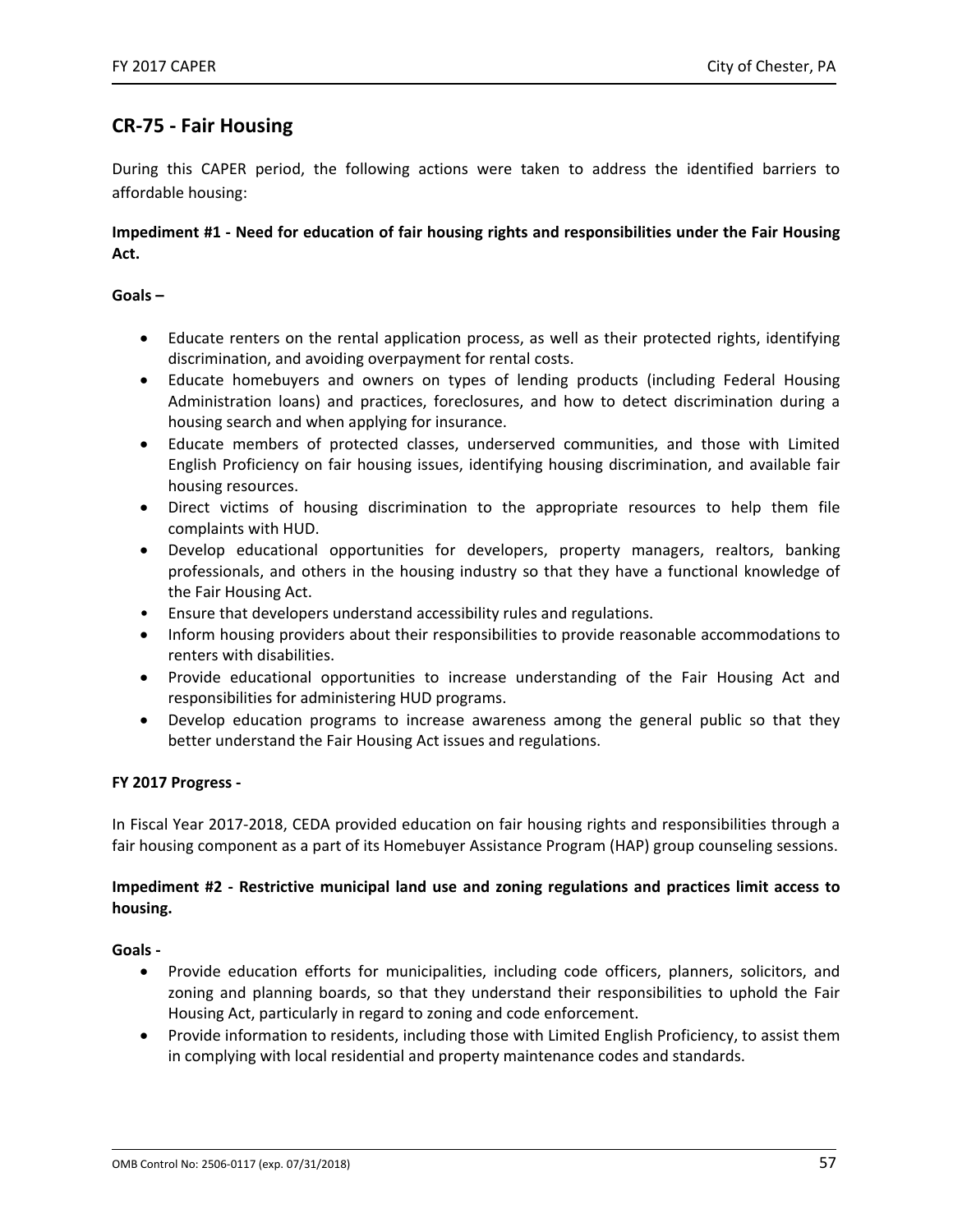#### **FY 2017 Progress ‐**

The City of Chester assigned a Spanish speaking employee from the Department of Licenses and Inspections to provide translation services for residents interested in housing programs and services. The employee is available to assist residents and property owners who speak Spanish understand and comply with the City's building and property maintenance codes.

**Impediment #3 ‐ The availability and quality of affordable housing make it difficult to obtain housing in all areas of Delaware County.** 

**Goals –** 

- Provide homeownership opportunities for low- to moderate-income households.
- Offer rehabilitation resources to help maintain homes for low- to moderate-income households.
- Assist in the development and preservation of affordable housing units throughout Delaware County.
- Assist homeowners in need of accessibility modifications.
- Offer assistance to housing choice voucher recipients to use their vouchers for purchasing a home.
- Provide support to County homeowners that have questions about foreclosures.

#### **FY 2017 Progress –**

Through Chester's Homebuyer Assistance Program (HAP), CEDA assisted low‐ and moderate‐income households purchase their first home. The majority of beneficiaries were minorities. All participants must purchase a home in Chester.

CEDA continued to partner with CHA on using housing vouchers to purchase a home. In the past fiscal year, one of CHA's voucher holders used her assistance to purchase a home. CEDA also provided downpayment and closing cost assistance, as well as pre‐purchase counseling from CCIP. As part of the pre‐purchase counseling program, CCIP assessed if applicants with a voucher might be interested in using that voucher to purchase a home. CCIP, with assistance from CEDA, worked with lenders to utilize vouchers as a source of income for mortgage qualification.

CEDA staff assisted Chester residents with resources on foreclosure. Residents were connected with the Chester Community Improvement Project (CCIP) who tracks their case and typically refers them to Clarifi for assistance with avoiding foreclosure. In addition, CEDA staff reviewed foreclosure listings published by the Delaware County Bar Association on a bi‐weekly basis. If CEDA found a HAP‐assisted client on the list for proposed foreclosure, the information was forwarded to CCIP.

**Impediment #4 ‐ High demand and access to affordable housing throughout Delaware County and the Philadelphia region limit housing mobility.** 

**Goals –** 

- Provide assistance to renters at risk of losing their units.
- Assist housing choice voucher holders to locate housing in areas of opportunity.
- Increase awareness of available affordable rental units.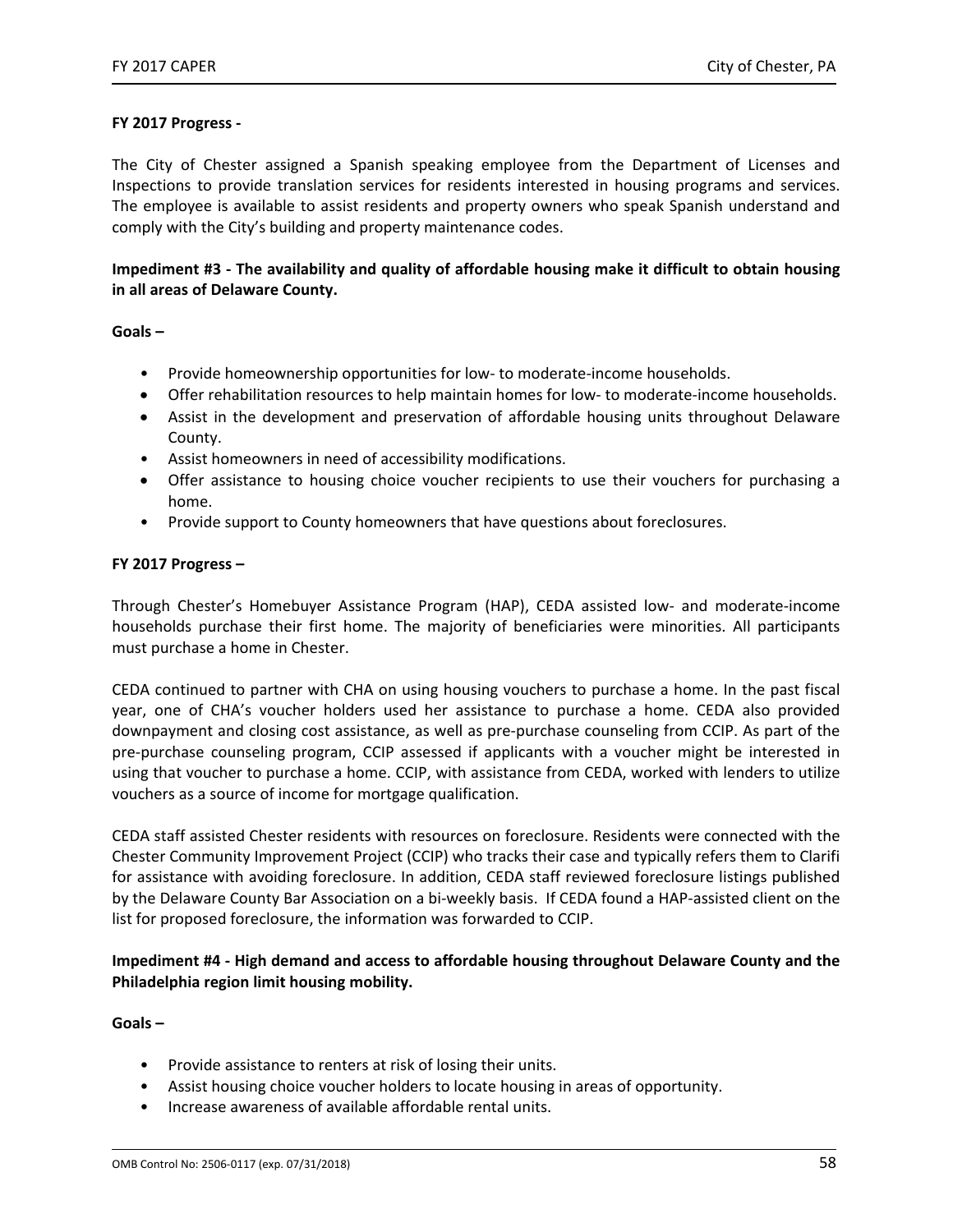- Ensure that grant and loan recipients adhere to fair housing requirements.
- Increase public awareness about existing transit options to employment centers, shopping, healthcare, and other amenities in underserved areas.

#### **FY 2017 Progress ‐**

High demand for affordable housing continues to exist in Chester. In fact, the Chester Housing Authority (CHA) closed its Housing Choice Voucher Program and Public Housing units to new applications. CHA continued to provide listings for available units in areas of opportunity and has met its deconcentration goals for the past 15 years. A member of CHA's staff is responsible for discussing with voucher holders mobility options.

CHA provided fair housing training to its staff. In addition, the presentation viewed by all Housing Choice Voucher Program recipients discussed fair housing issues. CEDA has also worked with Delaware County on developing a comprehensive list of affordable housing developments that can be presented to interested tenants. CEDA provided the list to the City's Department of Licenses and Inspections.

#### **Impediment #5 ‐ Limited resources are available to support housing initiatives.**

#### **Goals –**

- Leverage available resources through strategic collaboration.
- Partner with local employers to provide homeownership opportunities.

#### **FY 2017 Progress –**

In spite of limited housing resources, CEDA actively pursued financial partnership opportunities with other organizations. CEDA worked closely with the Riverfront Alliance of Delaware County on its Employer Assisted Housing Program.

The Riverfront Alliance of Delaware County (RADC) is a consortium of private sector corporations and non‐profit institutions that have come together to develop and implement programs and activities that serve as the catalyst for the physical, economic, and social development of all Delaware County waterfront communities. Priorities include increasing the rate of homeownership, ensuring public safety, and marketing the region as an exciting place to live, work, and play.

In addition to working with existing employers on providing downpayment and closing cost assistance, CEDA and its CHDO, the Chester Community Improvement Project (CCIP), partnered on a project to develop four (4) units of affordable owner‐occupied housing on a vacant lot owned by CEDA. CEDA was able to secure a Keystone Communities grant from the PA Department of Community and Economic Development (DCED) in the amount of \$99,800. Funds were used for site preparation, environmental reports, a topographical and boundary survey, utility connections, and curbs and sidewalks. CEDA, in conjunction with CCIP and the Riverfront Alliance sought additional funding sources, including the Federal Home Loan Bank of Pittsburgh's Affordable Housing Program for gap financing. Both CCIP and RADC will continue to search for outside foundations to assist with the Arbor Homes and Employer Assisted Housing initiatives.